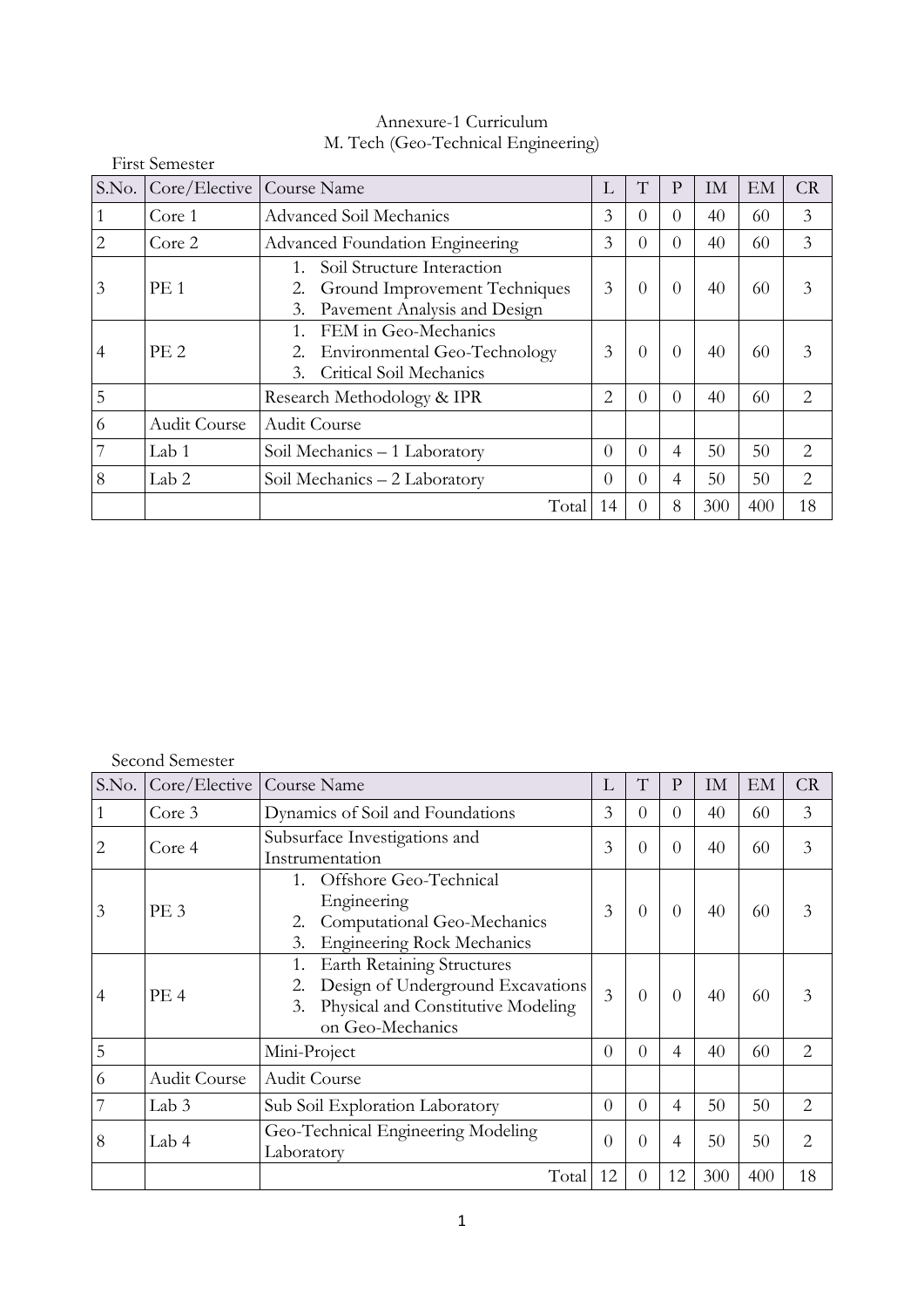# Third Semester

|   | S.No.   Core/Elective   Course Name |           |                                                | Ι.             | T                | P                | IM  | EM  | <b>CR</b> |
|---|-------------------------------------|-----------|------------------------------------------------|----------------|------------------|------------------|-----|-----|-----------|
|   |                                     |           | Stability Analysis of Slopes                   |                |                  |                  |     |     |           |
|   | <b>PE 5</b>                         |           | Foundation on Weak Rocks                       | 3              | 0                |                  | 40  | 60  | 3         |
|   |                                     | 3.        | Geo-Technical Earthquake                       |                |                  |                  |     |     |           |
|   |                                     |           | Engineering                                    |                |                  |                  |     |     |           |
|   |                                     |           | <b>Business Analytics</b>                      |                |                  |                  |     |     |           |
|   | ОE                                  |           | <b>Industrial Safety</b>                       |                | $\Omega$         | $\left( \right)$ | 40  | 60  |           |
|   |                                     | 3.        | <b>Operations Research</b>                     |                |                  |                  |     |     | 3         |
| 2 |                                     | 4.        | Cost Management of Engineering                 | 3              |                  |                  |     |     |           |
|   |                                     |           | Projects                                       |                |                  |                  |     |     |           |
|   |                                     | 5.        | <b>Composite Materials</b>                     |                |                  |                  |     |     |           |
|   |                                     |           | Waste to Energy                                |                |                  |                  |     |     |           |
|   |                                     |           | Dissertation Stage $-1$ (to be continued next) | $\overline{0}$ | 0                | 20               | 100 |     |           |
| 3 | Major Project                       | semester) |                                                |                |                  |                  |     |     | 10        |
|   |                                     |           | Total                                          | 6              | $\left( \right)$ | 20               | 180 | 120 | 16        |

# Fourth Semester

| S.No.   Core/Elective   Course Name |                                                               | H | $\mathbf{D}$ | IM |    |  |
|-------------------------------------|---------------------------------------------------------------|---|--------------|----|----|--|
| Major Project                       | Dissertation Final Stage (continued from $3rd$ )<br>semester) |   | 32           | 50 | 50 |  |
|                                     | Total                                                         |   | 32           | 50 | 50 |  |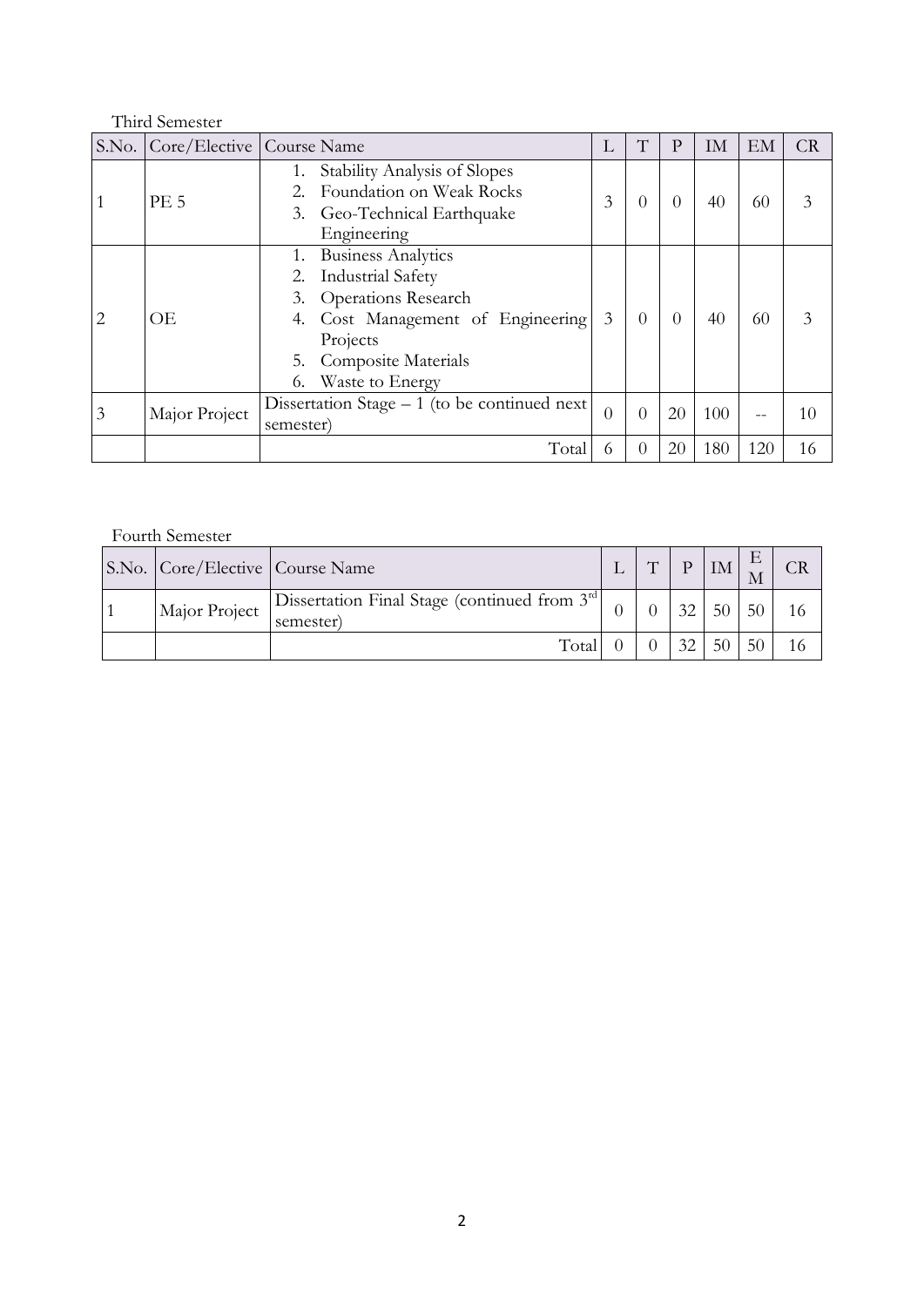|         | Subject Subject | <b>Subject Title</b>           |    | $\mathbf{H}$ | $\mathbf{P}$ |    |    | IM   EM   Credits |
|---------|-----------------|--------------------------------|----|--------------|--------------|----|----|-------------------|
| Code    | Category        |                                |    |              |              |    |    |                   |
| 1851101 |                 | <b>Advanced Soil Mechanics</b> | 03 | $\vert$ 00   | $\bf{00}$    | 40 | 60 |                   |

- To explain about the consolidation theory
- To explain about the strength behaviour of soil under various conditions
- To analyse the stress paths for different practical situations
- To study the critical parameters in soils
- To study the elastic and plastic deformations in soils

# **COURSE OUTCOME**

- The students obtain the complete knowledge on strength of soil mass
- The students are able to develop mathematical models for solving different problems in soil mechanics

### $Unit = 1$

**Compressibility of Soils:** Consolidation Theory (One, Two, and Three Dimensional Consolidation Theories), Consolidation in Layered Soil and Consolidation for Time Dependent Loading, Determination of Coefficient of Consolidation (Casagrande Method and Taylors Method)

### Unit  $-2$

**Strength Behavior of Soils**; Mohr Circle of Stress; UU, CU, CD Tests, Drained and UndrainedBehavior of Sand and Clay, Significance of Pore Pressure Parameters; Determination of Shear Strength of Soil; Interpretation of Triaxial Test Results.

#### Unit  $-3$

**Stress Path;** Drained and Undrained Stress Path; Stress Path With Respect to Different Initial State of the Soil; Stress Path for Different Practical Situations.

### $Unit - 4$

**Critical State Soil Mechanics**; Critical State Parameters; Critical State for Normally Consolidated and Over Consolidated Soil; Significance of Roscoe and Hvorslev State Boundary Surface; Drained and Undrained Plane. Critical Void Ratio; Effect of Dilation in Sands; Different Dilation Models.

#### Unit  $-5$

**Elastic And Plastic Deformations:** Elastic Wall; Introduction to Yielding and Hardening; Yield Curve and Yield Surface, Associated and Non-Associated Flow Rule.

### **Text Books:**

- 1. Atkinson, J.H. and Bransby, P.L, The Mechanics of Soils: An introduction to Critical soil mechanics, McGraw Hill, 1978.
- 2. Das, B.M., Advanced Soil Mechanics, Taylor and Francis, 2nd Edition, 1997.
- 3. Wood, D.M., Soil Behavior and Critical State Soil Mechanics, Cambridge University Press, 1990.

- 1. Craig, R.F., Soil Mechanics, Van Nostrand Reinhold Co. Ltd., 1987.
- 2. Terzaghi, K., and Peck, R.B., Soil Mechanics in Engineering Practice, John Wiley & Sons, 1967.
- 3. Lambe, T.W. and Whitman, R.V., Soil Mechanics, John Wiley & Sons, 1979.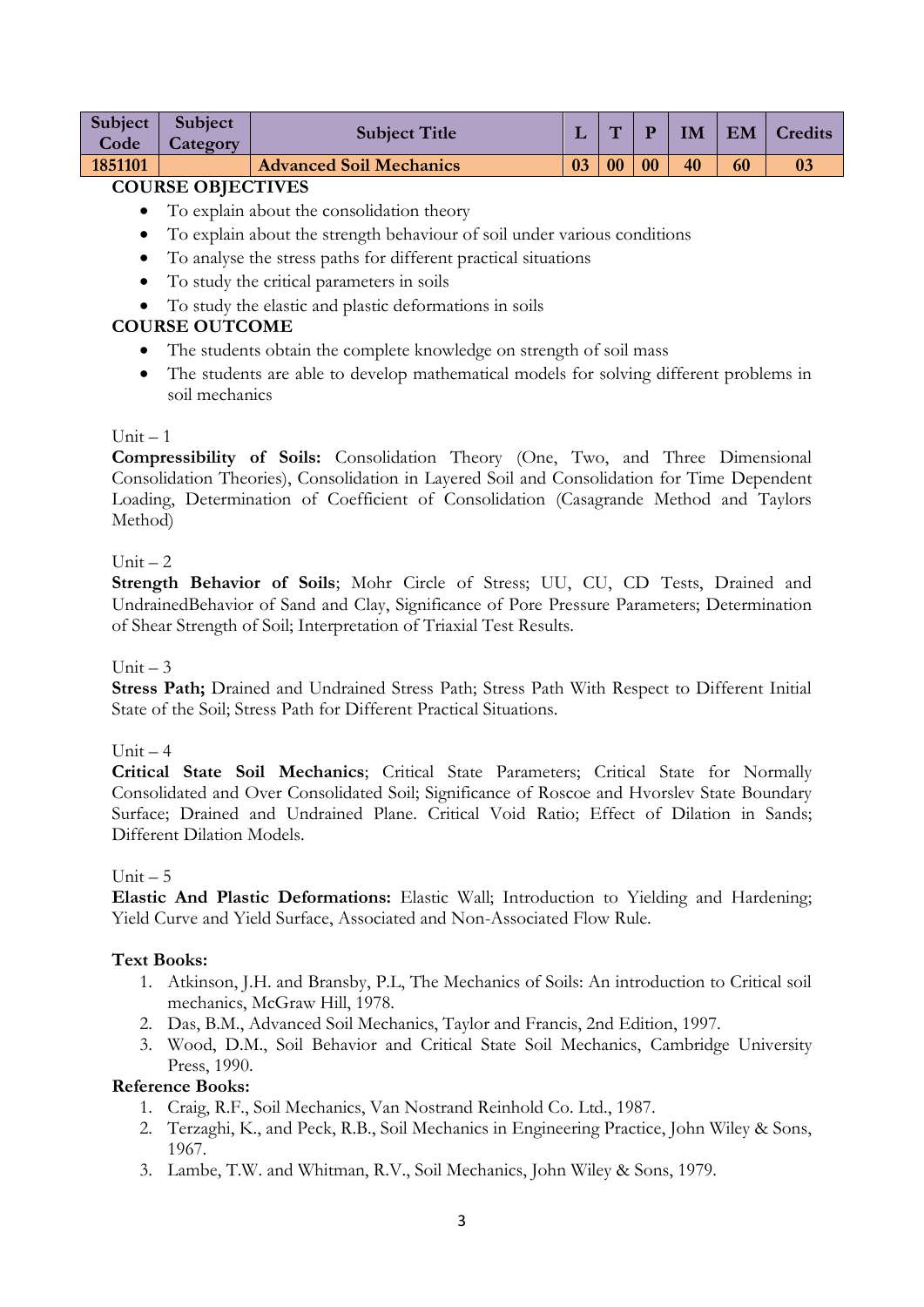| Subject $\vert$<br>Code | Subject<br>Category | <b>Subject Title</b>                   |              | $\mathbf{H}$ | $\mathbf{P}$ |    |    | IM   EM   Credits |
|-------------------------|---------------------|----------------------------------------|--------------|--------------|--------------|----|----|-------------------|
| 1851102                 |                     | <b>Advanced Foundation Engineering</b> | $03 \mid 00$ |              | 00           | 40 | 60 |                   |

- To emphasize the importance of soil investigations including destructive and nondestructive methods
- To explain the concept of bearing capacity and how to estimate the safe bearing capacity for various foundation system including settlement consideration
- To explain the need and how do analysis the pile and pile group under various soil conditions and the concepts of Terzaghi and IRC Methods and individual components
- To explain the concepts of collapsible and expansive soils and design of foundations
- To analyse the foundations under uplifting loads

## **COURSE OUTCOME**

- The students will be able to decide the type of foundations to be recommended for construction of different engineering structures
- The students will be able to design different types of foundations

#### $Unit - 1$

**Planning of Soil Exploration** for Different Projects, Methods of Subsurface Exploration, Methods of Borings Along with Various Penetration Tests

#### $Unit - 2$

**Shallow Foundations**, Requirements for Satisfactory Performance of Foundations, Methods of Estimating Bearing Capacity, Settlements of Footings and Rafts, Proportioning of Foundations Using Field Test Data, IS Codes.

### Unit  $-3$

**Pile Foundations**, Methods of Estimating Load Transfer of Piles, Settlements of Pile Foundations, Pile Group Capacity and Settlement, Negative Skin Friction of Piles, Laterally Loaded Piles, Pile Load Tests, Analytical Estimation of Load- Settlement Behavior of Piles, Proportioning of Pile Foundations, Lateral and Uplift Capacity of Piles.

**Well Foundation**, IS and IRC Codal Provisions, Elastic Theory and Ultimate Resistance Methods

Unit  $-4$ 

**Foundations on Problematic Soils:** Foundations for Collapsible and Expansive Soil

Unit  $-5$ 

**Coffer Dams**, Various Types, Analysis and Design Foundations under Uplifting Loads

### **Text Books:**

- 1. Bowles. J.E., Foundation Analysis and Design, Tata McGraw-Hill International Edition, 5th Edn, 1997.
- 2. Das B.M., Shallow Foundations: Bearing capacity and settlement, CRC Press, 1999.

- 1. Tomlinson M.J., Pile design and construction Practice, Chapman and Hall Publication, 1994.
- 2. Poulos, H. G. and Davis, F. H., "Pile Foundation Analysis and Design", Wiley and Sons. 1980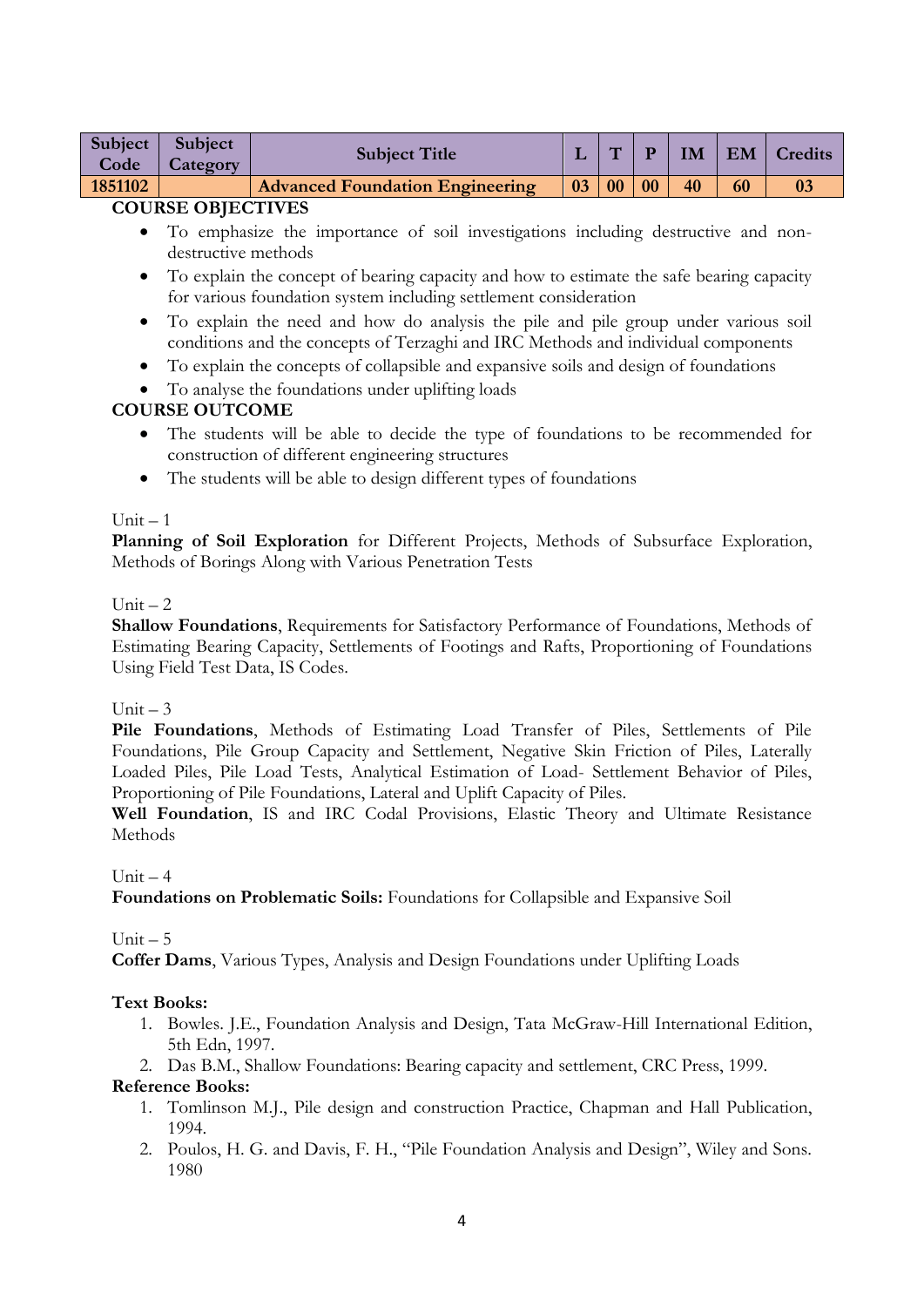| Subject  <br>Code | <b>Subject</b><br><b>Category</b> | <b>Subject Title</b>              |    | $\overline{\phantom{a}}$ |    | <b>IM</b> | EM | <b>Credits</b> |
|-------------------|-----------------------------------|-----------------------------------|----|--------------------------|----|-----------|----|----------------|
| 1851103           |                                   | <b>Soil Structure Interaction</b> | 03 | 00                       | 00 | 40        | 60 | 0 <sup>3</sup> |

- To study the soil and foundation behaviour
- To analyse the beams on elastic foundations
- To analyse the plates on elastic medium
- To analyse the piles on elastic medium
- To analyse the load prediction on piles

### **COURSE OUTCOME**

- Students can apply different soil response models for specific problem based on the requirement.
- Students can analyze footings/rafts resting on soil as beams/plates on elastic foundation and work out design bending moments/shear and displacements.
- Student can compute pile response for various loading condition for design purpose.

#### $Unit - 1$

Soil-Foundation Interaction: Introduction to soil - Foundation interaction problems, Soil behavior, Foundation behavior, Interface, behavior, Scope of soil-foundation interaction analysis, soil response models, Winkler, Elastic continuum, two parameter elastic models, Elastic plastic behavior, Time dependent behavior.

#### $Unit = 2$

**Beam on Elastic Foundation - Soil Models:** Infinite beam, two parameters, Isotropic elastic half space, Analysis of beams of finite length, Classification of finite beams in relation to their stiffness.

### $Unit = 3$

Plate on Elastic Medium: Infinite plate, Winkler, Two parameters, Isotropic elastic medium, Thin and thick plates, Analysis of finite plates, rectangular and circular plates, Numerical analysis of finite plates, simple solutions.

### $Unit = 4$

**Elastic Analysis of Pile:** Elastic analysis of single pile, Theoretical solutions for settlement and load distribution, Analysis of pile group, Interaction analysis, Load distribution in groups with rigid cap.

### Unit  $-5$

**Laterally Loaded Pile:** Load deflection prediction for laterally loaded piles, sub-grade reaction and elastic analysis, Interaction analysis, and pile raft system, solutions through influence charts.

# **Text Books:**

- 1. Structure Soil Interaction State of Art Report, Institution of structural Engineers, 1978.
- 2. McCarthy, D.F. Essentials of Soil Mechanics and Foundations, basic geo-techniques (6<sup>th</sup>) Edition), Prentice Hall, 2002.
- 3. Selvadurai, A.P.S., Elastic Analysis of Soil Foundation Interaction, Elsevier, 1979.
- 4. Hemsley, J.A, Elastic Analysis of Raft Foundations, Thomas Telford, 1998.

- 1. Poulos, H.G., and Davis, E.H., Pile Foundation Analysis and Design, John Wiley, 1980.
- 2. Scott, R.F. Foundation Analysis, Prentice Hall, 1981.
- 3. ACI 336, Suggested Analysis and Design Procedures for Combined Footings and Mats, American Concrete Institute, Dehit, 1988.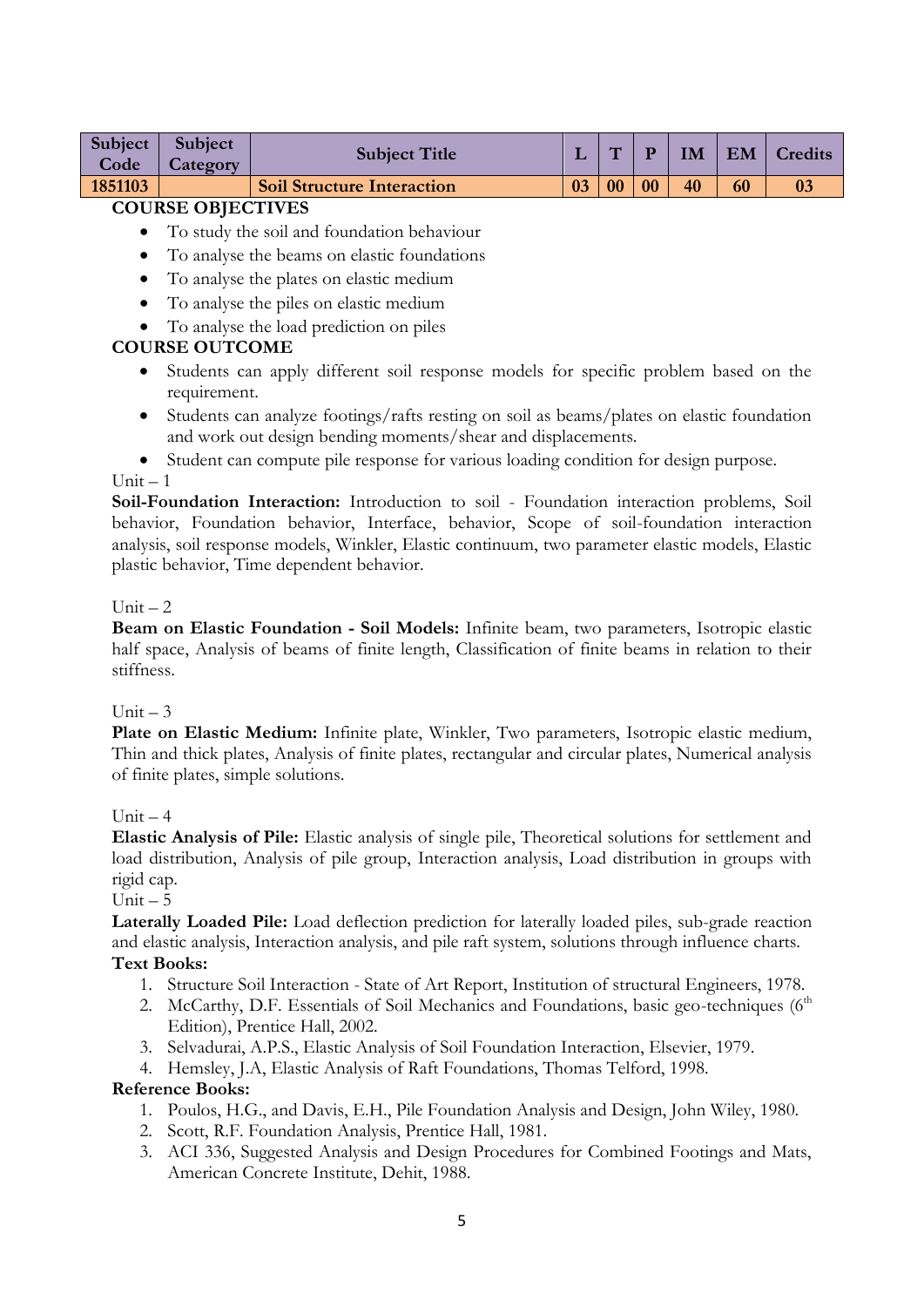| <b>Subject</b><br>Code | <b>Subject</b><br><i>category</i> | <b>Subject Title</b>                 |    | $\overline{\phantom{a}}$ |    | IМ | EM | Credits |
|------------------------|-----------------------------------|--------------------------------------|----|--------------------------|----|----|----|---------|
| 1851104                |                                   | <b>Ground Improvement Techniques</b> | 03 | 00                       | 00 | 40 | 60 |         |
| COURSE OBJECTIVES      |                                   |                                      |    |                          |    |    |    |         |

 To study the problems associated with problematic geo-materials and the methods for their improvement to support buildings and various types of structures

## **COURSE OUTCOME**

 At the completion of the course the students will be able to understand the different types of ground modification can be done depending upon the site condition, type and purpose of structure to be constructed.

### Unit – 1

**Dewatering:**Introduction - Scope and necessity of ground improvement in Geotechnical engineering- basic concepts and philosophy, Drainage - Ground Water lowering by well points deep wells, vacuum and electro-osmotic methods. Stabilization by thermal and freezing techniques

#### Unit  $-2$

**Compaction and Sand Drains:** In-situ compaction of granular and cohesive soils, Shallow and Deep compaction sand piles – concept, design, factors influencing compaction Blasting and dynamic consolidation – Preloading with sand drains, fabric drains, wick drains etc. – theories of sand drain – design and relative merits.

#### Unit  $-3$

**Stone Column, Lime Piles and Soil Nailing:** Stone column, lime piles – Functions – Methods of installation – design, estimation of load carrying capacity and settlement-slope stabilitystability of trenches-lime-sand columns-Root piles, soil nailing – Applications.

### Unit  $-4$

**Earth Reinforcement:** Earth reinforcement – Principles and basis mechanism of reinforced earth-reinforced soil retaining structures-simple design, Synthetic and natural fibre based Geotextiles and their applications. Filtration, drainage, separation, erosion control – case studies

#### Unit  $-5$

**Grouting:** Grouting techniques – Types of grout – Suspension and solution grouts – Basic requirements of grout, Grouting equipment – principle of injection-injection methods – properties of treated ground-application of jet grouting-grout monitoring – Electro – chemical stabilization – Stabilization with cement, lime etc. – Stabilization of expansive clays.

#### **Text Books**

- 1. Dr. P. Purushothama Raj., "Ground Improvement Techniques", Lakshmi Publications Pvt. Ltd.
- 2. Das, B.M., Principles of Foundation Engineering, (Fourth Edition). PWS Publishing, 1999
- 3. Jones, J.E.P., Earth Reinforcement and Soil Structure, Butterworths, 1985.
- 4. Koerner, R.M. and Welsh, J.P., Construction and Geotechnical Engineering using Synthetic Fabrics, John Wiley, 1990.

- 1. Moseley, M.D., Ground Treatment, Blackie Academic and Professional, 1998.
- 2. Hehn, R.W., Practical Guide to Grouting of Underground Structures, ASCE, 1996.
- 3. Koerner, R.M., Designing with Geosynthetics (Third Edition), Prentice Hall, 1997.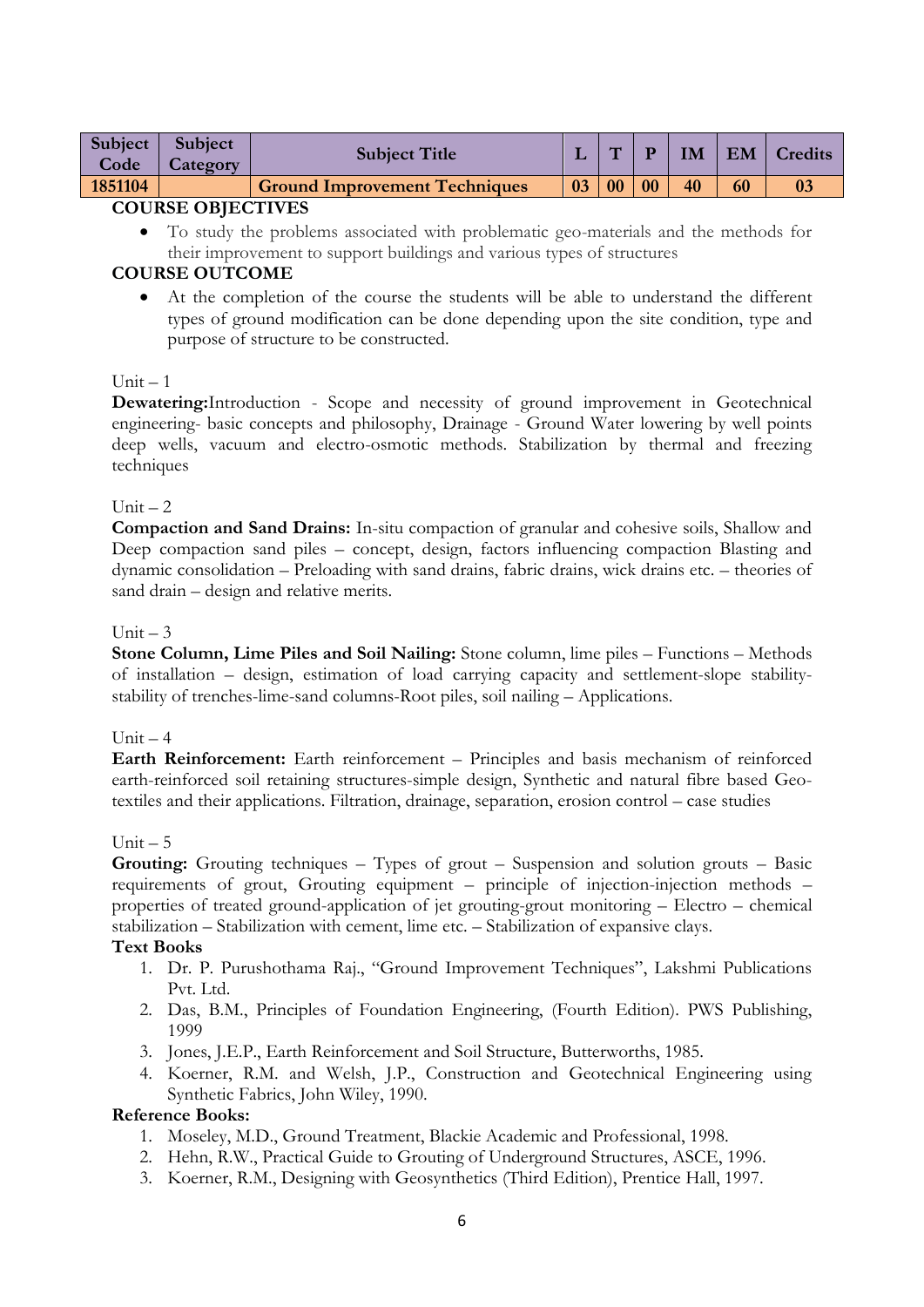| Subject  <br>Code | Subject<br>Category | <b>Subject Title</b>                |    | $\overline{\phantom{0}}$ | D  | IM |    | EM   Credits |
|-------------------|---------------------|-------------------------------------|----|--------------------------|----|----|----|--------------|
| 1851105           |                     | <b>Pavement Analysis and Design</b> | 03 | 0 <sub>0</sub>           | 00 | 40 | 60 |              |

- To understand the different types of pavements.
- To conduct analysis of flexible pavements for stresses, strains, and deflections in one-, two-, and three-layered systems.
- To design flexible pavements using the AASHTO design procedure.
- To conduct analysis of rigid pavements for stresses, strains, and deflections.
- To design rigid pavements using the AASHTO design procedure.

# **COURSE OUTCOME**

The students will be able to design flexible as well rigid pavements

# $Unit - 1$

**Introduction:** Types and component parts of pavements, Factors affecting design and performance of pavements. Highway and airport pavements

# Unit  $-2$

**Stresses and strains in flexible pavements:** Stresses and strains in an infinite elastic half space use of Boussinesq's equations - Burmister's two layer and three layer theories; Wheel load stresses, various factors in traffic wheel loads; Equivalent single wheel load of multiple wheels. Repeated loads and EWL factors

## Unit  $-3$

**Flexible pavement design methods for highways and airports:** Empirical, semi-empirical and theoretical approaches; Development, principle, design steps of the different pavement design methods including AASHTO, Asphalt Institute, Shell Methods. IRC method of pavement design

 $Unit - 4$ 

**Stresses in rigid pavements:** Types of stresses and causes; Introduction to Westergaard's equations for calculation of stresses in rigid pavement due to the influence of traffic and temperature; Considerations in rigid pavement analysis, EWL; wheel load stresses, warping stresses, frictional stresses, combined stresses.

### Unit  $-5$

**Rigid pavement design:** Design of cement concrete pavement for highways and runways; Design of joints, reinforcements, tie bars, dowel bars. IRC method of design; Design of continuously reinforced concrete pavements

# **Text Books:**

- 1. Yang H Huang Pavement Analysis and Design, 2ndEdition, Pearson Education
- 2. KhannaS.K& Justo C.E.G Highway Engineering, Khanna Publishers.
- 3. Srinivasa Kumar R Pavement design, University press (India) Pvt. Ltd 2013

- 1. Design and Specification of Rural Roads (Manual), Ministry of Rural Roads, Government of India, New Delhi, 2001
- 2. Yoder R.J And Witchakm.W., Principles of Pavement Design, John Wiley, 2000.
- 3. Guidelines for the Design of Flexible Pavements, IRC: 37 2001, the Indian Roads Congress, New Delhi.
- 4. Guideline for the Design of Rigid Pavements for Highways, IRC: 58-1998, the Indian Roads Congress, New Delhi.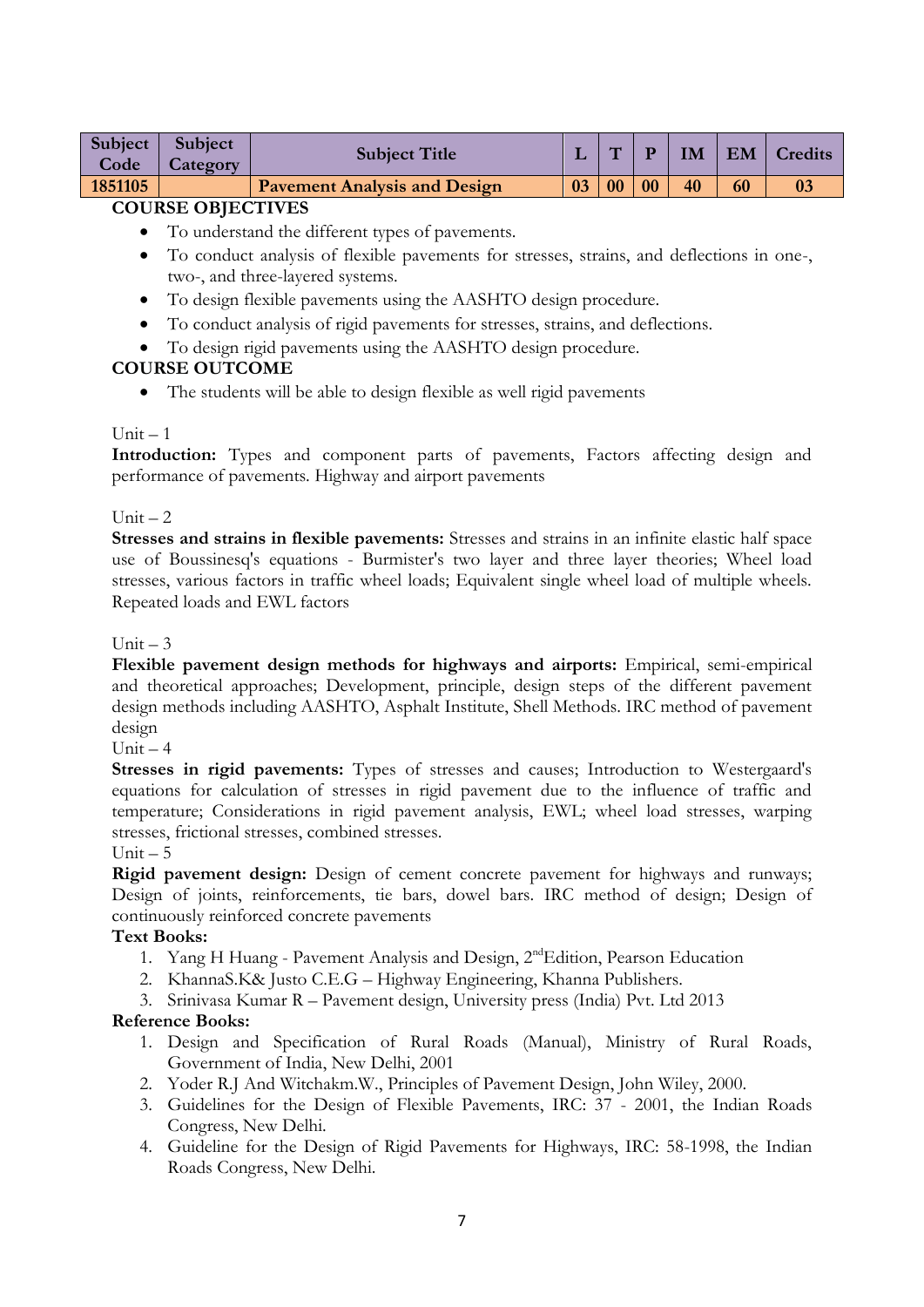| Subject | Subject  | <b>Subject Title</b>        |    | $\sqrt{2}$ |    | <b>IM</b> | EM | Credits |
|---------|----------|-----------------------------|----|------------|----|-----------|----|---------|
| Code    | Category |                             |    |            |    |           |    |         |
| 1851106 |          | <b>FEM</b> in Geo-Mechanics | 03 | 00         | 00 | 40        | 60 |         |

- To explain the basic concepts of FEM
- To explain the principles and formulation of variational methods
- To analyse the displacements and explain the problems in soils and rocks
- To explain the applications of FEM in geotechnical engineeirng

## **COURSE OUTCOME**

- Students can understand basic stress-strain relationship for soil and develop Stress deformation analysis.
- Students can develop finite element formulation for different geotechnical problems including shallow foundation, seepage and consolidation problems.

### $Unit - 1$

**Basic Concepts:** Basic concepts - Discretization of continuum, typical elements, the element characteristic matrix, Element assembly and solution for unknowns - Applications.

### Unit  $-2$

**Variational Principles:**Variational principles, variational formulation of boundary value problems, Variational methods approximation such as Ritz and weighted residual (Galerkin) methods, Applications.

#### Unit  $-3$

**Displacements Based Elements:** Displacements based elements, finite elements for axial symmetry. One-dimensional problems of stress, deformation and flow, Assembly, Convergence requirements, Finite elements analysis of two-dimensional problems. The linear and quadratic triangle, Natural coordinates.

#### Unit  $-4$

**Iso-parametric Formulation:** Application of FEM to Problems in soils and rocks, Introduction to non-linearity, Finite difference method, Description and application to consolidation, seepage, Winkler foundation etc.,

#### $Unit - 5$

**Applications in Geotechnical Engineering:** Application of FEM to Problems in soils, Introduction to non-linearity, Finite difference method, Description and application to consolidation, seepage, Winkler foundations

### **Text Books:**

- 1. Reddy, J.N., An Introduction to the Finite Element Method, McGraw Hill, 1984.
- 2. Tirupathi R. Chandrupatla and Ashok D. Belegundu., Introduction to Finite Elements in Engineering, Prentice- Hall, 1991.
- 3. Rajasekaran, S., Finite Element Analysis in Engineering Design, Wheller Publishing, Allahabad, 1993.
- 4. Smith, I.M., Programming the Finite Element Method with Application to Geomechanics, John Wiley and sons, New Delhi, 2000.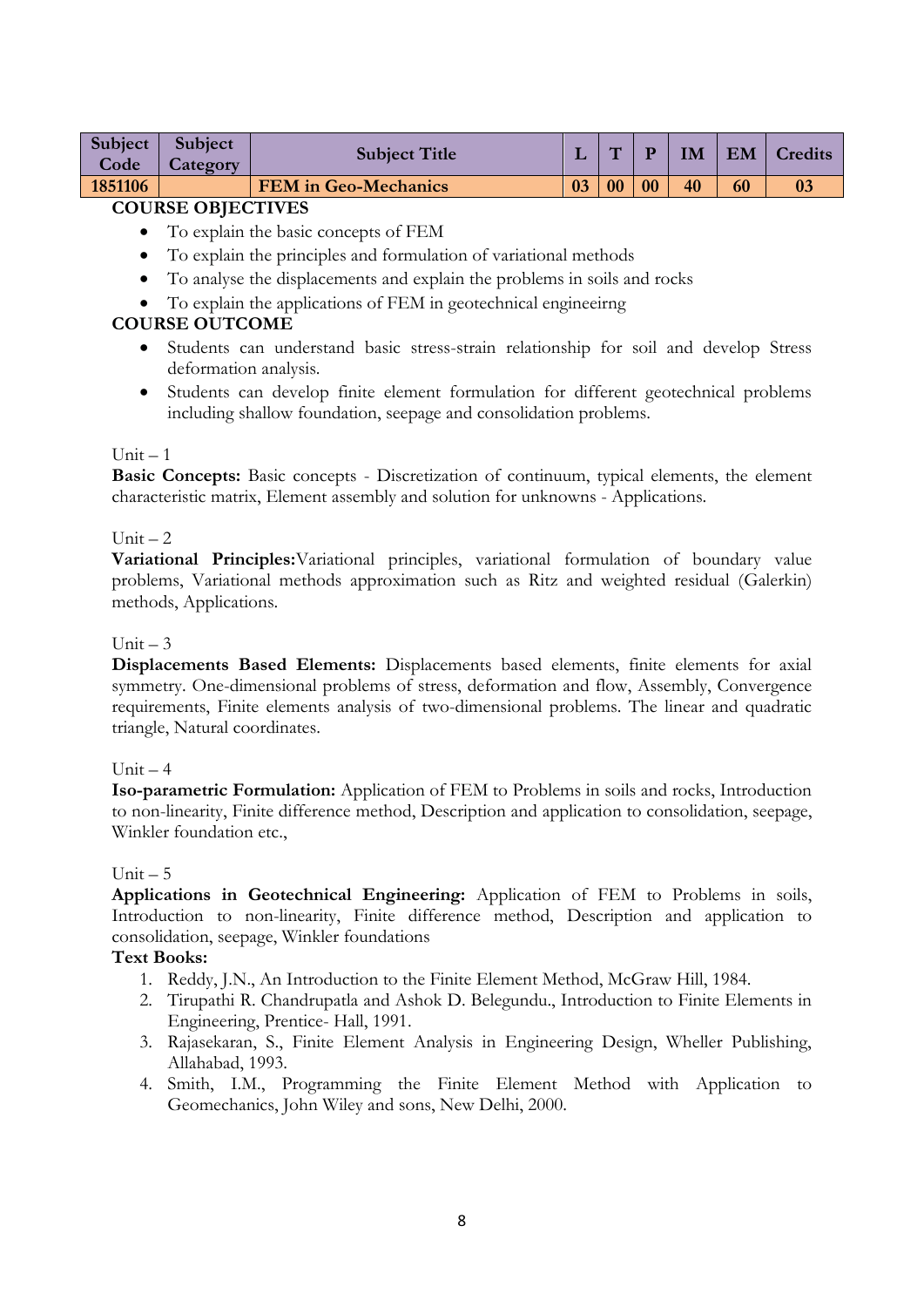- 1. Cook, R.D., Malkus, D.S., and Plesha, M.E., Concepts and Applications of Finite Element Analysis, John Wiley, 1989.
- 2. Gupta, O.P. Finite and Boundary Element Methods in Engineering, Oxford &IBH Publishing Co., Pvt. Ltd., New Delhi, 2000.
- 3. Potts, D.M. and Zdramcovic, L., Finite Element analysis in Geotechnical Engineering Application, Thomas Telford, 2001.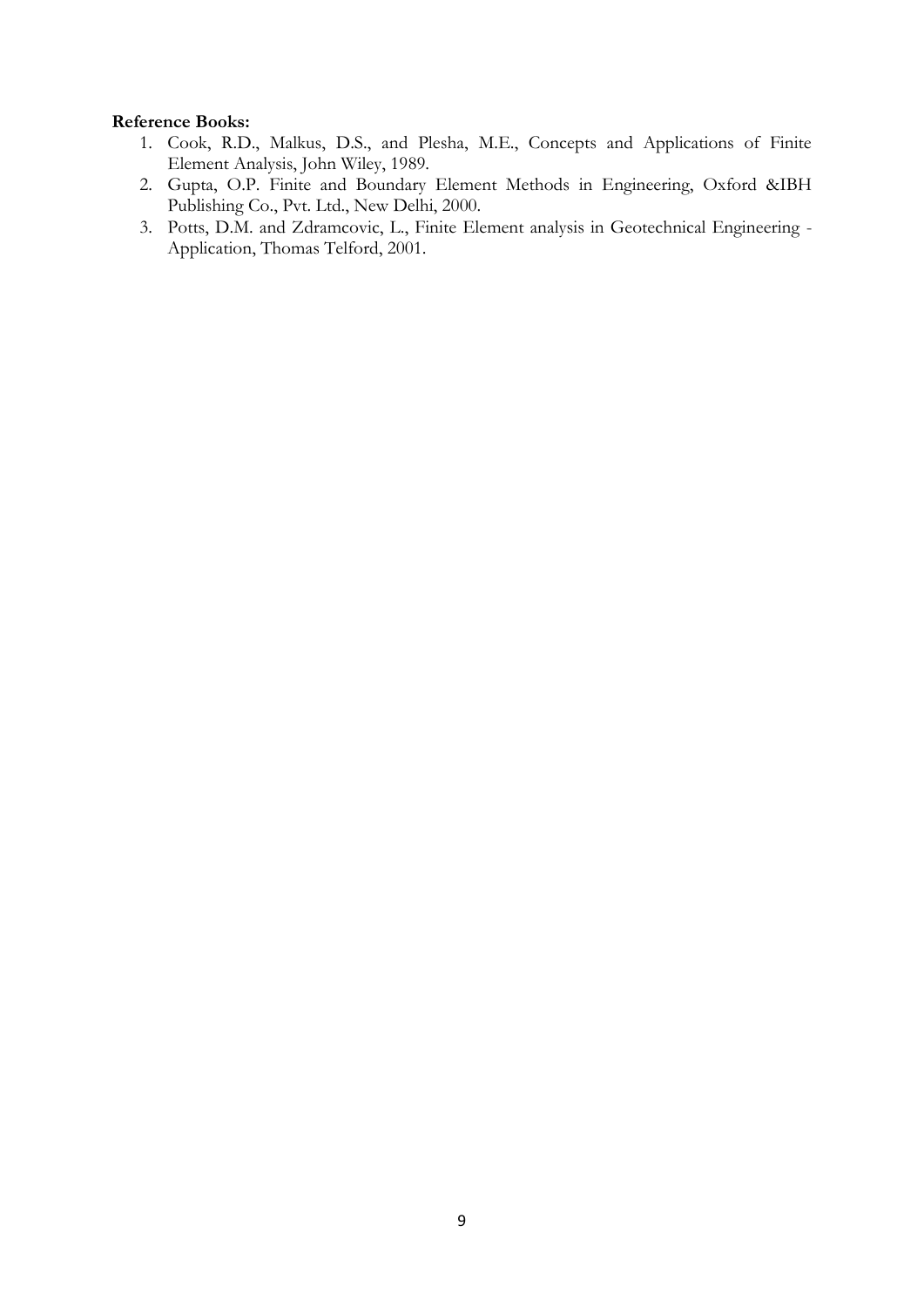| Subject  <br>Code | Subject<br>Category | <b>Subject Title</b>                |    | $\mathbf{H}$ | $\blacksquare$ |    |    | <b>IM   EM   Credits</b> |
|-------------------|---------------------|-------------------------------------|----|--------------|----------------|----|----|--------------------------|
| 1851107           |                     | <b>Environmental Geo-Technology</b> | 03 | 00           | 00             | 40 | 60 |                          |

- To learn concepts of geo-environmental engineering, and planning and design of waste in landfills, ash ponds and tailing ponds.
- Explain the effects of pollutants in soil properties
- Awareness about the adverse effects of soil and ground water contaminants
- Analyse and apply the various techniques for remediation of the contaminants

## **COURSE OUTCOME**

- Students can understand Soil-environment interaction, Soil mineralogy and Mechanisms of soil-water interaction
- Students can lean ground water flow and predict contaminant transport phenomenon. Can apply remediation techniques for contaminated site.

#### $Unit - 1$

**Introduction:** Industrialization and Urbanization, Pollution, Control and remediation.

**Contamination:** Surface contamination, Contamination transport, Soil-a Geotechnical trap, Effect of subsurface contamination, Detection of polluted zone, Monitoring and Effectiveness of designed facilities.

#### $Unit = 2$

**Contaminants of Solid Waste in Landfills:** Waste contaminants, landfills, types, shape and size of landfills. Liner and liner system, Cover and cover system, Stability of landfills. Landfill construction & operation, sustainable waste management.

### Unit  $-3$

**Contaminants of Slurry wastes:** Slurry transported wastes, slurry ponds, operation, Embankment construction and raising, Design aspects, Environmental Impact and control. Unit  $-4$ 

**Vertical Barriers for Contaminant:** Contaminated sites, Types of barriers, Soil-Bentonite slurry trench walls, Cement-Bentonite slurry trench walls, construction, material and design aspects.  $Unit - 5$ 

**Geotechnical Reuse of Waste materials:** Waste reduction, use in geotechnical construction, waste characteristics, transportation consideration, Engineering properties of Wastes, Waste material in Embankment and Fills.

### **Text Books:**

- 1. Geo-environmental Engineering by Sharma H.D&Reddy K.R
- 2. Geo-environmental Engineering by ReddiL.N&Inyang.H.I
- 3. Geo Technical Practice for Waste Disposal by Daniel.D.EWentz, C.A., Hazardous Waste Management, McGraw Hill, Singapore, 1989.
- 4. Fried, J.J., Ground Water Pollution, Elsevier, 1975.

- 1. Geotechnical Geo Environmental Engineering hand Book Kerry Row
- 2. Ground Water Contamination: Bedient, Refai& Newell.
- 3. Daniel, B.E., Geotechnical Practice for waste disposal, Chapman and Hall, London, 1993.
- 4. Proceedings of the International symposium of Environmental Geo-technology (Vol.I and II), Environmental Publishing Company, 1986 and 1989.
- 5. ASTM Special Technical Publication 874, Hydraulic Barrier in Soil and Rock, 1985.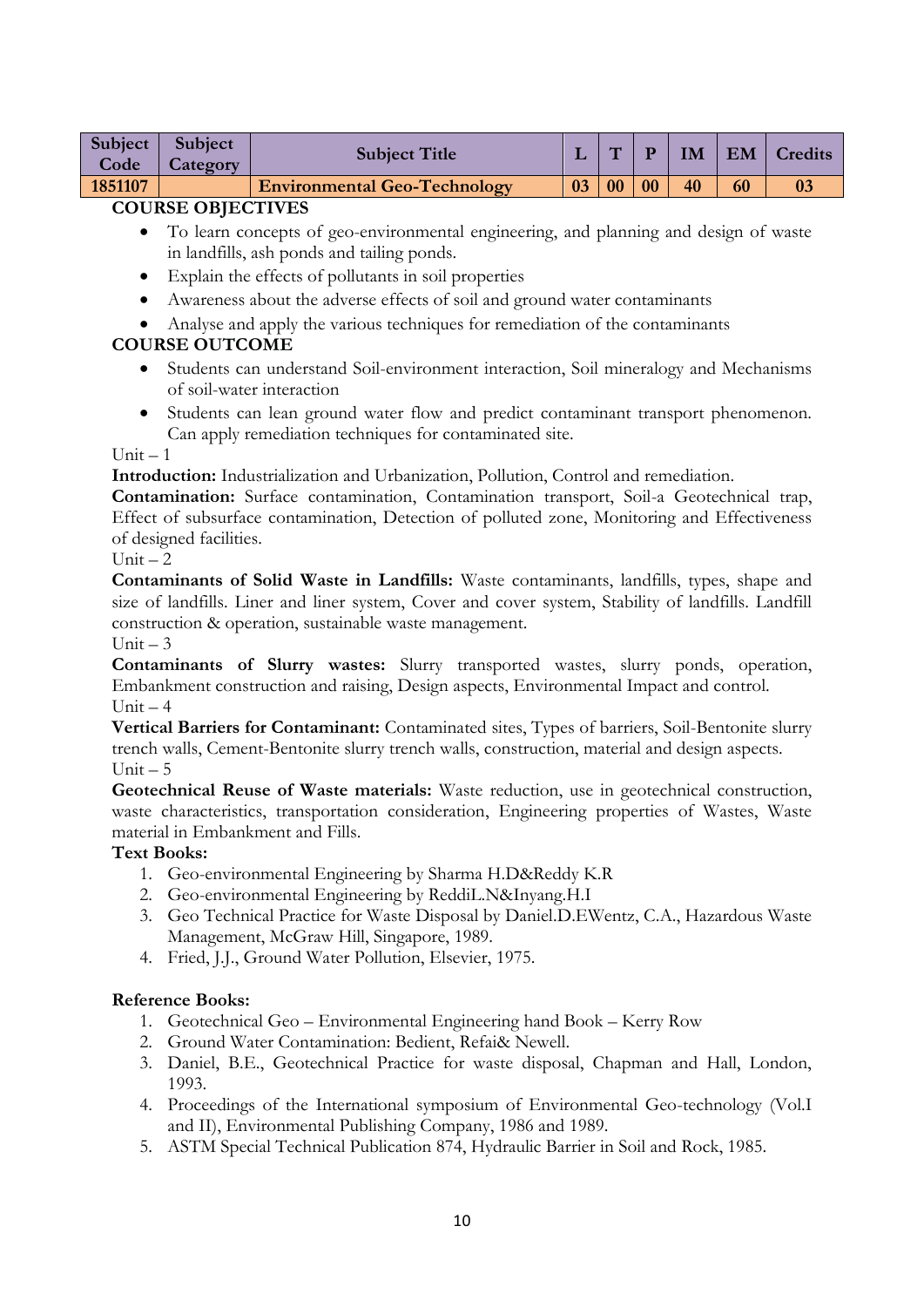|         | Subject Subject | <b>Subject Title</b>           |    | $\mathbf{H}$ | D  | IM | EM | Credits |
|---------|-----------------|--------------------------------|----|--------------|----|----|----|---------|
| Code    | <b>Category</b> |                                |    |              |    |    |    |         |
| 1851108 |                 | <b>Critical Soil Mechanics</b> | 03 | 00           | 00 | 40 | 60 | 03      |

- To demonstrate basic mechanisms behind index properties and tests on soil, relate behaviour of soils subjected to various loading and drainage conditions within unified framework of Critical state soil mechanics.
- To analyse theory of elasticity and plasticity to characterize the stress strain behaviour of soils and to formulate basic elasto-plastic model based on Critical State Soil Mechanics (CSSM) like Cam-clay

# **COURSE OUTCOME**

 At the completion of the course the students will be able to decide the type of mathematical models to be used for analyzing the behavior of soil mass at critical state

# Unit  $-1$

**Soil Behavior**: State of Stress and Strain in Soils, Stress and Strain Paths and Invariants, Behavior of Soils under Different Laboratory Experiments

## Unit  $-2$

**The Critical State Line and the Roscoe Surface**: Families of Undrained Tests, Families of Drained Tests, The Critical State Line, Drained and Undrained Surfaces, The Roscoe Surface

## $Unit = 3$

**Behavior of Overconsolidated Samples**: The Hvorslev Surface: Behaviour of Overconsolidated Samples, Drained and Undrained Tests, TheHvorslev Surface, Complete State Boundary Surface, Volume Changes and Pore Water Pressure Changes

### $Unit = 4$

**Behaviour of Sands**: The Critical State Line for Sands, Normalized Plots, The Effect of Dilation, Consequences of Taylor's Model

## $Unit - 5$

**Behaviour of Soils before Failure**: Elastic and Plastic Deformations, Plasticity Theory, Development of Elastic-Plastic Model Based on Critical State Soil Mechanics, The Cam-Clay Model, The Modified Cam-Clay Model

### **Text Books:**

1. J. H. Atkinson and P. L. Bransby, "The Mechanics of Soils: An Introduction to Critical State Soil Mechanics", Mcgraw Hill, 1978

- 1. D. M. Wood, "Soil Behaviour and Critical State Soil Mechanics", Cambridge University Press, 1990
- 2. B. M. Das, *"*Fundamental of Geotechnical Engineering", Cengage Learning, 2013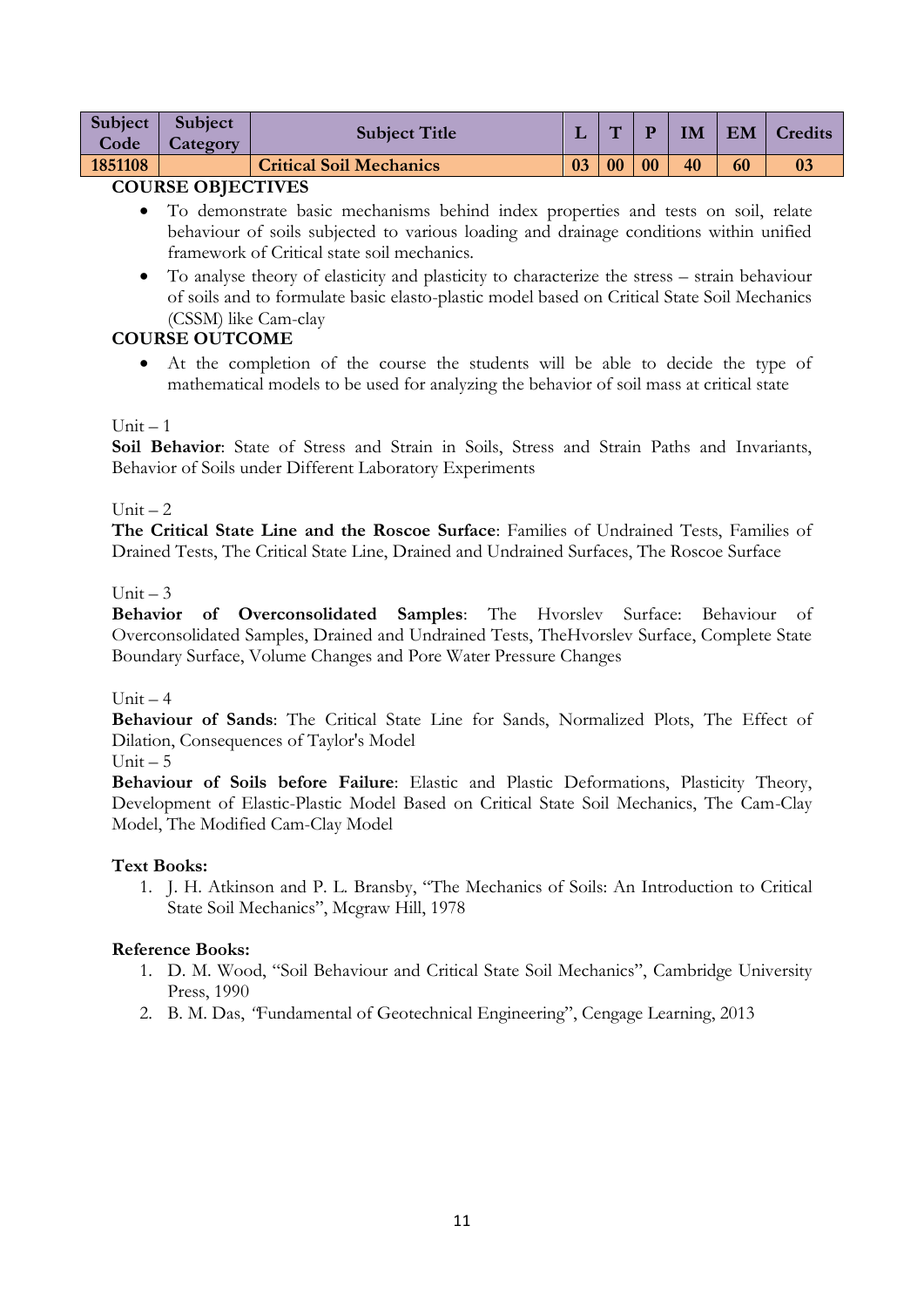| Subject  <br>Code | <b>Subject</b><br><b>Category</b> | <b>Subject Title</b>          |    | $\overline{ }$ |    | <b>IM</b> |    | EM   Credits |
|-------------------|-----------------------------------|-------------------------------|----|----------------|----|-----------|----|--------------|
| 1851110           |                                   | Soil Mechanics - 1 Laboratory | 00 | 00             | 04 | 50        | 50 | 02           |

- To estimate index properties of soils (coarse and fine),
- To estimate consistency limit of fine grained soils,

## **COURSE OUTCOMES**

Upon completion of this course, students will be able to,

- Classify soil by physical observation of the soils,
- Carry out interpolation among the estimated soil design parameters

#### **List of Practicals:**

- 1. Determination of Moisture Content and Specific Gravity of Soil
- 2. Grain Size Distribution Analysis and Hydrometer Analysis
- 3. Atterberg Limits (Liquid Limit, Plastic Limit, Shrinkage Limit)
- 4. Visual Classification Tests
- 5. Vibration Test for Relative Density of Sand
- 6. Standard and Modified Proctor Compaction Test
- 7. Falling Head Permeability Test and Constant Head Permeability Test
- 8. Consolidation Test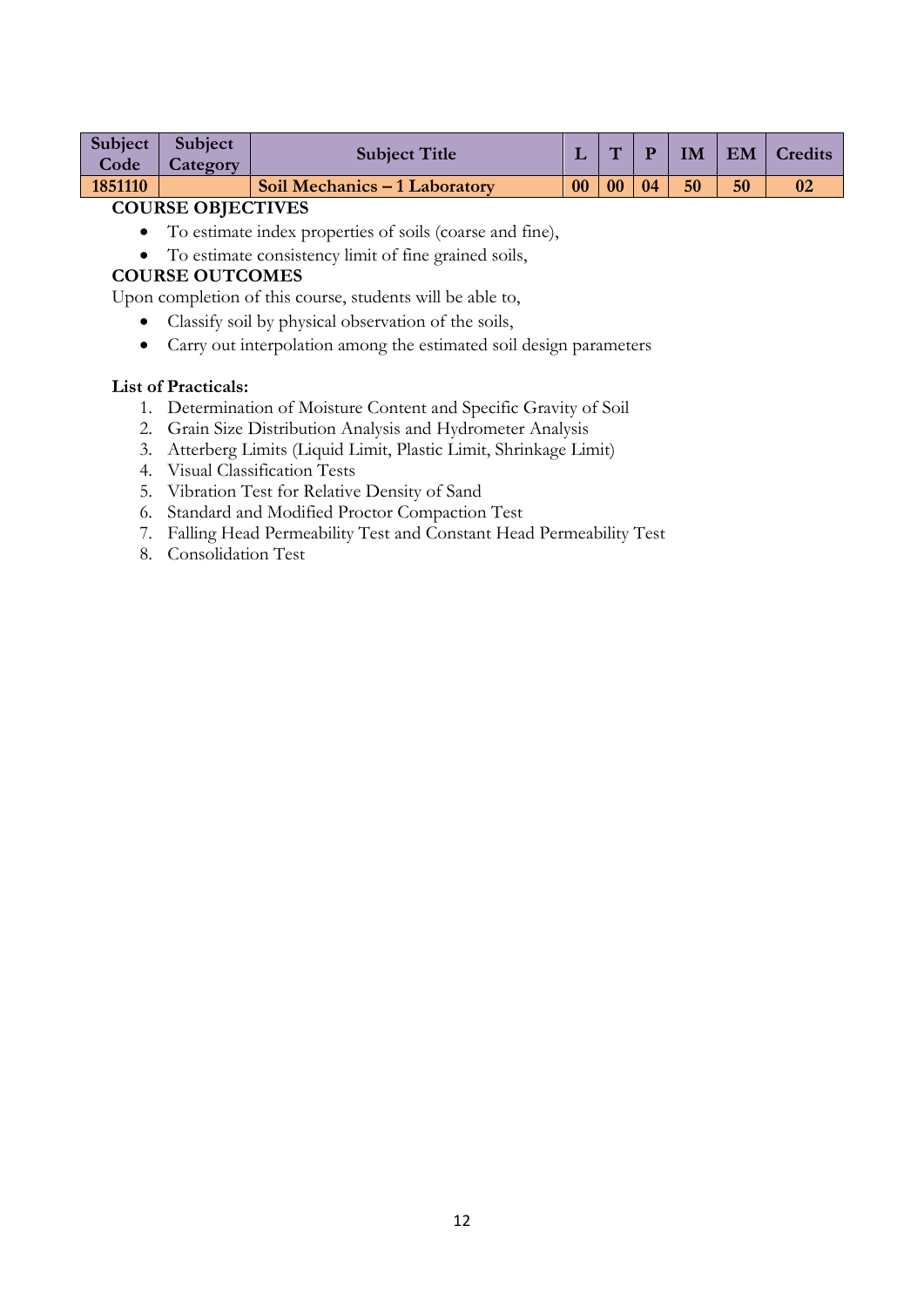| Subject<br>Code | <b>Subject</b><br>Category | <b>Subject Title</b>          |           | $\overline{\phantom{0}}$ |    | IM | EM | Credits |
|-----------------|----------------------------|-------------------------------|-----------|--------------------------|----|----|----|---------|
| 1851111         |                            | Soil Mechanics – 2 Laboratory | $\bf{00}$ | 0 <sub>0</sub>           | 04 | 50 | 50 |         |
|                 |                            |                               |           |                          |    |    |    |         |

- To estimate shear strength of soils by direct shear test and unconfined compressive test
- To estimate the engineering properties of the soils by density test, CBR, permeability test

# **COURSE OUTCOMES**

Upon completion of this course, students will be able to,

- Classify soil based on estimated engineering characteristics of soils
- Carry out interpolation among the estimated soil design parameters

### **List of Practicals:**

- 1. Unconfined Compression Test
- 2. Direct Shear Test
- 3. Tri-Axial Compression Test UU, CU, CD Tests
- 4. Laboratory Vane Shear Test
- 5. Field Vane Shear Test
- 6. Field Direct Shear Test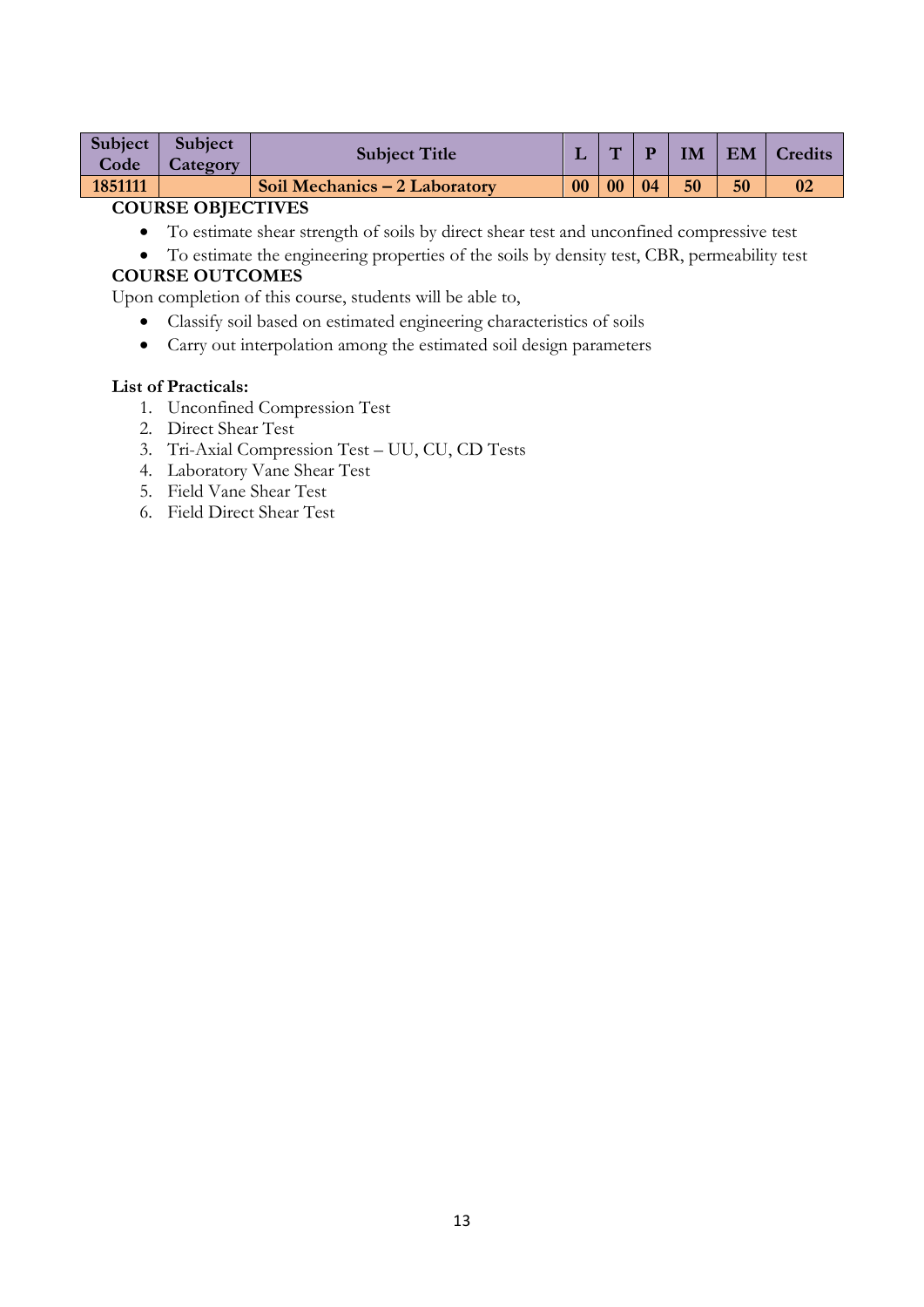| <b>Subject</b><br>Code | <b>Subject</b><br>Category | <b>Subject Title</b>                    |    | $\overline{\phantom{0}}$ |    | IM | <b>EM</b> | <b>Credits</b> |
|------------------------|----------------------------|-----------------------------------------|----|--------------------------|----|----|-----------|----------------|
| 1851201                |                            | <b>Dynamics of Soil and Foundations</b> | 03 | 0 <sub>0</sub>           | 00 | 40 | 60        |                |
|                        |                            |                                         |    |                          |    |    |           |                |

- To study vibration concepts in soils like damping, wave propagation, resonance and effect of modes of vibrations
- To study dynamic soil properties. Determination of dynamic properties by field and laboratory tests
- Effect of liquefaction and antiliquifaction measures
- To study vibration isolation, machine foundation design

## **COURSE OUTCOME**

- Students understand theory of vibration and resonance phenomenon, dynamic amplification.
- Students understand propagation of body waves and surface waves through soil.
- Student exposed to different methods for estimation of dynamic soil properties required for design purpose.
- Students can predict dynamic bearing capacity and assess liquefaction potential of any site.
- Students apply theory of vibrations to design machine foundation based on dynamic soil properties and bearing capacity.

#### $Unit - 1$

**Fundamentals of Vibration:** Definitions, Simple harmonic motion, Response of SDOF systems of Free and Forced vibrations with and without viscous damping, Frequency dependent excitation, Systems under transient loads, Rayleigh's method of fundamental frequency, Logarithmic decrement, Determination of viscous damping, Transmissibility, Systems with Two and Multiple degrees of freedom, Vibration measuring instruments - Types of damping - Equivalent stiffness of springs in series and parallel - Principles of vibration measuring devices

### Unit  $-2$

**Wave Propagation and Dynamic Soil Properties:** Propagation of seismic waves in soil deposits - Attenuation of stress waves, Stress-strain behaviour of cyclically loaded soils, Strength of cyclically loaded soils, Dynamic soil properties - Laboratory and field testing techniques, Elastic constants of soils, Correlations for shear modulus and damping ratio in sand, gravels, clays and lightly cemented sand. Liquefaction of soils: An introduction and evaluation using simple methods.

### Unit  $-3$

**Vibration Analyses:** Types, General Requirements, Permissible amplitude, Allowable soil pressure, Modes of vibration of a rigid foundation block, Methods of analysis, Lumped Mass models, elastic half space method, elasto-dynamics, effect of footing shape on vibratory response, dynamic response of embedded block foundation, Vibration isolation.

### Unit  $-4$

**Design of Machine Foundations:** Analysis and design of block foundations for reciprocating engines, Dynamic analysis and design procedure for a hammer foundation, IS code of practice design procedure for foundations of reciprocating and impact type machines. Vibration isolation and absorption techniques.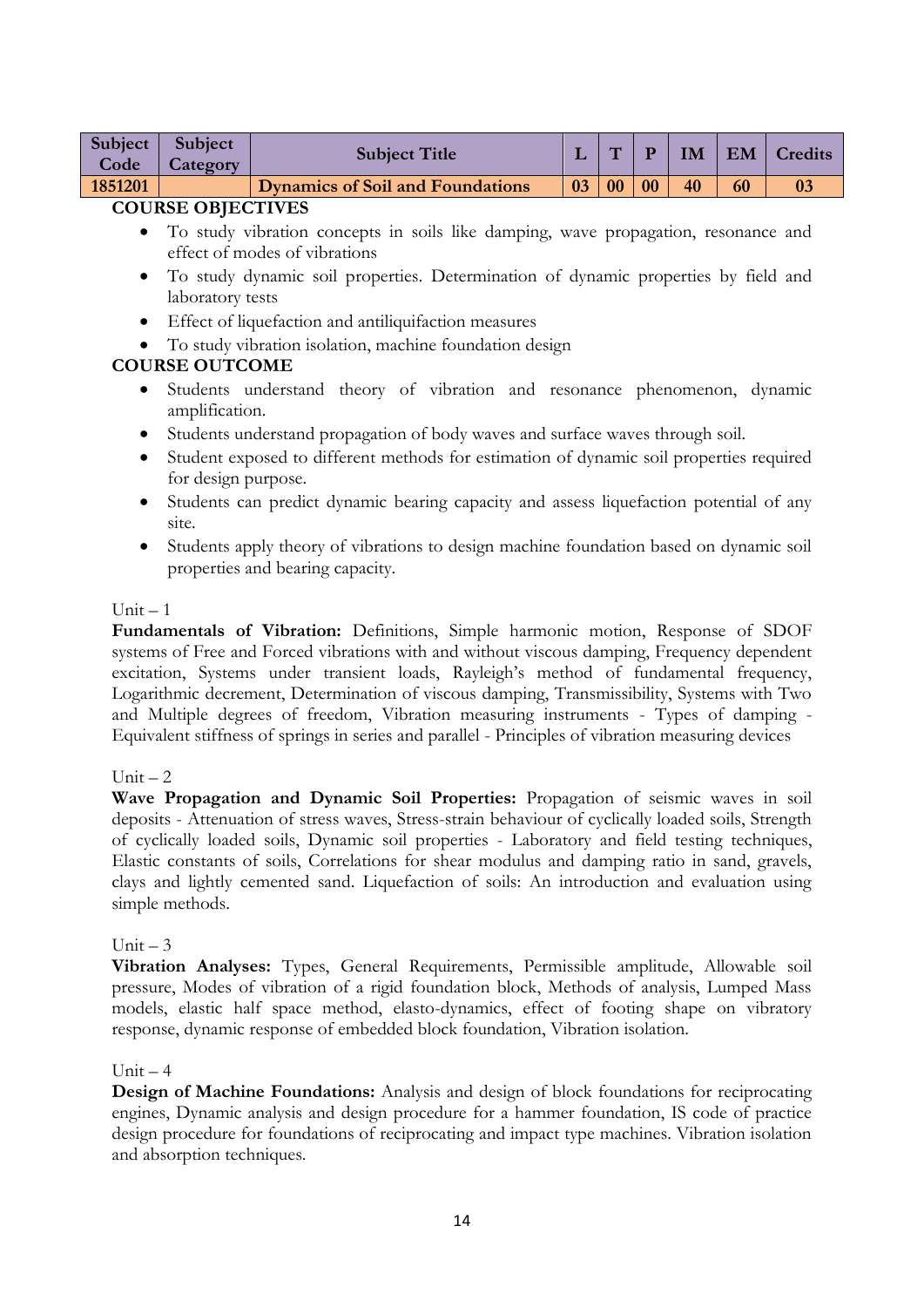## Unit  $-5$

**Machine Foundations on Piles:** Introduction, Analysis of piles under vertical vibrations, Analysis of piles under translation and rocking, Analysis of piles under torsion, Design procedure for a pile supported machine foundation.

## **Text Books:**

- 1. Swami Saran Soil Dynamics and Machine Foundation, Galgotia Publications Pvt. Ltd.  $(2010)$
- 2. Prakash, S. Soil Dynamics, McGraw Hill Book Company (1981)

## **Reference Books:**

- 1. I.Chowdhary and S P Dasgupta Dynamics of Structures and Foundation, 2009.
- 2. Prakash, S. and Puri, V. K. Foundation for Machines: Analysis and Design, John Wiley & Sons, 1998.
- 3. KameswaraRao, N. S. V. Vibration Analysis and Foundation Dynamics, Wheeler Publication Ltd., 1998.
- 4. Das, B. M. Principles of Soil Dynamics, PWS KENT publishing Company, Boston.2002

| Subject<br>Code | Subject<br>Category |                 | <b>Subject Title</b>      |                | <b>TT</b> | D         | IM | EM | Credits |
|-----------------|---------------------|-----------------|---------------------------|----------------|-----------|-----------|----|----|---------|
| 1851202         |                     | Instrumentation | Subsurface Investigations | and $\vert$ 03 | 00        | $\bf{00}$ | 40 | 60 | 03      |

### **COURSE OBJECTIVES**

- To identify the soil type of soil from a job site or in a professional setting, determine that soil"s properties based on type and evaluate design decisions from your understanding of that soil"s properties.
- To explore the scientific principles used to describe the major engineering properties of soil, and the engineering testing methods used to quantify these properties

# **COURSE OUTCOME**

- Students can plan subsurface investigation based on the requirement of civil engineering project and site condition. Can finalize depth and number of boreholes
- Students can execute different subsurface exploration tests, collect disturbed/undisturbed samples for laboratory tests and can suggest design parameters.
- Student exposed to different methods for estimation of dynamic soil properties required for design purpose.
- Students can develop instrumentation scheme for monitoring of critical sites

 $Unit - 1$ 

**General:** Scopes and objectives of explorations – Planning a subsurface exploration – Stages in sub surface exploration – Explorations for preliminary and detailed design – Spacing and depth of exploration

Unit  $-2$ 

**Open Excavation and Borings of Exploration:** Pits and Trenches – Drifts and Shafts – Methods of boring – Auger Borings – Wash Borings –Rotary Drilling –Percussion Drilling – Core Drilling

## Unit  $-3$

**Soil Samples and Samplers:** Types of soil samples – Disturbed samples –Undisturbed samples – Design features affecting the sample disturbance –Split spoon samplers – Scraper Bucket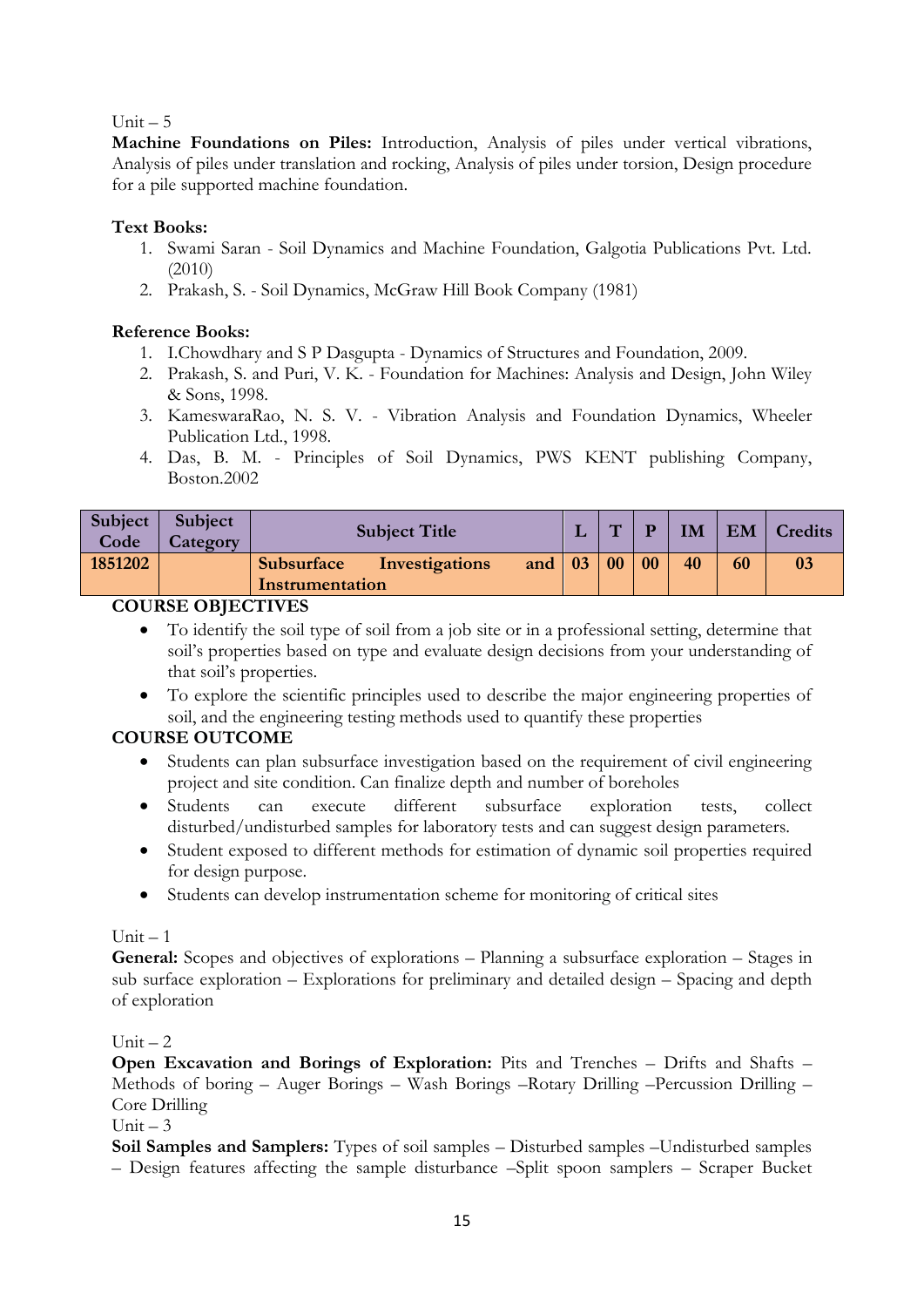Samplers –Shell by Tubes and Thin walled Samplers – Piston Samplers – Denis Samplers – Preservation and handling of samples

## Unit  $-4$

**In-Situ Testing:** Field tests – Standard Penetration Tests – Cone Penetration Tests – In-situ Vane Shear Test– Plate Load Test, monotonic and cyclic –Field Permeability Tests – In-situ Tests using Pressure meter – Observation of Ground Water Table– Instrumentation in soil engineering, strain gauges, resistance and inductance type

## Unit  $-5$

**Geophysical Methods:** Types–Electrical Resistivity Methods – Electrical Profiling Method – Electrical Sounding Method – Seismic Methods – Seismic refraction method – Sub-soil Investigation Report

**Mechanical Wave Measurements:** Crosshole Tests (CHT), Downhole Tests (DHT), Spectral Analysis of Surface Waves, Seismic Refraction, Suspension Logging::Electromagnetic Wave Techniques: Ground Penetrating Radar (GPR), Electromagnetic Conductivity (EM), Surface Resistivity (SR), Magnetometer Surveys (MT)

### **Text Books:**

- 1. V.N.S. Murthy,Soil Mechanics & Foundation Engineering, Vol. 2, SaiKripa Technical Consultants, Bangalore
- 2. C. Venkataramaiah, Geotechnical Engineering, Wiley Eastern Ltd., New Delhi

- 1. Hvorslev, MJ, Sub Surface Exploration and Sampling of Soils for Civil Engineering Purpose, Water-ways Station, Vicksburg, Mississippi, 1949.
- 2. Noel Simons, Bruce Menzies and Marcus Matthews, A Short Course in geotechnical Site Investigation, Thomas Telford.
- 3. SP36- Compendium of Indian Standards on Soil Engineering Part –II
- 4. Dobrine,Geophysical methods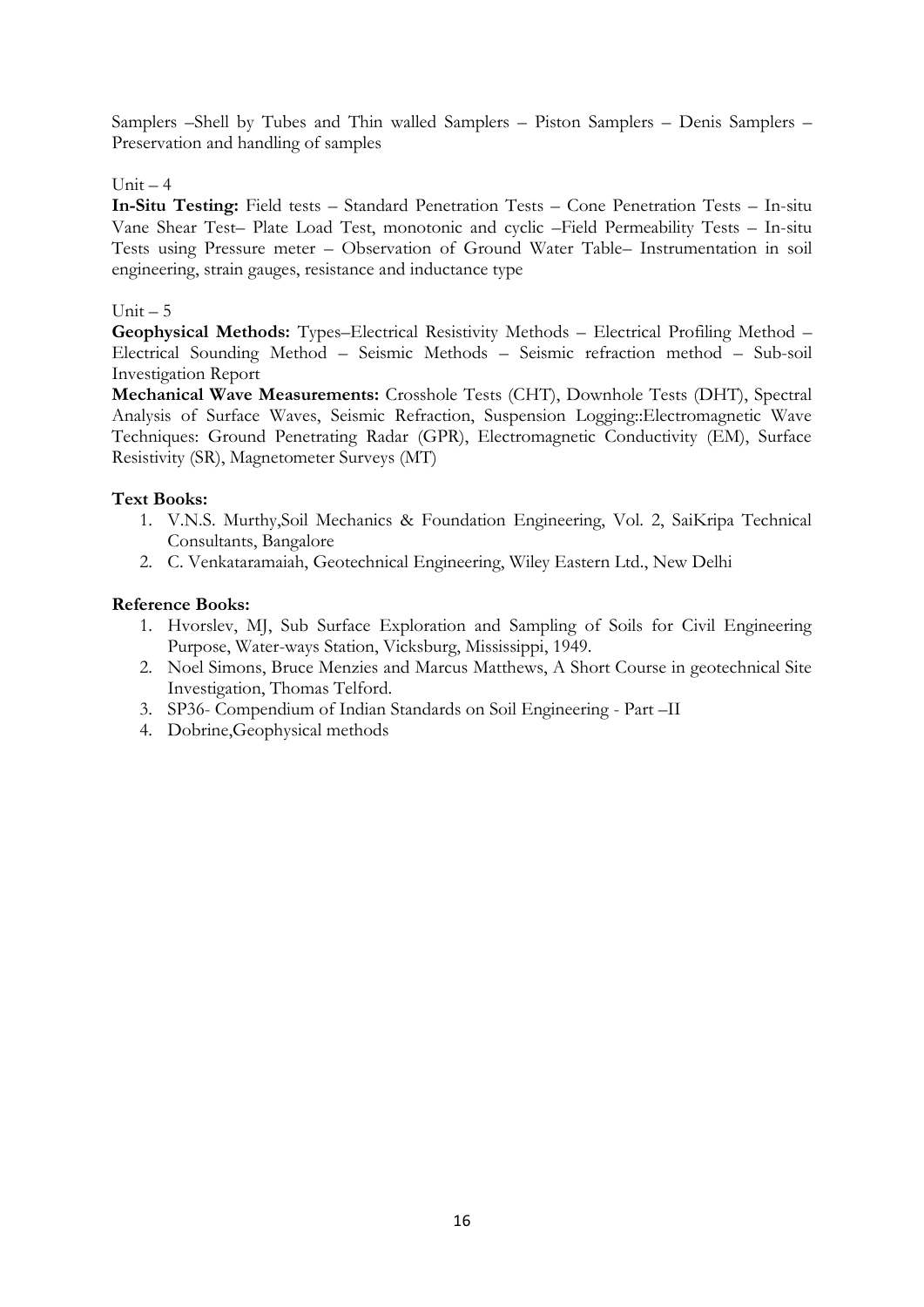| Subject  <br>Code | Subject<br><b>Category</b> | <b>Subject Title</b>                                          | $\mathbf{H}$ | P |    |    | <b>IM   EM   Credits</b> |
|-------------------|----------------------------|---------------------------------------------------------------|--------------|---|----|----|--------------------------|
| 1851203           |                            | <b>Offshore Geo-Technical Engineering   03   00   00   00</b> |              |   | 40 | 60 |                          |
|                   |                            |                                                               |              |   |    |    |                          |

- To analyze distribution of marine sediments along the Indian coasts.
- To analyze geotechnical challenges in case of marine sediments
- To implement in-situ testing procedures for determining the properties of marine clays.
- To analyzebehavior of marine soil deposits under repetitive loading conditions.

## **COURSE OUTCOME**

 Students can execute investigation program for marine soil deposits and select necessary design parameters. Design suitable marine foundation as per project requirement. Can develop numerical model for response of marine foundation for offshore conditions.

### $Unit = 1$

**Marine Soil Deposits:** Offshore Environment, Offshore Structures and Foundations, Specific Problems Related to Marine Soil Deposits, Physical and Engineering Properties of Marine Soils  $Unit - 2$ 

**Behavior of Soils Subjected to Repeated Loading:** Effect of Wave Loading on Offshore Foundations, Behavior of Sands and Clays Under Cyclic Loading, Laboratory Experiments Including Repeated Loading, Cyclic Behavior of Soils Based on Fundamental Theory of Mechanics, Approximate Engineering Methods which can be used for Practical Cases

#### Unit  $-3$

**Site Investigation in the Case of Marine Soil Deposits:** Challenges of Site Investigation in Marine Environment, Different Site Investigation Techniques, Sampling Techniques, Geophysical Methods, Recent Advancements in Site Investigation and Sampling used for Marine Soil Deposits

#### Unit  $-4$

**Foundations in Marine Soil Deposits:** Different Offshore and Nearshore Foundations, Gravity Platforms, Jack-Up Rigs, Pile Foundations. Cassions, Spudcans

### Unit  $-5$

**Numerical Modeling of Marine Foundations Subjected to Wave Loading:** Numerical Modeling of Cyclic Behavior of Soils, Empirical Models, Elastic-Plastic Models, Fem Analysis of Marine Foundations Subjected to Wave Loading

### **Textbooks**

1. H. G. Poulos. "Marine Geotechnics", Unwin Hyman Ltd, London, UK, 1988

- 1. D. V. Reddy And M. Arockiasamy, "Offshore Structures*"*, Volume: 1, R.E. Kreiger Pub And Co., 1991
- 2. D. Thomson And D. J. Beasley, "Handbook of Marine Geotechnical Engineering", US Navy, 2012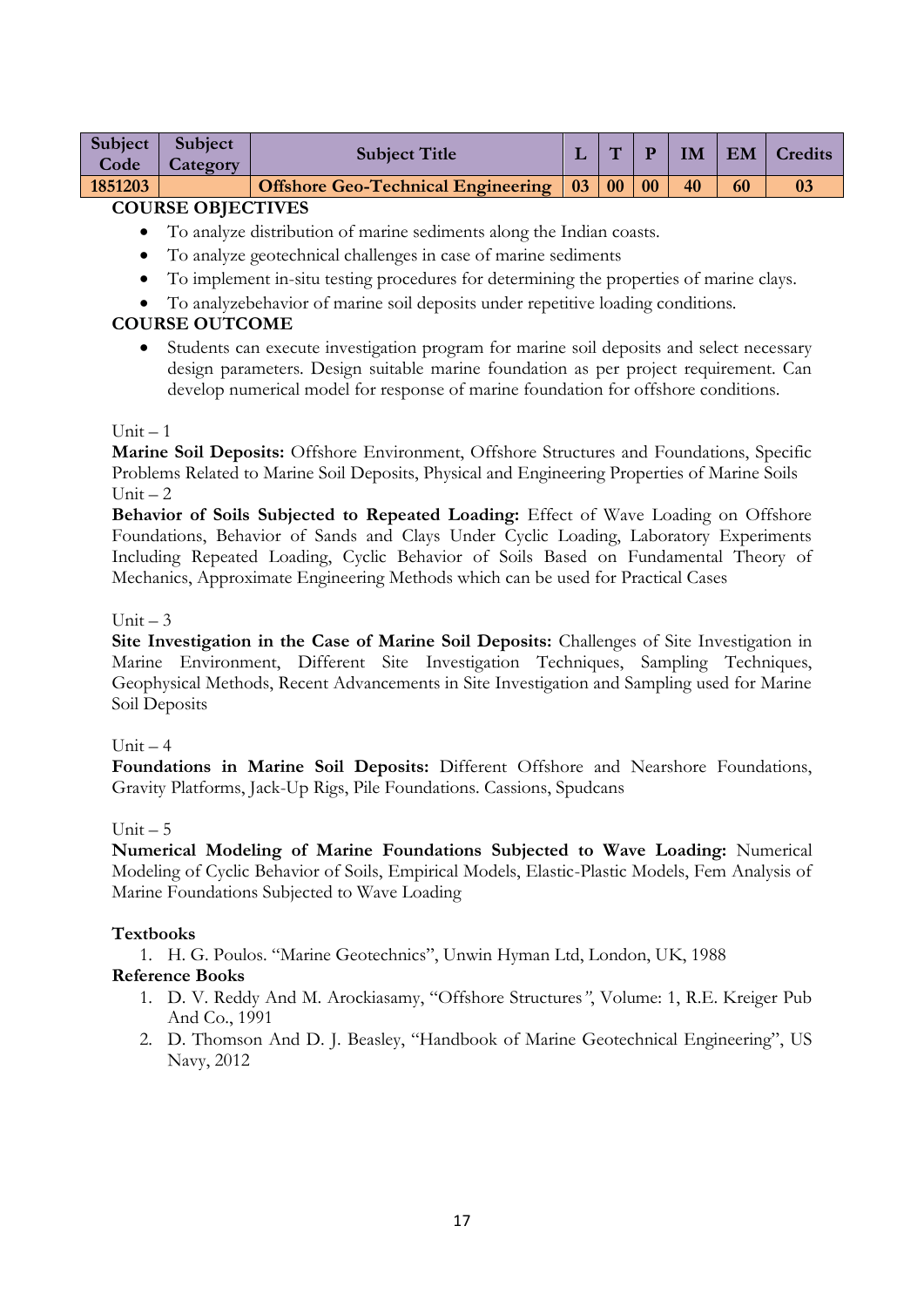| Subject  <br>Code | Subject<br>Category | <b>Subject Title</b>               |    | $\mathbf{H}$ |    | IM |    | EM   Credits |
|-------------------|---------------------|------------------------------------|----|--------------|----|----|----|--------------|
| 1851204           |                     | <b>Computational Geo-Mechanics</b> | 03 | 00           | 00 | 40 | 60 |              |

- To analyse linear and non-linear equations using numerical techniques.
- To apply finite difference and finite element method for analysing behaviour of geotechnical structures.
- To apply correlation and regression analysis for the geotechnical data.
- To solve problem of consolidation and flow through porous media using numerical technique.

## **COURSE OUTCOME**

- Students can understand different numerical and statistical tools for analyzing various geotechnical engineering problems.
- Students can apply probabilistic approach for selection of design parameters and compute their impact on risk assessment

#### $Unit - 1$

**Solution of Non-Linear Equations**: Bisection, False Position, Newton-Raphson, Successive Approximation Method, Iterative Methods

Solution of Linear Equations: Jacobi's Method, Gauss Seidal Method, Successive over Relaxation Method.

Unit  $-2$ 

Finite Difference Method: Two Point Boundary Value Problems - Disichlet Conditions, Neumann Conditions; Ordinary and Partial Differential Equations.

**Finite Element Method**: Fundamentals, Constitutive Finite Element Models for Soils.

### Unit  $-3$

**Correlation and Regression Analysis**: Correlation - Scatter Diagram, Karl Pearson Coefficient of Correlation, Limits of Correlation Coefficient; Regression –Lines of Regression, Regression Curves, Regression Coefficient, Differences Between Correlation and Regression Analysis.

### Unit  $-4$

**One-Dimensional Consolidation** - Theory of Consolidation, Analytical Procedures, Finite Difference Solution Procedure for Multilayered Systems, Finite Element Formulation Unit  $-5$ 

**Flow through Porous Media** - Geotechnical Aspects, Numerical Methods, Applications and Design Analysis, Flow in Jointed Media.

**Risk Assessment in Geotechnical Engg**. - Probabilistic Site Characterisation and Design of Foundations

### **Textbooks**

- 1. S. Chandrakant., Desai and John T. Christian, "Numerical Methods in Geotechnical Engineering", Mc. Graw Hill Book Company, 1977.
- 2. M.K. Jain, S.R.K. Iyengar and R.K. Jain, "Numerical Methods for Scientific and Engineering Computations", Third Edition, New Age International (P) Ltd. Publishers, New Delhi.

- 1. D.J. Naylor and G.N. Pande, "Finite Elements in Geotechnical Engineering", Pineridge Press Ltd., UK.
- 2. Sam Helwany, "Applied Soil Mechanics", John Wiley & Sons, Inc,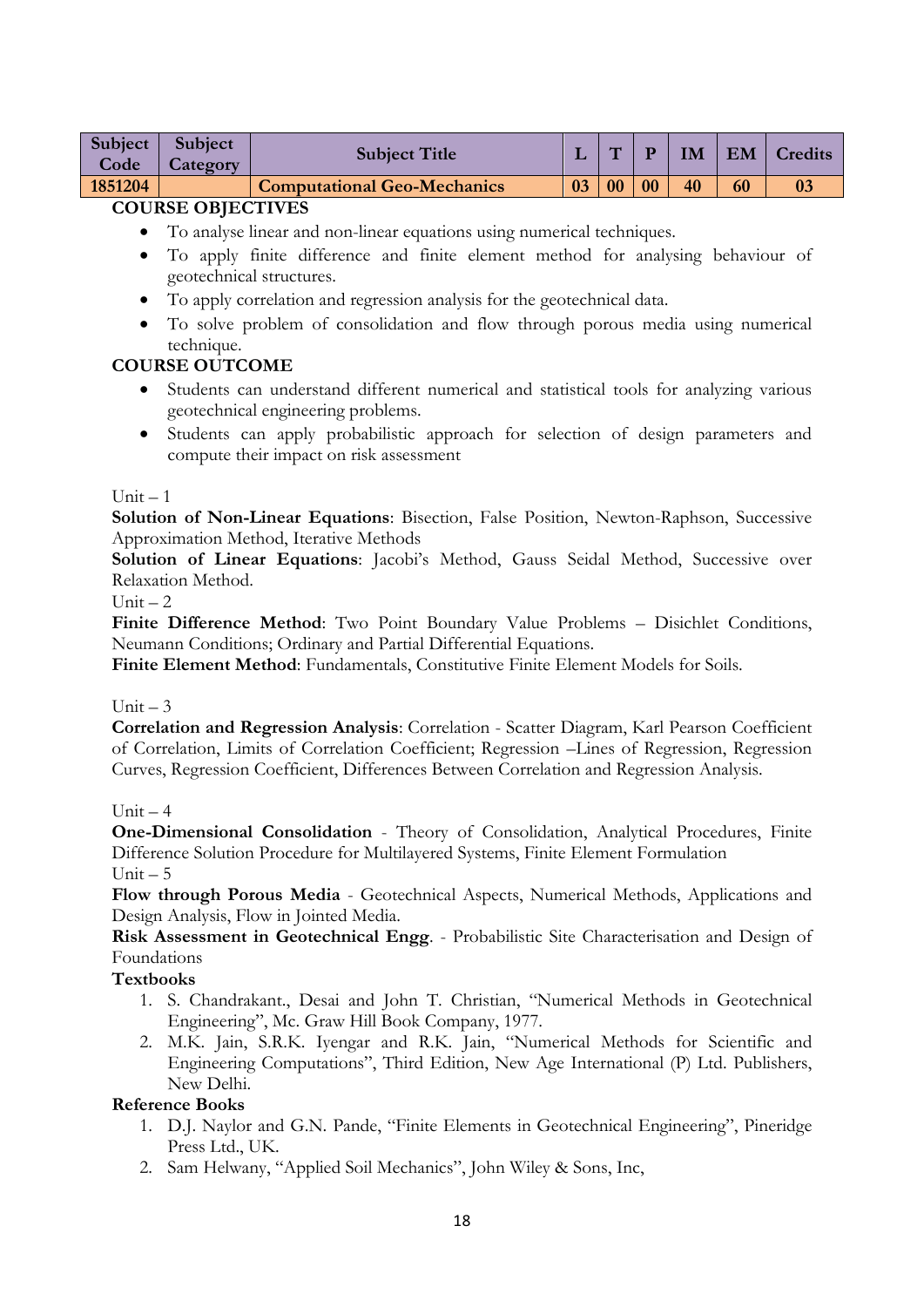| <b>Subject</b><br>Code | <b>Subject</b><br><b>Category</b> | <b>Subject Title</b>              |    | $\mathbf{H}$ |    | IM | $\mathsf{I}$ EM | <b>Credits</b> |
|------------------------|-----------------------------------|-----------------------------------|----|--------------|----|----|-----------------|----------------|
| 1851205                |                                   | <b>Engineering Rock Mechanics</b> | 03 | 00           | 00 | 40 | 60              |                |
| -----------------      |                                   |                                   |    |              |    |    |                 |                |

 To identify type of the rock, analyse the rock quality designation and also evaluate its strength, and to determine the methods of tunnelling and mining

# **COURSE OUTCOME**

 The students will be able to perform various laboratory tests on rock and classify rock mass. Be able to predict strength of rock mass with respect to various Civil Engineering applications

## $Unit - 1$

**Rock:** Formation of Rocks, Physical Properties, Classification of Rocks and Rock Masses, Elastic Constants of Rock; In-situ Stresses in Rock

**Rock Testing:** Laboratory and Field Tests

### Unit  $-2$

**Discontinuities in Rock Masses:** Discontinuity Orientation, Effect of Discontinuities on Strength of Rock

Unit  $-3$ 

**Strength Behaviour:** Compression, Tension and Shear, Stress-Strain Relationships, Rheological Behavior

### $Unit - 4$

**Strength/ Failure Criterion:** Mohr-Coulomb, Griffith Theory, Hoek and Brown, Strength and other Strength Criteria. Stresses in Rock near Underground Openings;

### Unit  $-5$

**Application of Rock Mechanics in Civil Engineering:** Rock Tunneling, Rock Slope Stability, Bolting, Blasting, Grouting and Rock Foundation Design. Modern Modelling Techniques & Analyses in Rocks.

### **Textbooks**

- 1. Hudson J.A. and J.P. Harrison. Engineering Rock Mechanics: An Introduction to the Principles, 1997. Elsevier, Oxford
- 2. Goodman, R.E. Introduction to Rock Mechanics, John Wiley & Sons.
- 3. Ramamurthy, T., "Engineering in Rocks", Phi Learning Pvt. Ltd.

- 1. Jaeger, J.C. and Cook, N.G.W, Fundamentals of Rock Mechanics, Chapman and Hall, 1976.
- 2. Wyllie, D.C., Foundations on Rock, E &FnSpon. 2nd Edition, 1992.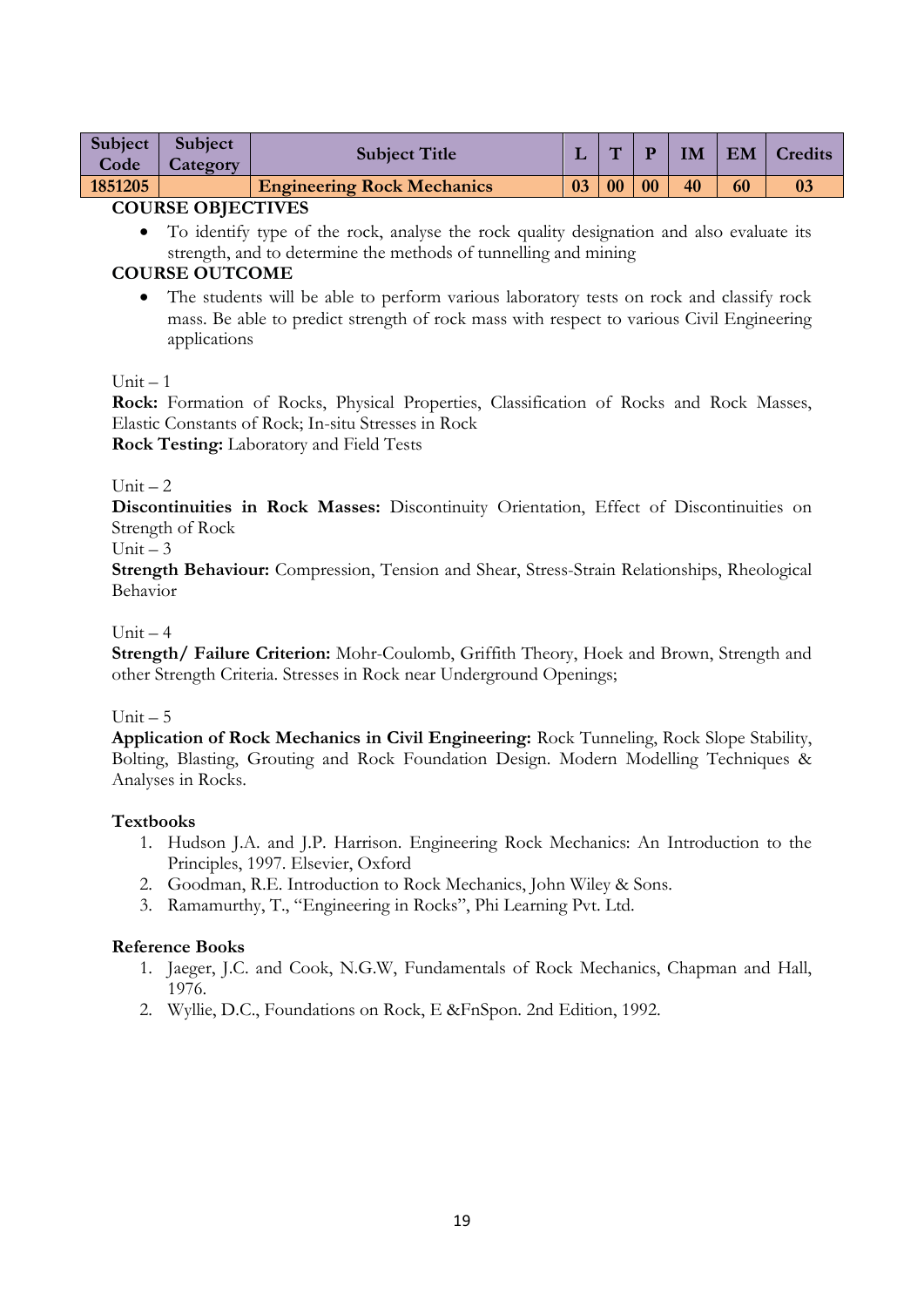| Subject  <br>Code | <b>Subject</b><br>Category | <b>Subject Title</b>              |    | ٣T |    | IM | EM | Credits |
|-------------------|----------------------------|-----------------------------------|----|----|----|----|----|---------|
| 1851206           |                            | <b>Earth Retaining Structures</b> | 03 | 00 | 00 | 40 | 60 |         |
|                   |                            |                                   |    |    |    |    |    |         |

 To calculate earth pressure on various earth retaining structures such as gravity retaining walls, sheet pile, bulkheads, bracing/struts and coffer dams, design a relevant earth retaining structure for given soil condition, design of sheet pile with and without anchors, and to design the reinforced wall by using different materials

## **COURSE OUTCOME**

• The students will be able to do analysis and design of different types of retaining structures

### $Unit = 1$

**Earth Pressure Theories:** Introduction – State of stress in retained soil mass – Earth pressure theories – Analytical and graphical techniques – Active and passive cases – Earth pressure due to homogeneous and layered backfills, uniform surcharge,uniformly sloping surcharge and randomly positioned surcharges, - Empirical methods – Wall movement and complex geometry

### Unit  $-2$

**Drainage and Stability Considerations:** Lateral pressure due to compaction, strain softening, wall flexibility – influence of drainage – Earth pressure due to earthquake forces – Stability of retaining structures

#### Unit  $-3$

**Sheet Pile Walls:** Retaining structure – Selection of soil parameters – Analysis and design of cantilever and anchored sheet pile walls – Deadman and continuous anchors – Diaphragm and bored pile walls – Design requirements

**Caissons:** Types – Stability of caissons – principles of analysis and design – seismic influences - IRC Guidelines

Unit  $-4$ 

Supported Excavations: Lateral pressure on sheeting in braced excavation, stability against piping and bottom heaving - Earth pressure around tunnel lining, shaft and silos Unit  $-5$ 

**Design of Reinforced Earth Retaining Wall:** Reinforced earth retaining wall – principles, Concepts and mechanism of reinforced Earth – Design consideration of reinforced earth – Materials used in reinforced earth - Geotextile – Geo-grids, Metal strips, facing elements.

### **Text Books:**

- 1. Koerner, R.M., Design with Geosynthetics (Third Edition), Prentice Hall, 1997.
- 2. Das, B.M., Principles of Geotechnical Engineering (Fourth Edition). The PWS series in Civil Engineering, 1998
- 3. Mandal, J.N., Reinforced Soil and Geo-textiles, Oxford &IBH Publishing Co. Pvt. Ltd., New Delhi.
- 4. J E Bowles, Foundation Engineering  $\Box$  to add this text book

- 1. Winterkorn, H.F. and Fang, Y.F., Foundation Engineering Handbook, Van Nostrand Reinhold, 1994.
- 2. Day, R.W., Geotechnical and Foundation Engineering, Design and Construction, McGraw Hill 1999.
- 3. McCarthy, D.F., Essentials of Soil Mechanics and Foundations: Basic Geo-techniques (Sixth Edition), Prentice Hall, 2002.
- 4. Militisky, J. and Woods, R., Earth and Earth retaining structures, Routledge, 1992.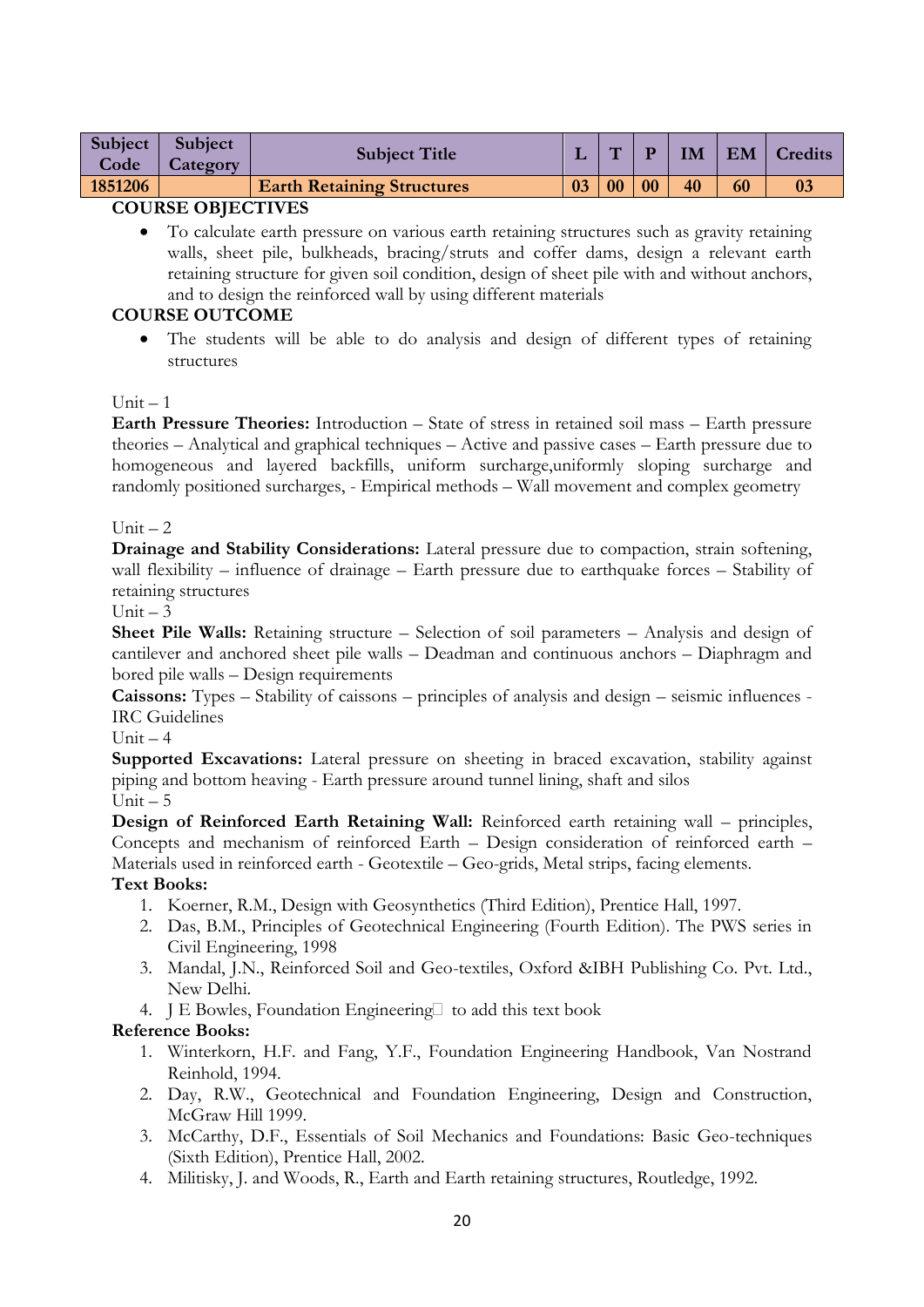| <b>Subject</b><br>Code | <b>Subject</b><br>Category | <b>Subject Title</b>                     |             | $\overline{\phantom{a}}$ |    | IM | EM | Credits |
|------------------------|----------------------------|------------------------------------------|-------------|--------------------------|----|----|----|---------|
| 1851207                |                            | <b>Design of Underground Excavations</b> | $\sqrt{03}$ | 0 <sub>0</sub>           | 00 | 40 |    |         |
| COURCE OBJECTIVE       |                            |                                          |             |                          |    |    |    |         |

- To know the planning and exploration of various underground projects, analyse the stress distribution, analyse the rock quality designation and also evaluate its strength
- To analyse the interaction between the rock mass and tunnel surface

## **COURSE OUTCOME**

- Students can understand the use of elastic and plastic analysis in the design of underground support system.
- Students will have idea about the field tests generally conducted during and after construction of under structures.

### $Unit - 1$

Introduction, Planning and Exploration for Various Underground Construction Projects, Stereographic Projection Method, Principle and its Application in Underground Excavation Design.

### Unit  $-2$

Elastic Stress Distribution around Tunnels, Stress Distribution for Different Shapes and Under Different In-Situ Stress Conditions, Greenspan Method, Design Principles, Multiple Openings, Openings in Laminated Rocks, Elasto-Plastic Analysis of Tunnels, Daemen"s Theory Unit  $-3$ 

Application of Rock Mass Classification Systems, Ground Conditions in Tunneling, Analysis of Underground Openings in Squeezing and Swelling Ground, Empirical Methods, Estimation of Elastic Modulus and Modulus of Deformation of Rocks; Uniaxial Jacking / Plate Jacking Tests, Radial Jacking and Goodman Jacking Tests, Long Term Behaviour of Tunnels and Caverns, New Austrian Tunneling Method (Natm), Norwegian Tunneling Method (Ntm), Construction Dewatering.

### Unit  $-4$

Rock Mass-Tunnel Support Interaction Analysis, Ground Response and Support Reaction Curves, Ladanyi"selasto-Plastic Analysis of Tunnels, Design of Various Support Systems Including Concrete and Shotcrete Linings, Steel Sets, Rock Bolting and Rock Anchoring, Combined Support Systems, Estimation of Load Carrying Capacity of Rock Bolts

### Unit  $-5$

In-Situ Stress, Flat Jack, Hydraulic Fracturing and Over Coring Techniques and USBM type Drill Hole Deformation Gauge, Single and Multi-Point Bore Hole Extensometers, Load Cells, Pressure Cells, etc. Instrumentation and Monitoring of Underground Excavations, During and After Construction, Various Case Studies

### **Text Books:**

- 1. Hoek, E and Brown, E. T.," Underground Excavations in Rocks", Institute of Mining Engineering.
- 2. Obert, L. and Duvall, W.I., "Rock Mechanics and Design of Structures in Rocks", John Wiley.

- 1. Singh, B. and Goel, R.K., "Rock Mass Classification- A Practical Engineering Approach", Elsevier.
- 2. Singh, B. and Goel, R.K., "Tunnelling in Weak Rocks", Elsevier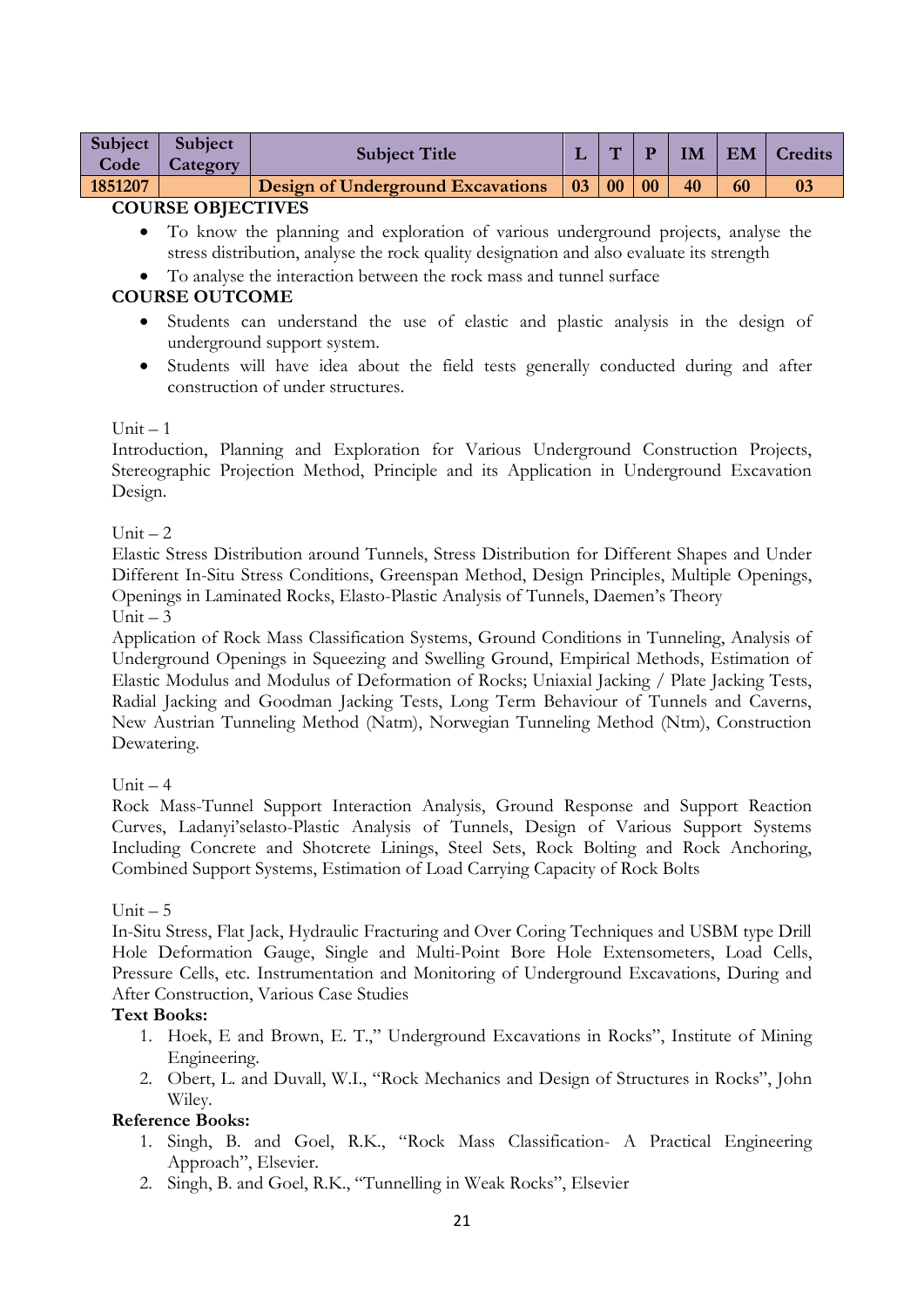| <b>Physical and Constitutive Modeling 03 00 00</b><br>40<br>1851208<br>60 | Subject  <br>Code | Subject<br>Category | <b>Subject Title</b> | $\mathbf{T}'$ | $\mathbf{p}$ |  | <b>IM   EM   Credits</b> |
|---------------------------------------------------------------------------|-------------------|---------------------|----------------------|---------------|--------------|--|--------------------------|
| on Geo-Mechanics                                                          |                   |                     |                      |               |              |  |                          |

- To understand the concept of linear, quasi linear concept, basics of plasticity in soils,
- To analyse theory of elasticity and plasticity to characterize the stress strain behaviour of soils and to formulate basic elasto-plastic model based on Critical State Soil Mechanics (CSSM) like Cam-clay
- To understand the concept of consolidation, formulation and implementation of plasticity theory.

# **COURSE OUTCOME**

- Students can understand theory of plasticity and various yield criteria and flow rule.
- Students can apply critical state concept to consolidation and triaxial soil behavior.

## $Unit - 1$

**Role of Constitutive Modeling**; Importance of Laboratory Testing with Relation to Constitutive Modeling; Elasticity: Linear, Quasi Linear, Anisotropic;

## Unit  $-2$

**Plasticity Basics**: Yield Criteria, Flow Rule, Plastic Potential, Hardening/Softening; Rate Independent Plasticity: Mohr-Coulomb, Nonlinear Failure Criteria, DruckerPrager, and Cap Models;

# $Unit = 3$

**Critical State Soil Mechanics**: Critical State Concept, Cam Clay Models, Simulation of Single Element Test Using Cam Clay,

# Unit  $-4$

**Consolidation,** Drained and UndrainedTriaxial Test; Stress Dilatancy Theory;

# Unit  $-5$

**Work Hardening Plasticity Theory**: Formulation and Implementation; Applications of Elasto-Plastic Models; Special Topics: Hypoelasticity-Plasticity, Disturbed State Concept.

### **Text Books:**

- 1. Hicherand Shao, "Constitutive Modelingof Soils and Rocks", John Wiley. 2008
- 2. C.S. Desai and H. J. Siriwardane, "Constitutive Laws for Engineering Materials with Emphasis on Geologic Materials", Prentice-Hall, Inc., New Jersey. 1984
- 3. David M Potts and Lidijazdravkovic, "Finite Element Analysis in Geotechnical Engineering Theory and Application", Thomas Telford. 1999

- 1. C.S. Desai, "Mechanics of Materials and Interfaces: The Disturbed State Concept", CRC Press Ltd. 2000
- 2. A.P.S. Selvadurai, M.J. Boulon, "Mechanics of Geomaterial Interfaces, Elsevier.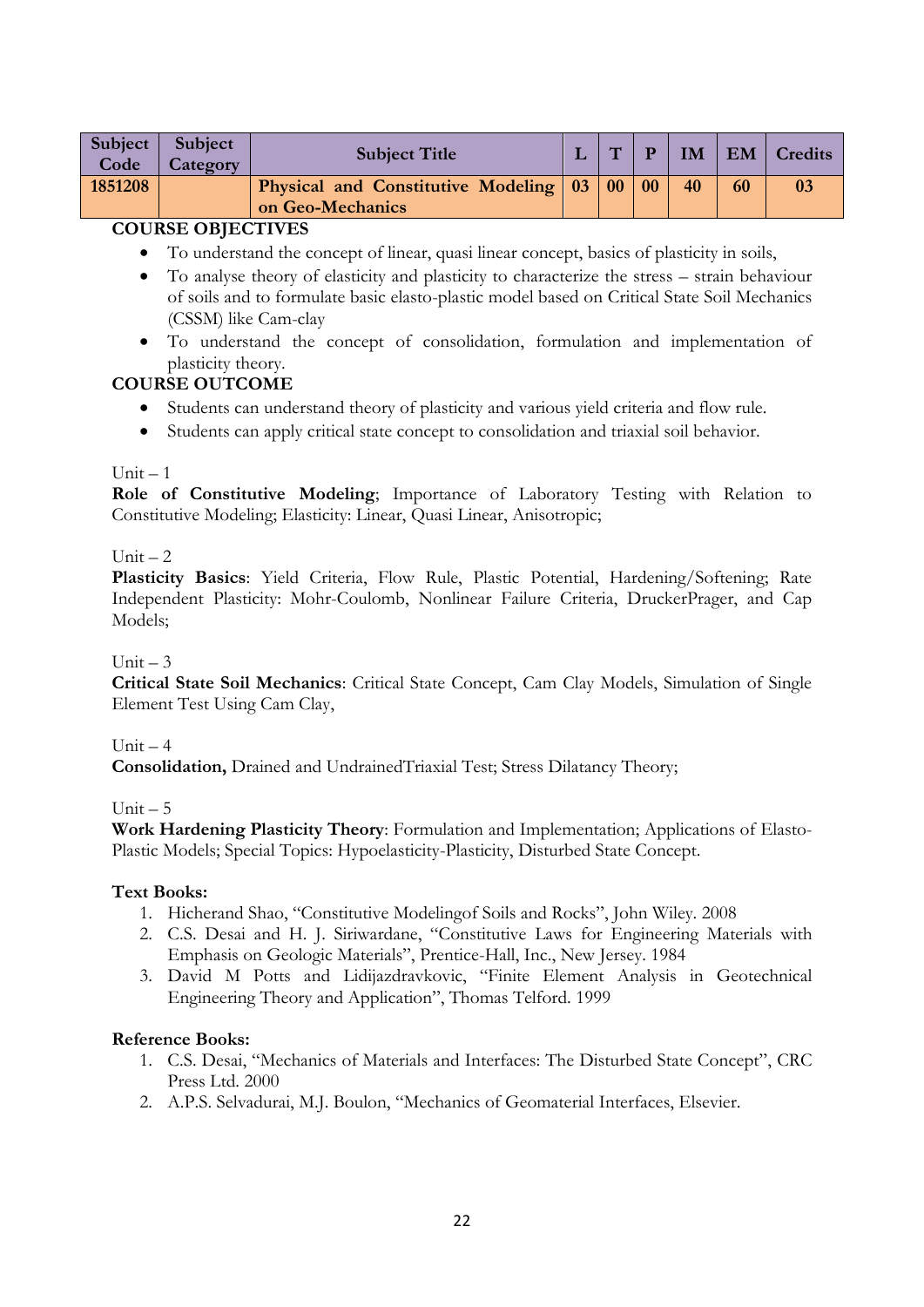| Subject | Subject  | <b>Subject Title</b>                   |    | $\overline{\phantom{a}}$ |    | IM |    | EM   Credits   |
|---------|----------|----------------------------------------|----|--------------------------|----|----|----|----------------|
| Code    | Category |                                        |    |                          |    |    |    |                |
| 1851210 |          | <b>Sub Soil Exploration Laboratory</b> | 00 | $ 00\rangle$             | 04 | 50 | 50 | 0 <sub>2</sub> |

To estimate the load carrying capacity and soil profile

# **COURSE OUTCOMES**

Upon completion of this course, students will be able to,

- Classify soil based on the collection of soil by borings
- Design the suitable foundation based upon the load carrying capacity of the soil
- Carry out interpolation among the estimated soil design parameters

#### **List of Practicals:**

- 1. Exploratory Borings by Different Methods Including Auger Boring, Wash Boring, Percussion Drilling and Rotary Drilling.
- 2. Standard Penetration Test
- 3. Dynamic Cone Penetration Test
- 4. Static Cone Penetration Test
- 5. Plate Load Test
- 6. Pressure Meter Test
- 7. Geophysical Exploration Tests

| Subject  <br>Code | Subject<br>Category | <b>Subject Title</b>                               |                                 | $\mathbf{H}$ |    | IM |    | EM   Credits |
|-------------------|---------------------|----------------------------------------------------|---------------------------------|--------------|----|----|----|--------------|
| 1851211           |                     | <b>Geo-Technical</b><br><b>Modeling Laboratory</b> | Engineering $\vert 00 \vert 00$ |              | 04 | 50 | 50 | 02           |

### **COURSE OBJECTIVES**

To estimate the safe slope, load carrying capacity

### **COURSE OUTCOMES**

Upon completion of this course, students will be able to,

Design suitable slope, pile for both static and dynamic conditions

#### **List of Practicals:**

- 1. Slope Modeling
- 2. Sigma modelling
- 3. Quake modelling
- 4. Analysis of slope by Fellenius, Bishop and Janbu method
- 5. Boussinesq analysis for displacement due to loads
- 6. Mindlin analysis for displacement due to loads
- 7. Analysis of pile (capacity, end bearing, bearing capacity and settlement)
- 8. Analysis of one-dimensional soil column to an earthquake motion

#### **Software:**

- 1. GeoStudio
- 2. Oasys Geo Suite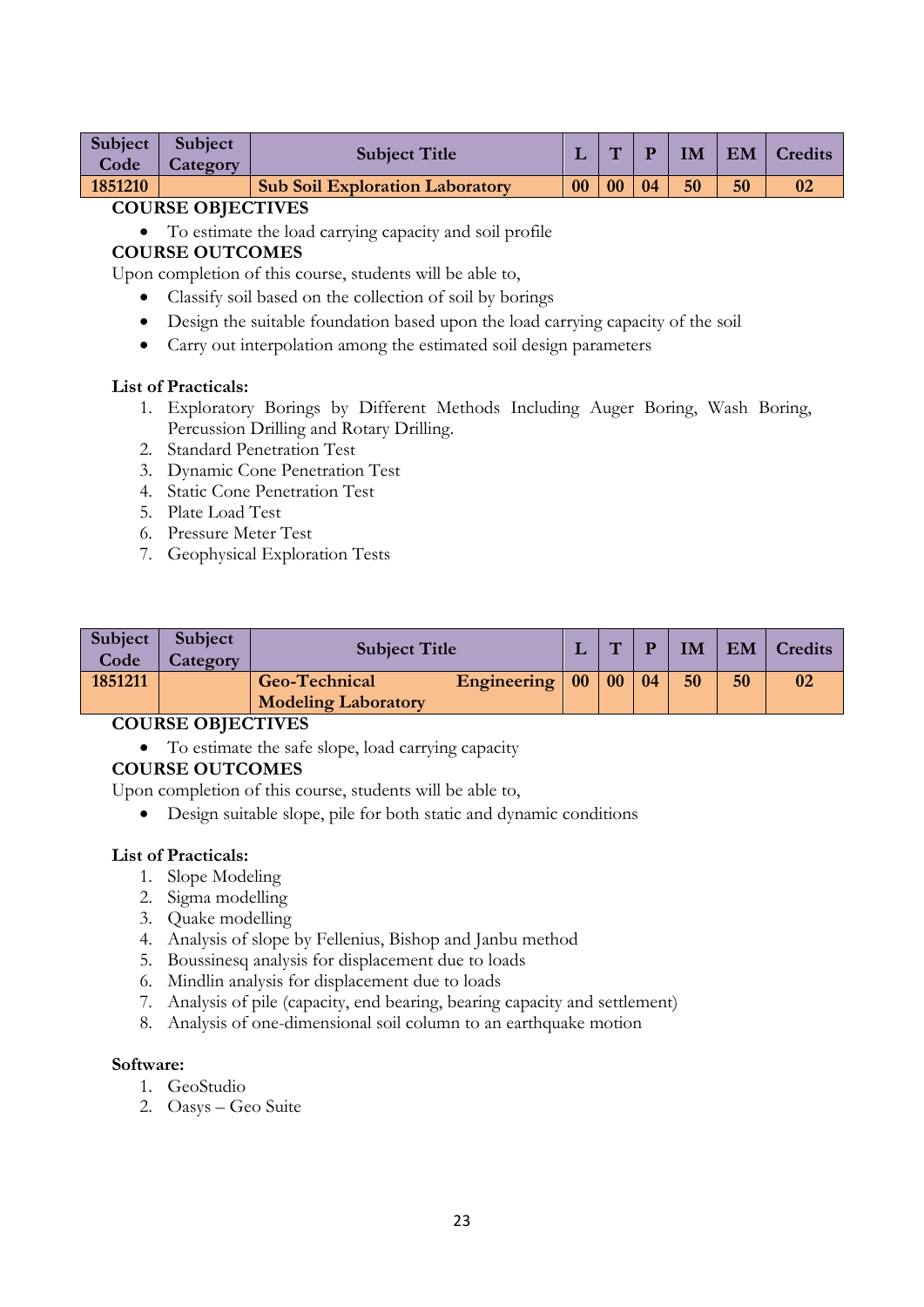| Subject V<br>Code | Subject<br>Category | <b>Subject Title</b>                |    | $\overline{ }$ | D  | $\mathbf{I}$ M | EM | <b>Credits</b> |
|-------------------|---------------------|-------------------------------------|----|----------------|----|----------------|----|----------------|
| 1851301           |                     | <b>Stability Analysis of Slopes</b> | 03 | 0 <sub>0</sub> | 00 | 40             | 60 |                |
|                   |                     | _ _ _ _ _ _ _ _ _                   |    |                |    |                |    |                |

• To introduce the concepts of slope stability, introduce the concepts of slope stability analyses using simplified methods, and to describe some of the sophisticated methods of slope stability analyses.

## **COURSE OUTCOME**

 Student will be able to check the stability of earthen dams, and the safety measures to be undertaken to prevent the instability of slopes, earthen dams and embankments

### $Unit - 1$

**Slopes:** Types and Causes of Slope Failures, Mechanics of Slope Failure, Failure Modes.

## Unit  $-2$

**Stability Analysis:** Infinite and Finite Slopes with or Without Water Pressures; Concept of Factor of Safety, Pore Pressure Coefficients, Mass Analysis, Wedge Methods, Friction Circle Method; Method of Slices, Bishop's Method, Janbu's Method, Morgenstern And Price, Spencer's Method

## Unit  $-3$

**Stability Analysis in the Presence of Seepage:** Two Dimensional Flow – Laplace Equation and it's Solution, Graphical Method, Determination of Phreatic Line, Flow Nets in Homogeneous and Zoned Earth Dams under Steady Seepage and Draw-Down Conditions, Seepage Control in Earth Dams, Influence of Seepage on Slope Stability Stability Analysis of Dam Body During Steady Seepage

Unit  $-4$ 

**Strengthening Measures:** Stabilization of Slopes by Drainage Methods, Surface and Subsurface Drainage, Use of Synthetic Filters, Retaining Walls, Stabilization and Strengthening of Slopes, Shotcreting, Rock Bolting and Rock Anchoring, Instrumentation and Monitoring of Slopes, Slope Movements, Warning Devices, Maintenance of Slopes

### Unit  $-5$

**Case studies of urban slope stability:** Aims, Regional perspective, Landslide inventory, Stability analyses of three sites, Case study 1 – Site 64 in the suburb of Scarborough, Case study 2 – Site 77, Morrison Avenue – Wombarra, Case study 3 – Site 134, Woonona Heights, Concluding remarks on the three case studies, Landslide-triggering rainfall, Landslide susceptibility and hazard, Observational approach and monitoring.

### **Text Books:**

- 1. Chowdhary R Phil Flentje and Bhattacharya G, "Geotechnical Slope Analysis", CRC Press.
- 2. YM Cheng and CK lau, "Slope Stability Analysis and Stabilization", CRC Press.

### **Reference Books:**

1. Harr M.E., "Ground Water and Seepage", McGraw Hill. 1962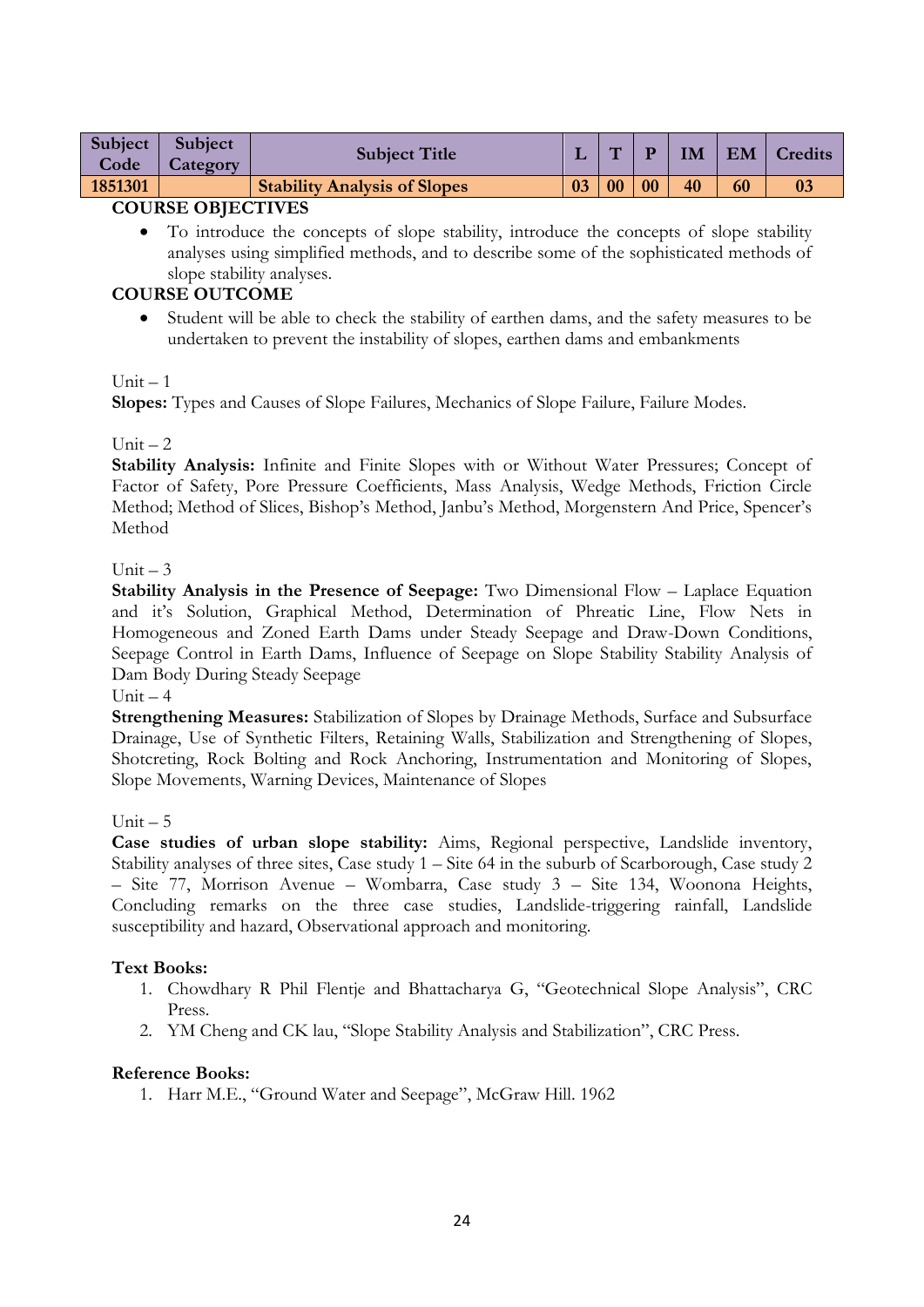| Subject<br>Code | Subject<br>Category | <b>Subject Title</b>            |    | m              | D  | IM | $\mathsf{I}$ EM | Credits |
|-----------------|---------------------|---------------------------------|----|----------------|----|----|-----------------|---------|
| 1851302         |                     | <b>Foundation on Weak Rocks</b> | 03 | 0 <sub>0</sub> | 00 | 40 | 60              |         |
|                 | -----------------   |                                 |    |                |    |    |                 |         |

 To study the properties of weak rock and classification, analyse the effect of structural planes, study the requirements of satisfactory performance of foundation and analyse the pile on weak rock

# **COURSE OUTCOME**

 The students will be able to classify different types of rock mass and design different types of foundations placed over rock mass.

### $Unit - 1$

Engineering Properties of Weak Rocks, Different Rock Mass Classification Systems, Relative Merits and Demerits, Failure Criteria for Weak Rocks, Bi-Linear Mohr-Coulomb Failure Criterion, Hoek and Brown Criterion and Modified Hoek and Brown Failure Criterion Etc.

### Unit  $-2$

Effect of Structural Planes on Rock Foundations, Possible Modes of Failure of Foundations on Rocks/ Rock Masses, Determination of In-Situ Shear Strength of Rocks and Rock Masses

### Unit  $-3$

Requirements for Satisfactory Performance of Foundations, Bearing Capacity of Foundations on Rocks and Rock Masses, Allowable Bearing Pressure of Rock Foundations Using a Nonlinear Failure Criterion, Monotonic and Cyclic Plate Load Tests, Pressure-Settlement Characteristics, Effect of Layering, Anisotropy, Heterogeneity and Inelasticity

### Unit  $-4$

Shallow Foundations, Shallow Foundations on Sloping Ground, Raft Foundations, Stilt Foundations, Foundations for Suspension Bridges, Transmission Line Towers, Framed Buildings etc, Treatment of Foundations - Open Joints, Solution Cavities, Weak Seams

#### $Unit - 5$

Piles in Weak Rocks, Bearing Capacity and Settlement of Piles, Piles in Stratified Rock Masses, Field Load Tests on Piles in Weak Rocks, Behaviour of Bored / Driven Piles in Soft / Weathered Rocks

### **Text Books:**

- 1. Singh, B. and Goel, R.K., "Rock Mass Classification- A Practical Engineering Approach", Elsevier.
- 2. Ramamurthy, T., "Engineering In Rocks", PHI Learning Pvt. Ltd.
- 3. Hoek, E., "Practical Rock Engineering", Rock Science.

- 1. Wyllie Duncan C.," Foundations on Rock: Engineering Practice", E&FnSpon, Taylor And Francis.
- 2. Hudson J.A. and J.P. Harrison. Engineering Rock Mechanics: An Introduction tothe Principles, 1997. Elsevier, Oxford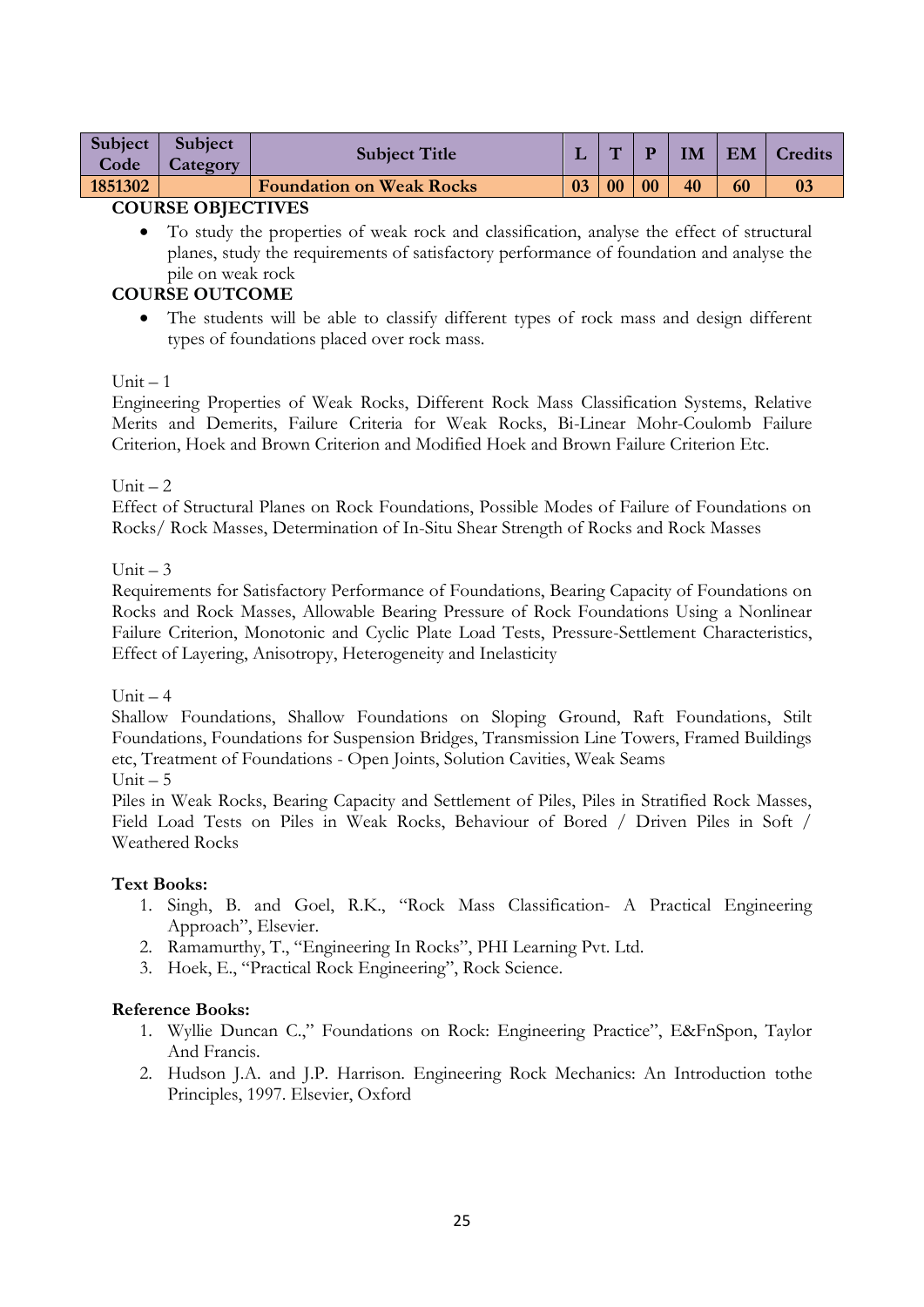| <b>Subject</b><br>Code | Subject<br>Category | <b>Subject Title</b>         |                 | $\overline{ }$ | D  | IM | <b>EM</b> | Credits |
|------------------------|---------------------|------------------------------|-----------------|----------------|----|----|-----------|---------|
| 1851303                |                     | Geo-Technical<br>Engineering | Earthquake   03 | 00             | 00 | 40 | 60        |         |

- To determine size of earthquake and strong ground motion parameters from a recorded seismogram or accelerogram.
- To analyse deterministic or probabilistic seismic hazard analysis considering the different soil properties and site conditions
- To study principles of wave propagation through rocks and soil media to derive transfer functions for ground response analysis.
- To analyze liquefaction susceptibility of a site and determine factor of safety against liquefaction.
- To design earthquake resistant geotechnical structures like shallow and deep foundations, retaining walls, slopes

# **COURSE OUTCOME**

- Students will know the causes and quantification of earthquake.
- Student will be exposed to the effect of earthquake and the design criterions to be followed for the design different geotechnical structures

## $Unit - 1$

**Elements of Earthquake Seismology and Dynamics:** Theory of vibration - Basic Definition - Governing equation for single degree freedom system - Forced vibrations - Rotating mass type excitation - Base excitation - Isolation vibration measuring instruments. Mechanism of Earthquakes - Causes of earthquake - Earthquake Fault sources - Elastic Rebound theory - Seismic wave in Earthquake shaking - Definition of earthquake terms - Locating an earthquake - Quantification of earthquakes.

# Unit  $-2$

**Ground Motion Characteristics:** Strong Motion Records -characteristics of ground motion - Factors influencing ground motion - Estimation of frequency content parameters - (Seismic site investigations - Evaluation of Dynamic soil properties

### Unit  $-3$

**Ground Response Analysis - Local Site Effects and Design Ground Motion:** Wave propagation Analysis - Site Amplification Need for Ground Response Analysis - Method of analysis - One Dimensional Analysis - Equipment linear Analysis site effects - Design Ground Motion - Developing Design Ground Motion

### $Unit = 4$

**Seismic Stability Analysis:** Earthquake - Resistant Design of foundation of buildings - Design considerations - Geotechnical - Architectural - Structures - Capacity Design - Seismic analysis. Earthquake Response of slopes - Evaluation of slope stability - Pseudostatic Analysis - Newmark's Study of Block Analysis - Dynamic Analysis - Earth pressure due to ground shaking Evaluation, Liquefaction-Susceptibility-Evaluation Cyclic stress approach - Liquefaction Resistance - Laboratory and Field Tests with interpretation - Lateral Deformation - Case Study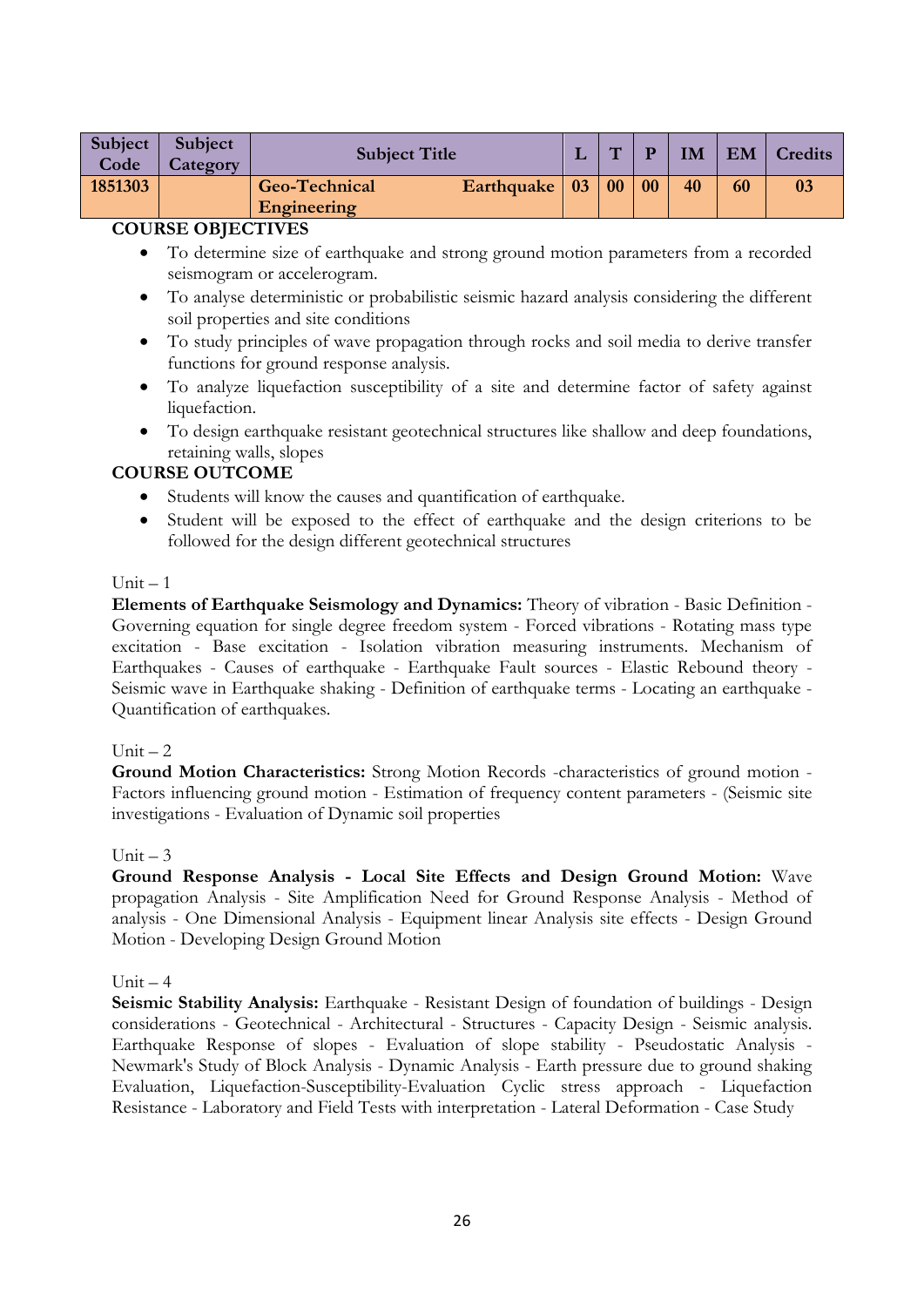### Unit - 5

**Earthquake Hazard Mitigation:** Seismic risk vulnerability and hazard - Percept of risk - risk mapping - scale - hazard assessment - Maintenance and modifications to improve hazard resistance - Different type of foundation and its impact on safety - Ground Improvement Techniques.

## **Text Books:**

- 1. KameswaraRao, N.S.V., Dynamics soil tests and applications, Wheeler Publishing New Delhi, 2000.
- 2. KrammerS.L., Geotechnical Earthquake Engineering, Prentice Hall, International Series, Pearson Education (Singapore) Pvt. Ltd., 2004.
- 3. KameswaraRao, Vibration Analysis and Foundation Dynamics, Wheeler Publishing, New Delhi, 1998.

- 1. ShamsherPrakash and Vijay Kumar Puri., Foundations for Machines, John Wiley and Sons, New Delhi, 1988
- 2. "Earth Quake" W.H. Freeman, New York.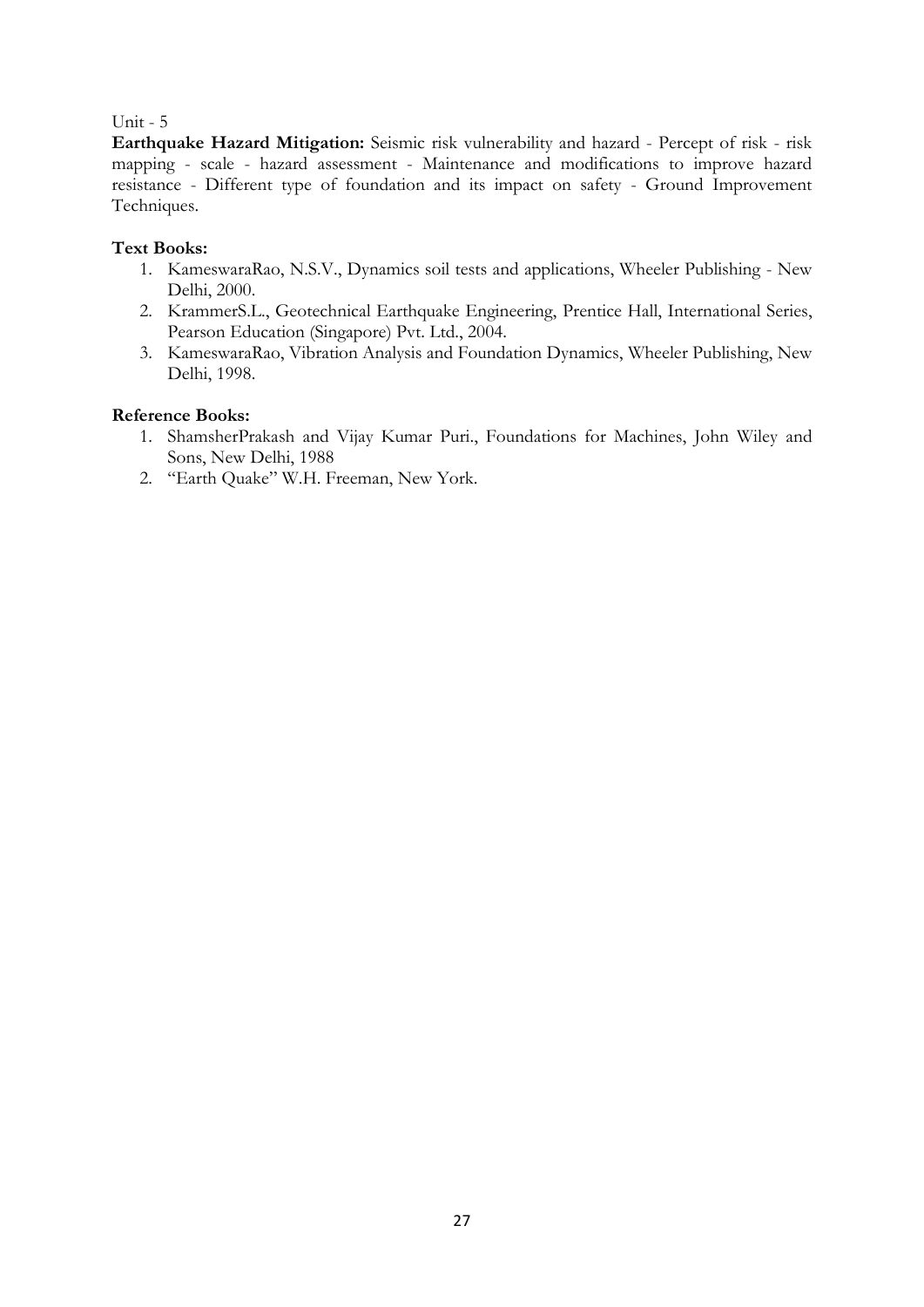## **OPEN ELECTIVES**

| Subject<br>Code | <b>Subject</b><br>Category | <b>Subject Title</b>      |    | $\overline{\phantom{0}}$ |    | <b>IM</b> | <b>EM</b> | Credits |
|-----------------|----------------------------|---------------------------|----|--------------------------|----|-----------|-----------|---------|
| 1851304         |                            | <b>Business Analytics</b> | 03 | 0 <sub>0</sub>           | 00 | 40        | 60        | 03      |
|                 | OQ                         |                           |    |                          |    |           |           |         |

## **COURSE OBJECTIVES**

- Understand the role of business analytics within anorganization.
- Analyze data using statistical and data mining techniques and understand relationships between the underlying business processes of anorganization.
- To gain an understanding of how managers use business analytics to formulate and solve business problems and to support managerial decisionmaking.
- To become familiar with processes needed to develop, report, and analyze businessdata. Use decision-making tools/Operations researchtechniques.Mange business process using analytical and managementtools.
- Analyze and solve problems from different industries such as manufacturing, service, retail, software, banking and finance, sports, pharmaceutical, aerospaceetc.

## **COURSE OUTCOME**

- Students will demonstrate knowledge of dataanalytics.
- Students will demonstrate the ability of think critically in making decisions based on data and deepanalytics.
- Students will demonstrate the ability to use technical skills in predicative and prescriptive modeling to support businessdecision-making.
- Students will demonstrate the ability to translate data into clear, actionableinsights.

#### $Unit = 1$

**Business analytics:** Overview of Business analytics, Scope of Business analytics, Business Analytics Process, Relationship of Business Analytics Process and organisation, competitive advantages of Business Analytics. Statistical Tools: Statistical Notation, Descriptive Statistical methods, Review of probability distribution and data modeling, sampling and estimation methods overview.

### $Unit = 2$

Trendiness and Regression Analysis: Modeling Relationships and Trends in Data, simple Linear Regression.Important Resources, Business Analytics Personnel, Data and models for Business analytics, problem solving, Visualizing and Exploring Data, Business Analytics Technology.

### Unit  $-3$

Organization Structures of Business analytics, Team management, Management Issues, Designing Information Policy, Outsourcing, Ensuring Data Quality, Measuring contribution of Business analytics, Managing Changes.Descriptive Analytics, predictive analytics, predicative Modelling, Predictive analytics analysis, Data Mining, Data Mining Methodologies, Prescriptive analytics and its step in the business analytics Process, Prescriptive Modelling, nonlinear Optimization.

### $Unit - 4$

Forecasting Techniques: Qualitative and Judgmental Forecasting, Statistical Forecasting Models, Forecasting Models for Stationary Time Series, Forecasting Models for Time Series with a Linear Trend, Forecasting Time Series with Seasonality, Regression Forecasting with Casual Variables, Selecting Appropriate Forecasting Models.Monte Carlo Simulation and Risk Analysis: Monte Carle Simulation Using Analytic Solver Platform, New-Product Development Model, Newsvendor Model, Overbooking Model, Cash Budget Model.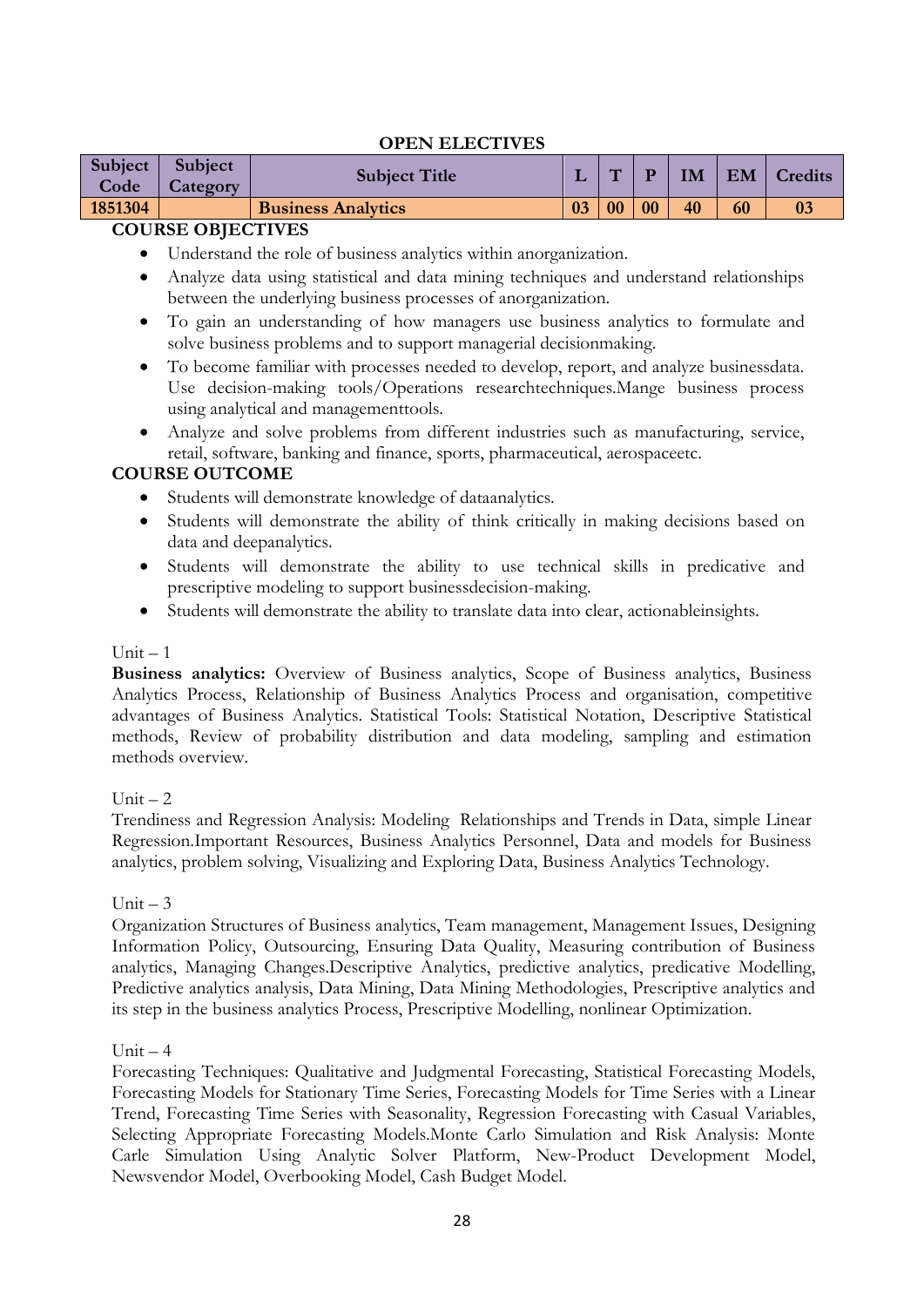## $Unit - 5$

Decision Analysis: Formulating Decision Problems, Decision Strategies with the without Outcome Probabilities, Decision Trees, The Value of Information, Utility and Decision Making. Recent Trends in: Embedded and collaborative business intelligence, Visual data recovery, Data Storytelling and Data journalism.

## **Reference Books:**

- 1. Business analytics Principles, Concepts, and Applications by Marc J. Schniederjans, Dara G. Schniederjans, Christopher M. Starkey, Pearson FTPress.
- 2. Business Analytics by James Evans, personsEducation.

| Subject<br>Code | Subject<br><b>Category</b> | <b>Subject Title</b>     |    | $\overline{\phantom{0}}$ |    | IM |    | EM   Credits   |
|-----------------|----------------------------|--------------------------|----|--------------------------|----|----|----|----------------|
| 1851305         |                            | <b>Industrial Safety</b> | 03 | 00                       | 00 | 40 | 60 | 0 <sub>3</sub> |

### $Unit - 1$

Industrial safety: Accident, causes, types, results and control, mechanical and electrical hazards, types, causes and preventive steps/procedure, describe salient points of factories act 1948 for health and safety, wash rooms, drinking water layouts, light, cleanliness, fire, guarding, pressure vessels, etc, Safety color codes. Fire prevention and firefighting, equipment andmethods.

### Unit  $-2$

Fundamentals of maintenance engineering: Definition and aim of maintenance engineering, Primary and secondary functions and responsibility of maintenance department, Types of maintenance, Types and applications of tools used for maintenance, Maintenance cost & its relation with replacement economy, Service life of equipment.

### Unit  $-3$

Wear and Corrosion and their prevention: Wear- types, causes, effects, wear reduction methods, lubricants-types and applications, Lubrication methods, general sketch, working and applications, i. Screw down grease cup, ii. Pressure grease gun, iii. Splash lubrication, iv. Gravity lubrication, v. Wick feed lubrication vi. Side feed lubrication, vii. Ring lubrication, Definition, principle and factors affecting the corrosion. Types of corrosion, corrosion prevention methods

### Unit  $-4$

Fault tracing: Fault tracing-concept and importance, decision treeconcept, need and applications, sequence of fault finding activities, show as decision tree, draw decision tree for problems in machine tools, hydraulic, pneumatic,automotive, thermal and electrical equipment's like, I. Any one machine tool, ii. Pump iii. Air compressor, iv. Internalcombustion engine, v. Boiler,Electrical motors, Types of faults in machine tools and their generalcauses

### $Unit - 5$

Periodic and preventive maintenance: Periodic inspection-concept and need, degreasing, cleaning and repairing schemes, overhauling of mechanical components, overhauling of electrical motor, common troubles and remedies of electric motor, repair complexities and its use, definition, need, steps and advantages of preventive maintenance. Steps/procedure for periodic and preventive maintenance of: i. Machine tools, ii. Pumps, iii.Air compressors, iv. Diesel generating (DG)sets, Program and schedule of preventive maintenance of mechanical and electrical equipment, advantages of preventive maintenance. Repair cycle concept andimportance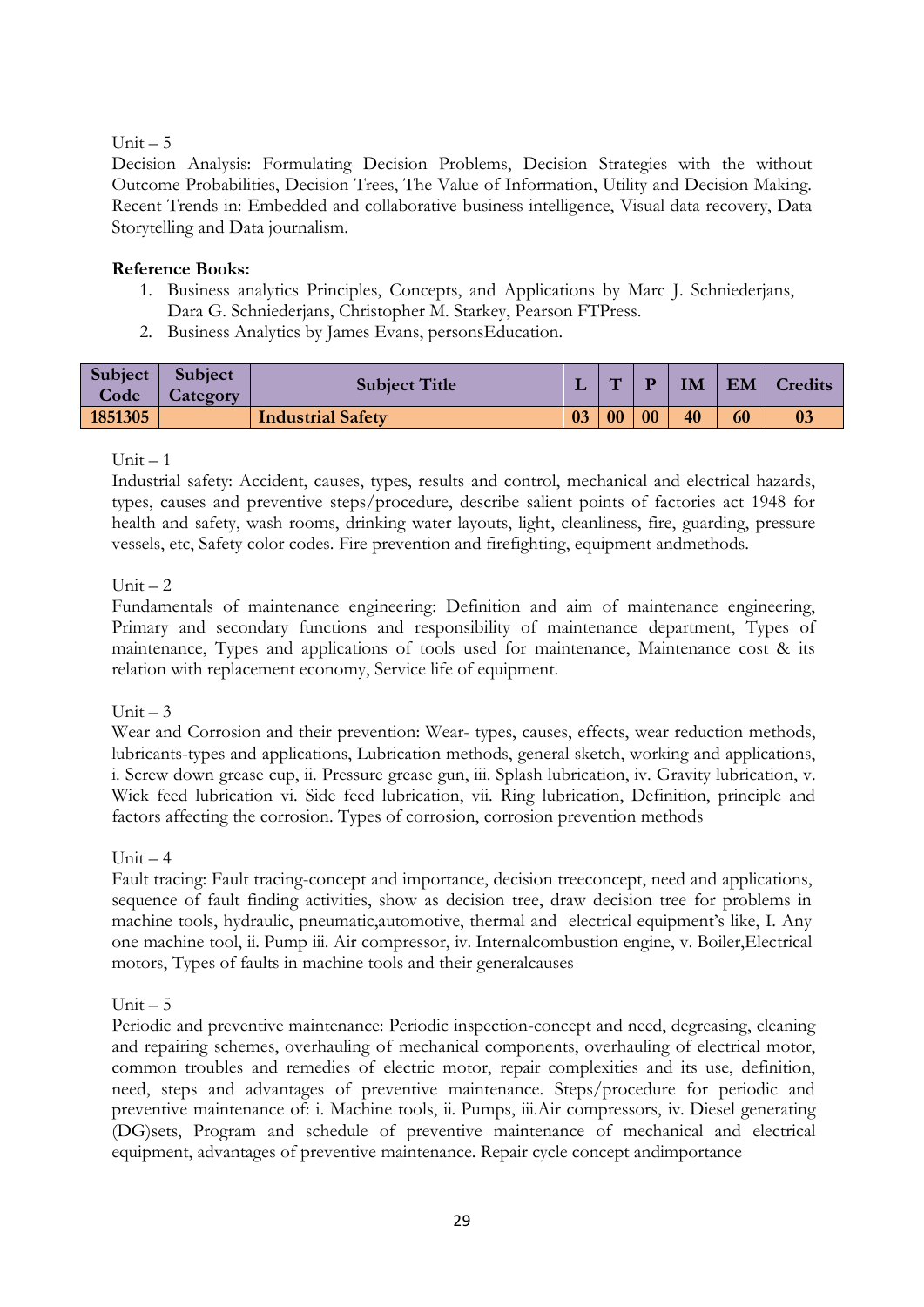# **Reference Books:**

- 1. Maintenance Engineering Handbook, Higgins & Morrow, Da InformationServices.
- 2. Maintenance Engineering, H. P. Garg, S. Chand andCompany.
- 3. Pump-hydraulic Compressors, Audels, Mcgrew HillPublication.
- 4. Foundation Engineering Handbook, Winterkorn, Hans, Chapman & HallLondon.

| Subject<br>Code | <b>Subject</b><br><b>Category</b> | <b>Subject Title</b>      |    | $\sqrt{2}$ |    | IM | EM | <b>Credits</b> |
|-----------------|-----------------------------------|---------------------------|----|------------|----|----|----|----------------|
| 1851306         |                                   | <b>Operation Research</b> | 03 | 00         | 00 | 40 | 60 |                |

**COURSE OUTCOME:** At the end of the course, the student should be able to

- Students should able to apply the dynamic programming to solve problems of discreet and continuous variables.
- Students should able to apply the concept of non-linearprogramming
- Students should able to carry out sensitivityanalysis
- Student should able to model the real world problem and simulateit.

#### $Unit = 1$

Optimization Techniques, Model Formulation, models, General L.R Formulation, Simplex Techniques, Sensitivity Analysis, Inventory Control Models

### Unit  $-2$

Formulation of a LPP - Graphical solution revised simplex method - duality theory - dual simplex method - sensitivity analysis - parametric programming

#### Unit  $-3$

Nonlinear programming problem - Kuhn-Tucker conditions min cost flow problem - max flow problem - CPM/PERT

### $Unit - 4$

Scheduling and sequencing - single server and multiple server models - deterministic inventory models - Probabilistic inventory control models - Geometric Programming.

Unit – 5

Competitive Models,Single and Multi-channel Problems, Sequencing Models, Dynamic Programming, Flow in Networks, Elementary Graph Theory, Game Theory Simulation

### **Reference Books**:

- 1. H.A. Taha, Operations Research, An Introduction, PHI,2008
- 2. H.M. Wagner, Principles of Operations Research, PHI, Delhi,1982.
- 3. J.C. Pant, Introduction to Optimisation: Operations Research, Jain Brothers, Delhi,2008
- 4. Hitler Libermann Operations Research: McGraw Hill Pub.2009
- 5. Pannerselvam, Operations Research: Prentice Hall of India2010
- 6. Harvey M Wagner, Principles of Operations Research: Prentice Hall of India2010

| <b>Subject</b><br>Code | Subject<br>Category | <b>Subject Title</b>                                    | $\mathbf{H}$ | D  | IM | <b>EM</b> | Credits        |
|------------------------|---------------------|---------------------------------------------------------|--------------|----|----|-----------|----------------|
| 1851307                |                     | Cost Management of Engineering 03 00<br><b>Projects</b> |              | 00 | 40 | 60        | 0 <sup>3</sup> |
| ___                    |                     |                                                         |              |    |    |           |                |

Unit-1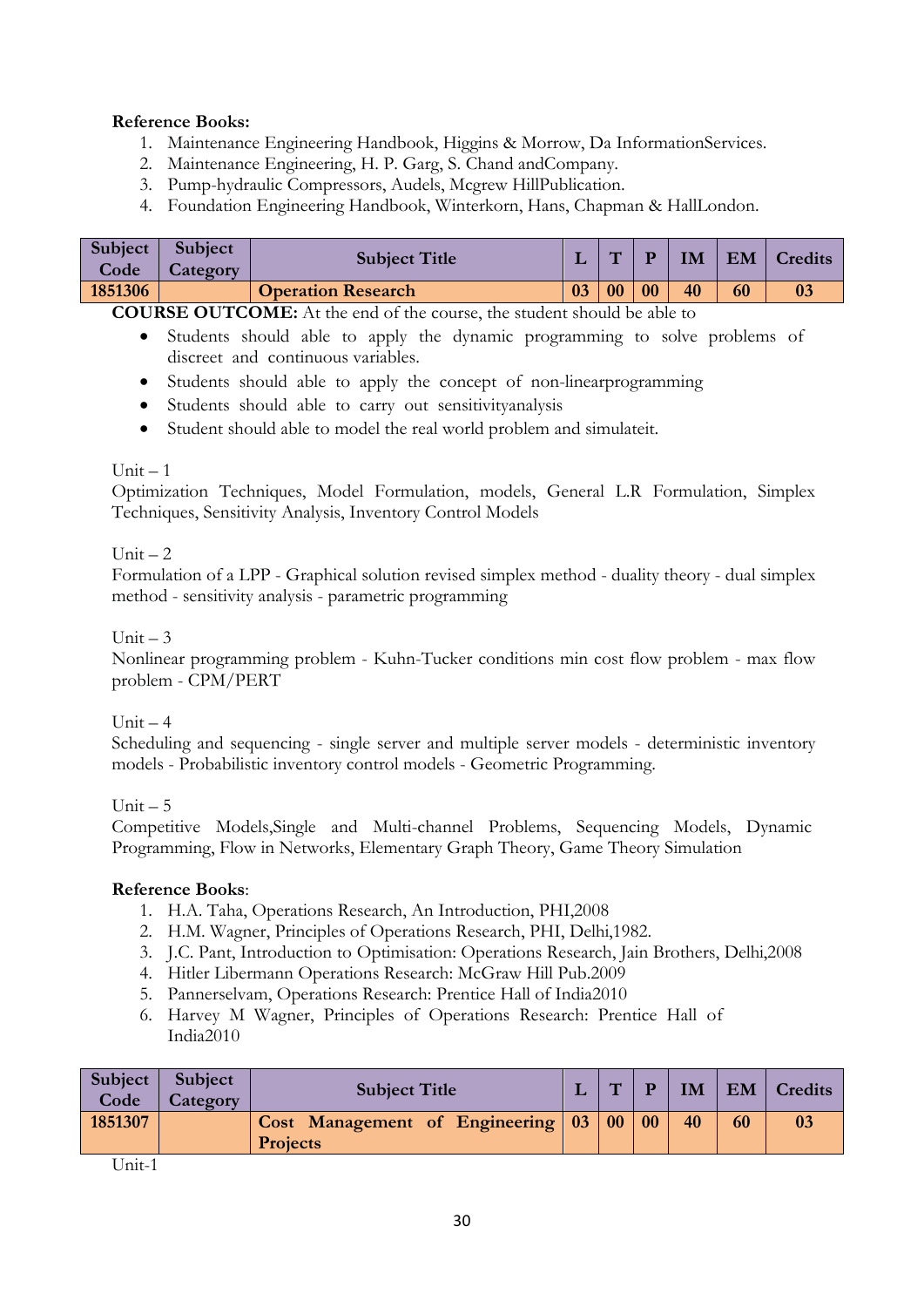Introduction and Overview of the Strategic Cost Management ProcessCost concepts in decisionmaking; Relevant cost, Differential cost, Incremental cost and Opportunity cost.Objectives of a Costing System; Inventory valuation; Creation of a Database for operational control; Provision of data for Decision-Making.

## Unit-2

Project: meaning, Different types, why to manage, cost overruns centres, various stages of project execution: conception to commissioning. Project execution as conglomeration of technical and non- technical activities.Detailed Engineering activities. Pre project execution main clearances and documents Project team: Role of each member. Importance Project site: Data required with significance. Project contracts.Types and contents. Project execution Project cost control. Bar charts and Network diagram. Project commissioning: mechanical and process

### Unit-3

Cost Behavior and Profit Planning Marginal Costing; Distinction between Marginal Costing and Absorption Costing; Break-even Analysis, Cost-Volume-Profit Analysis. Various decision-making problems.Standard Costing and Variance Analysis. Pricing strategies: Pareto Analysis. Target costing, Life Cycle Costing. Costing of service sector.

### Unit-4

Just-in-time approach, Material Requirement Planning, Enterprise Resource Planning, Total Quality Management and Theory of constraints.Activity-Based Cost Management, Bench Marking; Balanced Score Card and Value-Chain Analysis.Budgetary Control; Flexible Budgets; Performance budgets; Zero-based budgets.Measurement of Divisional profitability pricing decisions including transfer pricing.

Unit-5

Quantitative techniques for cost management, Linear Programming, PERT/CPM, Transportation problems, Assignment problems, Simulation, Learning Curve Theory.

### **References:**

- 1. Cost Accounting a Managerial Emphasis, Prentice Hall of India, NewDelhi
- 2. Charles T. Horngren and George Foster, Advanced ManagementAccounting
- 3. Robert S Kaplan Anthony A. Alkinson, Management & CostAccounting
- 4. AshishK. Bhattacharya, Principles & Practices of Cost Accounting A. H. Wheelerpublisher
- 5. N.D. Vohra, Quantitative Techniques in Management, Tata McGraw Hill Book Co.Ltd.

| <b>Subject</b><br>Code | <b>Subject</b><br>Category | <b>Subject Title</b>       |    | $\overline{\phantom{a}}$ |    | IM | EM | <b>Credits</b> |
|------------------------|----------------------------|----------------------------|----|--------------------------|----|----|----|----------------|
| 1851308                |                            | <b>Composite Materials</b> | 03 | 0 <sub>0</sub>           | 00 | 40 | 60 |                |

 $Unit - 1$ 

INTRODUCTION: Definition – Classification and characteristics of Composite materials. Advantages and application of composites.Functional requirements of reinforcement and matrix.Effect of reinforcement (size, shape, distribution, volume fraction) on overall composite performance.

Unit  $-2$ 

REINFORCEMENTS: Preparation-layup, curing, properties and applications of glass fibers, carbon fibers, Kevlar fibers and Boron fibers. Properties and applications of whiskers, particle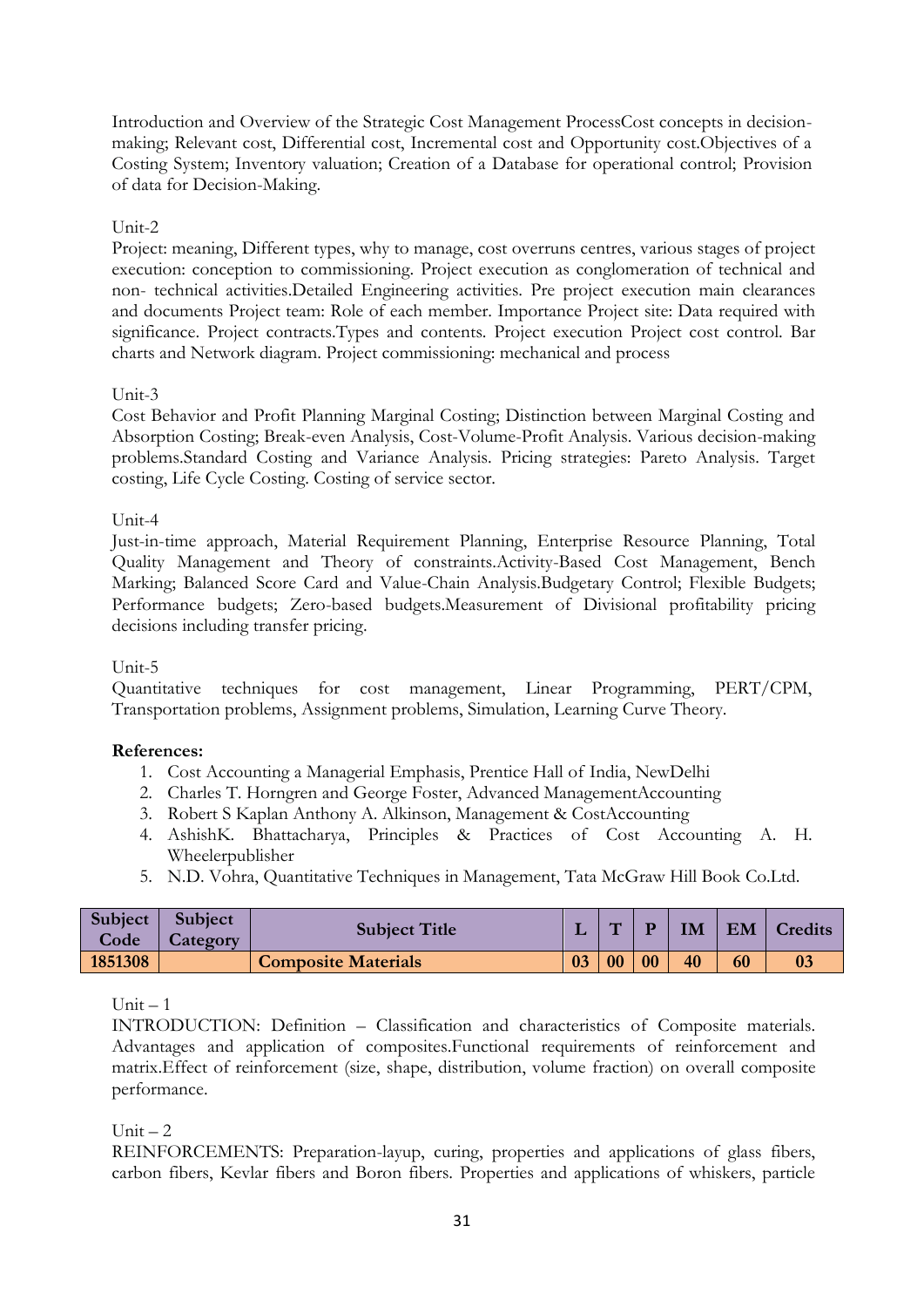reinforcements. Mechanical Behavior of composites: Rule of mixtures, Inverse rule of mixtures. Isostrain and Isostress conditions.

# $Unit = 3$

Manufacturing of Metal Matrix Composites: Casting – Solid State diffusion technique, Cladding – Hot isostaticpressing.Properties and applications. Manufacturing of Ceramic Matrix Composites: Liquid Metal Infiltration – Liquid phase sintering. Manufacturing of Carbon – Carbon composites: Knitting, Braiding, Weaving. Properties and applications.

# Unit  $-4$

Manufacturing of Polymer Matrix Composites: Preparation of Moulding compounds and prepregs – hand layup method – Autoclave method – Filament winding method – Compression moulding – Reaction injection moulding. Properties and applications.

 $Unit - 5$ 

Strength: Laminar Failure Criteria-strength ratio, maximum stress criteria, maximum strain criteria, interacting failure criteria, hygrothermal failure. Laminate first play failure-insight strength; Laminate strength-ply discount truncated maximum strain criterion; strength design using caplet plots; stress concentrations.

## **Text Books:**

- 1. Material Science and Technology Vol 13 Composites by R.W.Cahn VCH, West Germany.
- 2. Materials Science and Engineering, An introduction. WD Callister, Jr., Adapted by R. Balasubramaniam, John Wiley & Sons, NY, Indian edition,2007.

# **Reference Books:**

- 1. Hand Book of CompositeMaterials-ed-Lubin.
- 2. Composite Materials K.K.Chawla.
- 3. Composite Materials Science and Applications Deborah D.L.Chung.
- 4. Composite Materials Design and Applications Danial Gay, Suong V. Hoa, and Stephen W. Tasi.

| Subject | <b>Subject</b>  | <b>Subject Title</b>   |    | $\sqrt{2}$ | D  | IM | EM | Credits |
|---------|-----------------|------------------------|----|------------|----|----|----|---------|
| Code    | <b>Category</b> |                        |    |            |    |    |    |         |
| 1851309 |                 | <b>Waste to Energy</b> | 03 | 00         | 00 | 40 | 60 |         |

 $Unit - 1$ 

Introduction to Energy from Waste: Classification of waste as fuel – Agro based, Forest residue, Industrial waste - MSW – Conversion devices – Incinerators, gasifiers, digestors

Unit  $-2$ 

Biomass Pyrolysis: Pyrolysis – Types, slow fast – Manufacture of charcoal – Methods - Yields and application – Manufacture of pyrolytic oils and gases, yields and applications.

 $Unit = 3$ 

Biomass Gasification: Gasifiers – Fixed bed system – Downdraft and updraft gasifiers – Fluidized bed gasifiers – Design, construction and operation – Gasifier burner arrangement for thermal heating – Gasifier engine arrangement and electrical power – Equilibrium and kinetic consideration in gasifier operation.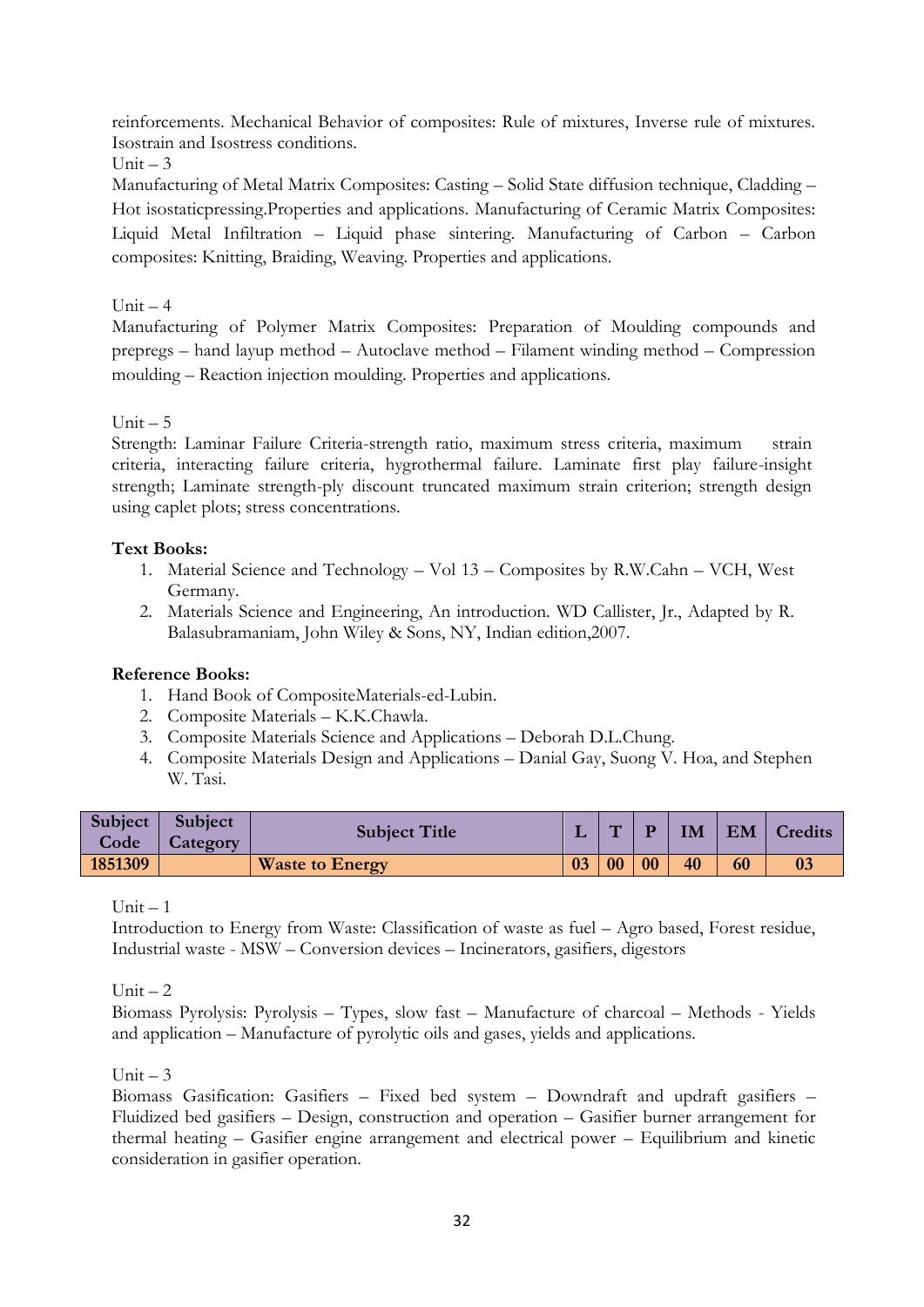## Unit  $-4$

Biomass Combustion: Biomass stoves – Improved chullahs, types, some exoticdesigns, Fixed bed combustors, Types, inclined grate combustors, Fluidized bed combustors, Design, construction and operation - Operation of all the above biomass combustors.

## $Unit - 5$

Biogas: Properties of biogas (Calorific value and composition) - Biogas plant technology and status - Bio energy system - Design and constructional features - Biomass resources and their classification - Biomass conversion processes - Thermo chemical conversion - Direct combustion - biomass gasification - pyrolysis and liquefaction - biochemical conversion - anaerobic digestion -Types of biogas Plants – Applications - Alcohol production from biomass - Bio diesel production - Urban waste to energy conversion - Biomass energy programme inIndia.

## **Reference Books:**

- 1. Non Conventional Energy, Desai, Ashok V., Wiley Eastern Ltd.,1990.
- 2. Biogas Technology A Practical Hand Book Khandelwal, K. C. and Mahdi, S. S., Vol. I & II, Tata McGraw Hill Publishing Co. Ltd.,1983.
- 3. Food, Feed and Fuel from Biomass, Challal, D. S., IBH Publishing Co. Pvt. Ltd.,1991.
- 4. Biomass Conversion and Technology, C. Y. WereKo-Brobby and E. B. Hagan, John Wiley & Sons,1996

| Subject  <br>Code | Subject<br>Category | <b>Subject Title</b>                |    | $\overline{\phantom{0}}$ |    | IM | EM | Credits |
|-------------------|---------------------|-------------------------------------|----|--------------------------|----|----|----|---------|
| 1851109           |                     | <b>Research Methodology and IPR</b> | 02 | 0 <sub>0</sub>           | 00 | 40 |    |         |
| $\sim$            |                     | .                                   |    |                          |    |    |    |         |

**Course Outcomes:**At the end of this course, students will be able to

- Understand research problemformulation.
- Analyze research relatedinformation, Follow researchethics
- Understand that today"s world is controlled by Computer, Information Technology, but tomorrow world will be ruled by ideas, concept, andcreativity.
- Understanding that when IPR would take such important place in growth of individuals & nation, it is needless to emphasis the need of information about Intellectual Property Right to be promoted among students in general & engineering inparticular.
- Understand that IPR protection provides an incentive to inventors for further researchworkand investment in R & D, which leads to creation of new and better products, and in turn brings about, economic growth and social benefits

### $Unit - 1$

Meaning of research problem, Sources of research problem, Criteria Characteristics of a good research problem, Errors in selecting a research problem, Scope and objectives of research problem.Approaches of investigation of solutions for research problem, data collection, analysis, interpretation, Necessary instrumentations

### Unit  $-2$

Effective literature studies approaches, analysis Plagiarism, Research ethics,

### Unit  $-3$

Effective technical writing, how to write report, PaperDeveloping a Research Proposal, Format of research proposal, a presentation and assessment by a review committee

### Unit  $-4$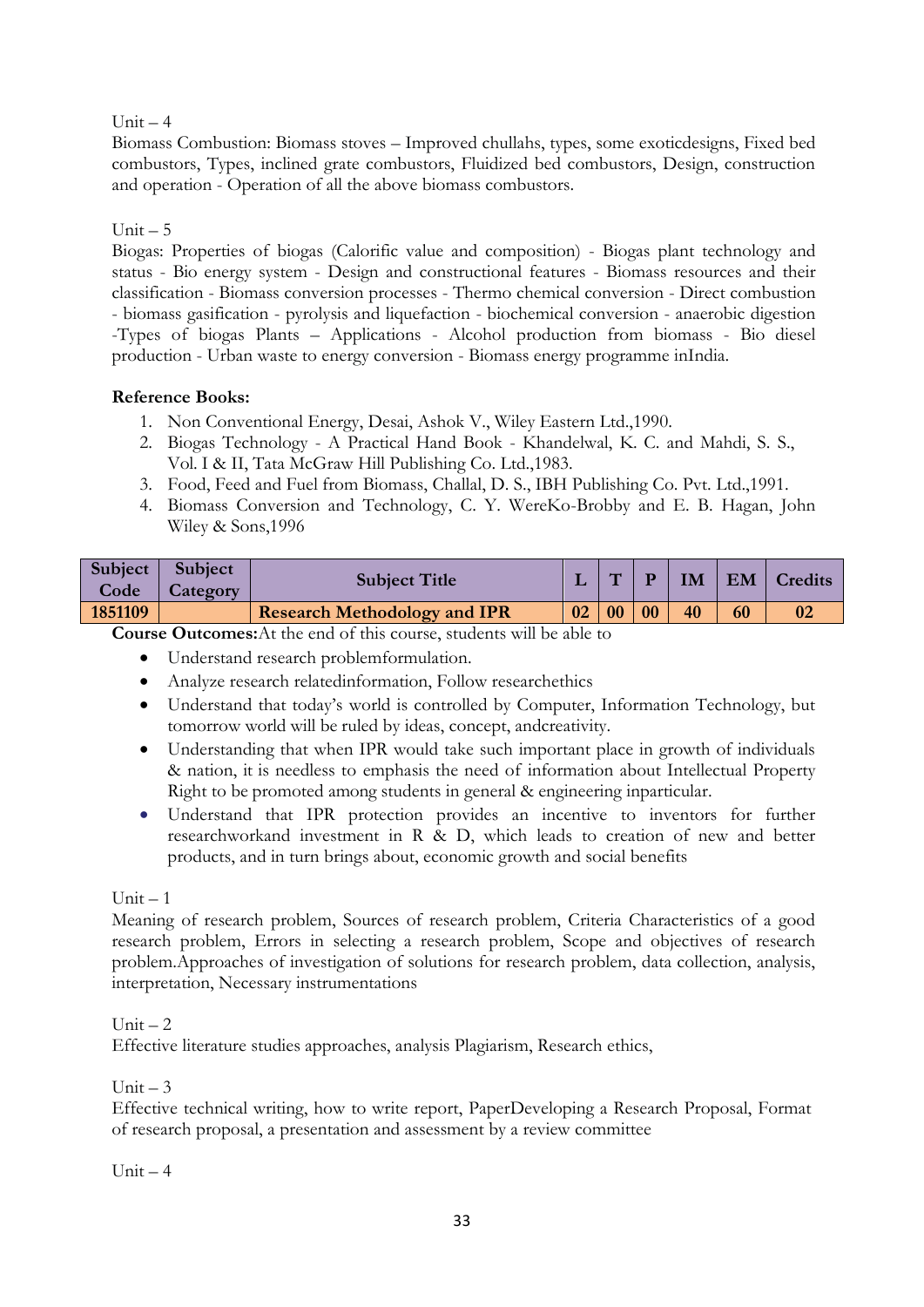Nature of Intellectual Property: Patents, Designs, Trade and Copyright. Process of Patenting and Development: technological research, innovation, patenting, development. International Scenario: International cooperation on Intellectual Property. Procedure for grants of patents, Patenting under PCT.

## Unit  $-5$

Patent Rights: Scope of Patent Rights. Licensing and transfer of technology.Patent information and databases.Geographical Indications.New Developments in IPR: Administration of Patent System. New developments in IPR; IPR of Biological Systems, Computer Software etc.Traditional knowledge Case Studies, IPR and IITs.

- Stuart Melville and Wayne Goddard, "Research methodology: an introduction for science & engineeringstudents"
- Wayne Goddard and Stuart Melville, "Research Methodology: AnIntroduction"
- RanjitKumar, 2nd Edition, "Research Methodology: A Step by Step Guide forbeginners"
- Halbert, "Resisting Intellectual Property", Taylor & Francis Ltd, 2007.
- Mayall , "Industrial Design", McGraw Hill,1992.
- Niebel , "Product Design", McGraw Hill,1974.
- Asimov, "Introduction to Design", Prentice Hall,1962.
- Robert P. Merges, Peter S. Menell, Mark A. Lemley, "Intellectual Property in New Technological Age",2016.
- T. Ramappa, "Intellectual Property Rights Under WTO", S. Chand,2008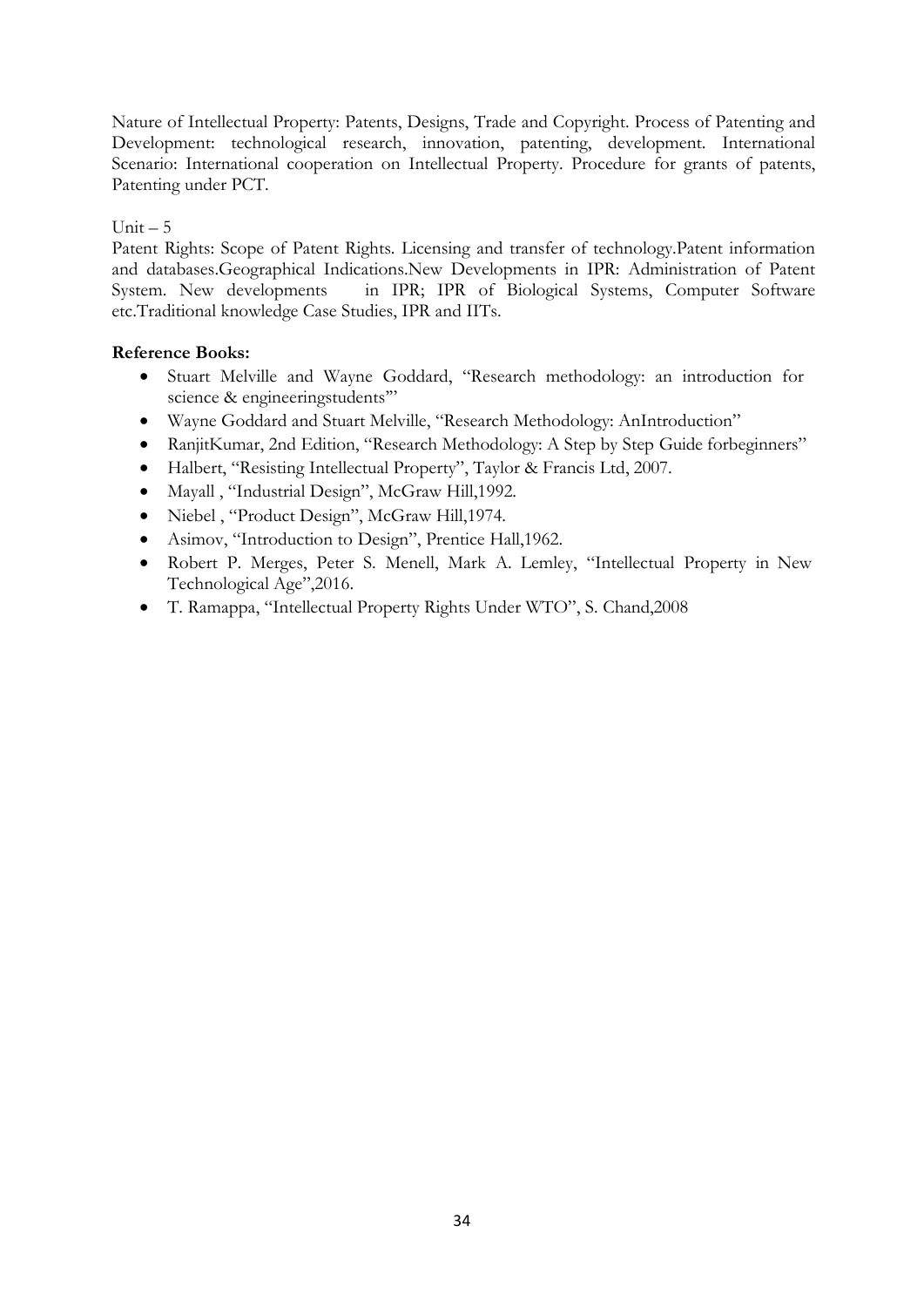# **AUDIT 1 and 2: ENGLISH FOR RESEARCH PAPER WRITING**

## **Course objectives:**

Students will be able to:

- **1.** Understand that how to improve your writing skills and level ofreadability
- **2.** Learn about what to write in eachsection

**3.** Understand the skills needed when writing a Title Ensure the good quality of paper at very first-timesubmission

|                | Syllabus                                                                                                                                                                                                     |                |  |  |  |  |  |  |  |  |
|----------------|--------------------------------------------------------------------------------------------------------------------------------------------------------------------------------------------------------------|----------------|--|--|--|--|--|--|--|--|
| Units          | <b>CONTENT</b>                                                                                                                                                                                               | <b>Hours</b>   |  |  |  |  |  |  |  |  |
|                | S                                                                                                                                                                                                            |                |  |  |  |  |  |  |  |  |
| 1              | Planning and Preparation, Word Order, Breaking up long<br>sentences, Structuring Paragraphs and Sentences, Being Concise<br>and Removing Redundancy, Avoiding Ambiguity and Vagueness                        | $\overline{4}$ |  |  |  |  |  |  |  |  |
| 2              | Clarifying Who Did What, Highlighting Your Findings, Hedging<br>andCriticising, Paraphrasing and Plagiarism, Sections of a Paper,<br>Abstracts. Introduction                                                 | 4              |  |  |  |  |  |  |  |  |
| $\overline{3}$ | Review of the Literature, Methods, Results, Discussion,<br>Conclusions, The Final Check.                                                                                                                     | $\overline{4}$ |  |  |  |  |  |  |  |  |
| $\overline{4}$ | key skills are needed when writing a Title, key skills are needed<br>when writing an Abstract, key skills are needed when writing an<br>Introduction, skills needed when writing a Review of the Literature, | $\overline{4}$ |  |  |  |  |  |  |  |  |
| 5              | skills are needed when writing the Methods, skills needed when writing 4<br>the Results, skills are needed when writing the Discussion,<br>skills are needed when writing the Conclusions                    |                |  |  |  |  |  |  |  |  |
| 6              | useful phrases, how to ensure paper is as good as it could possibly<br>be the first-time submission                                                                                                          | 4              |  |  |  |  |  |  |  |  |

# **Suggested Studies:**

- 1. Goldbort R (2006) Writing for Science, Yale University Press (available on GoogleBooks)
- 2. Day R (2006) How to Write and Publish a Scientific Paper, Cambridge UniversityPress
- 3. Highman N (1998), Handbook of Writing for the Mathematical Sciences, SIAM. Highman"sbook.
- 4. Adrian Wallwork , English for Writing Research Papers, Springer New York Dordrecht Heidelberg London,2011

# **AUDIT 1 and 2: DISASTER MANAGEMENT**

**Course Objectives: -**Students will be able to:

1. Learn to demonstrate a critical understanding of key concepts in disaster risk reduction and humanitarianresponse.

2. critically evaluate disaster risk reduction and humanitarian response policy and practice from multiple perspectives.

3. develop an understanding of standards of humanitarian response and practical relevance in specific types of disasters and conflictsituations.

4. critically understand the strengths and weaknesses of disaster management approaches, planning and programming in different countries, particularly their home countryor the countries they work in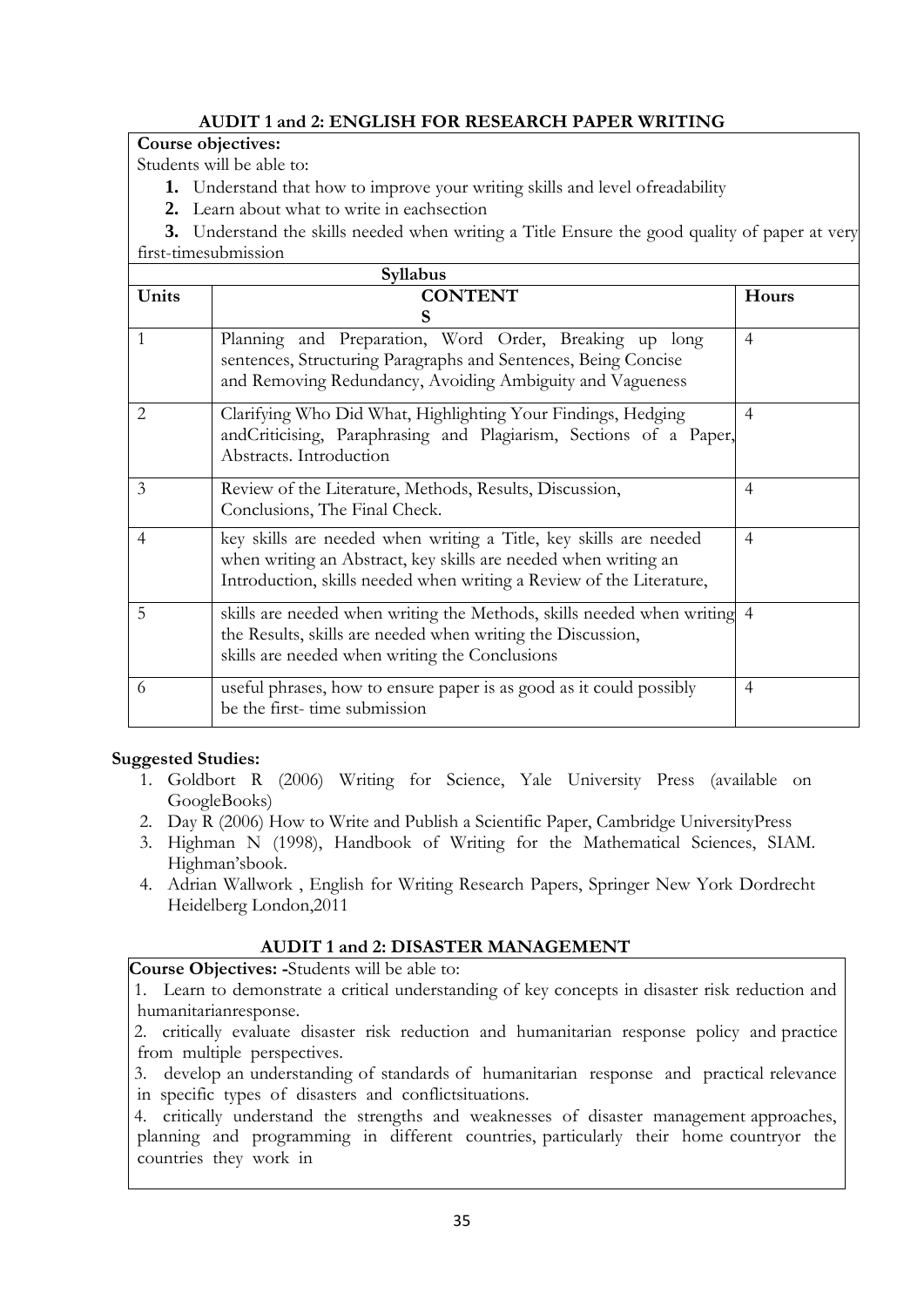|                | Syllabus                                                                                                                                                                                                                                                                                                                                                                                                   |                |
|----------------|------------------------------------------------------------------------------------------------------------------------------------------------------------------------------------------------------------------------------------------------------------------------------------------------------------------------------------------------------------------------------------------------------------|----------------|
| Uni            | <b>CONTENTS</b>                                                                                                                                                                                                                                                                                                                                                                                            | Hours          |
| ts             |                                                                                                                                                                                                                                                                                                                                                                                                            |                |
| $\mathbf{1}$   | Introduction<br>Disaster: Definition, Factors AndSignificance; Difference Between Hazard<br>And Disaster; Natural And Manmade Disasters: Difference, Nature, Types<br>AndMagnitude.                                                                                                                                                                                                                        | $\overline{4}$ |
| $\overline{2}$ | Repercussions Of Disasters And Hazards: Economic Damage, Loss Of<br>Human And Animal Life, Destruction Of Ecosystem.<br>Natural Disasters: Earthquakes, Volcanisms, Cyclones, Tsunamis, Floods,<br>Droughts And Famines, Landslides And Avalanches, Man-made disaster:<br>Nuclear Reactor Meltdown, Industrial Accidents, Oil Slicks And Spills,<br>Outbreaks Of Disease And Epidemics, War And Conflicts. | $\overline{4}$ |
| 3              | Disaster Prone Areas In India<br>Study Of Seismic Zones; Areas Prone To Floods And Droughts, Landslides<br>And Avalanches; Areas Prone To Cyclonic And Coastal Hazards With Special<br>Reference To Tsunami; Post-Disaster Diseases And Epidemics                                                                                                                                                          | $\overline{4}$ |
| 4              | <b>Disaster Preparedness And Management</b><br>Preparedness: Monitoring Of Phenomena Triggering A Disaster Or Hazard;<br>Evaluation Of Risk: Application Of Remote Sensing, Data From<br>Meteorological And Other Agencies, Media Reports: Governmental And<br>CommunityPreparedness.                                                                                                                      | $\overline{4}$ |
| 5              | <b>Risk Assessment</b><br>Disaster Risk: Concept And Elements, Disaster Risk Reduction, Global And<br>National Disaster Risk Situation. Techniques Of Risk Assessment, Global Co-<br>Operation In Risk Assessment And Warning, People's<br>Participation In Risk Assessment. Strategies for Survival.                                                                                                      | $\overline{4}$ |
| 6              | <b>Disaster Mitigation</b><br>Meaning, Concept And Strategies Of Disaster Mitigation, Emerging Trends<br>In Mitigation. Structural Mitigation And<br>Non-Structural Mitigation,<br>Programs Of Disaster Mitigation InIndia.                                                                                                                                                                                | $\overline{4}$ |

#### **SUGGESTED READINGS:**

1. R. Nishith, Singh AK, "Disaster Management in India: Perspectives, issues and strategies ""New Royal bookCompany.

2. Sahni, PardeepEt.Al. (Eds.)," Disaster Mitigation Experiences and Reflections", Prentice Hall Of India, NewDelhi.

3. Goel S. L. , Disaster Administration And Management Text And Case Studies", Deep &Deep Publication Pvt. Ltd., NewDelhi.

# **AUDIT 1 and 2: SANSKRIT FOR TECHNICAL KNOWLEDGE**

Course Objectives

- 1. To get a working knowledge in illustrious Sanskrit, the scientific language in theworld
- 2. Learning of Sanskrit to improve brainfunctioning
- 3. Learning of Sanskrit to develop the logic in mathematics, science &other subjects enhancing the memorypower
- 4. The engineering scholars equipped with Sanskrit will be able to explore the huge knowledge from ancientliterature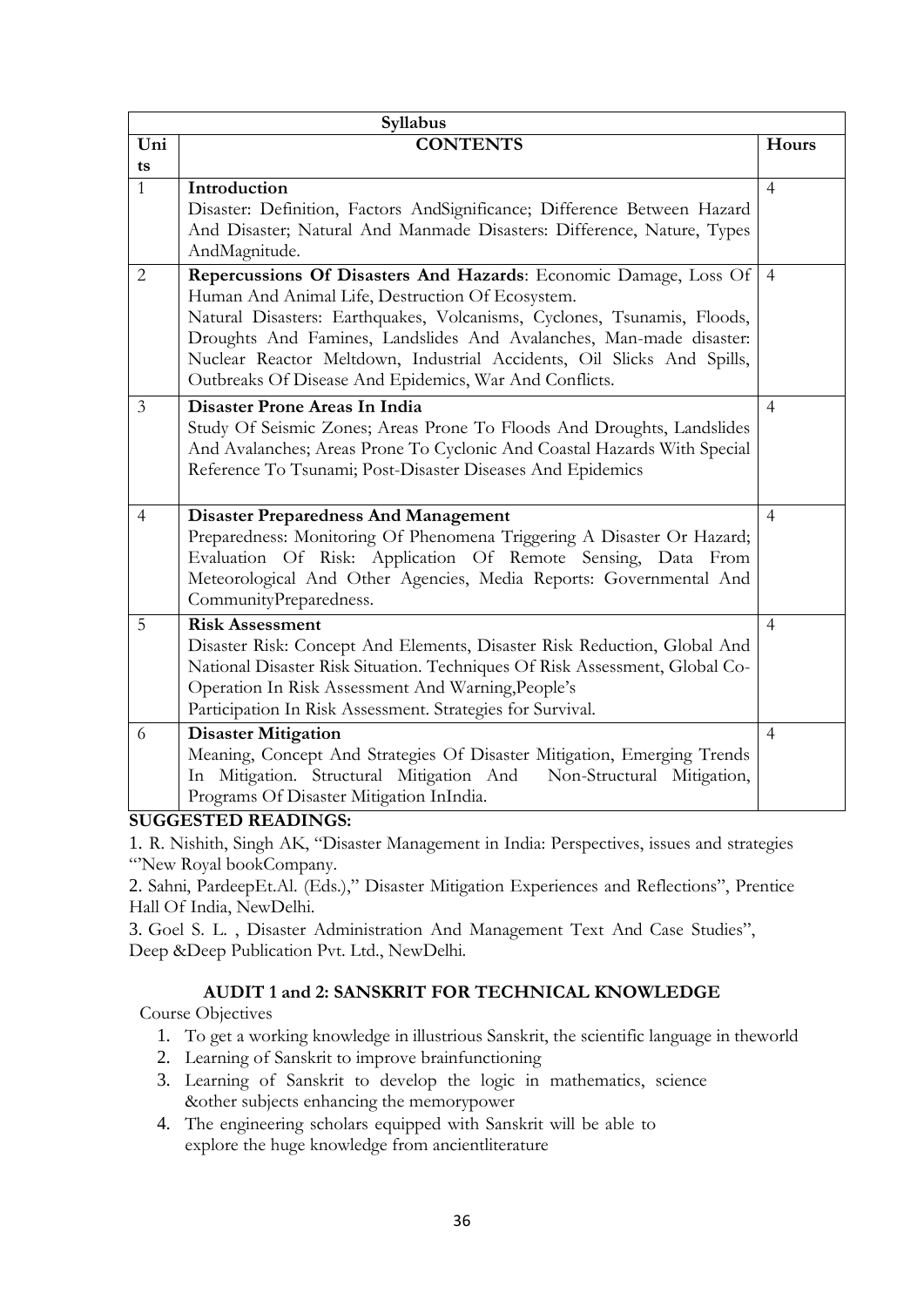#### Syllabus

|   | Unit Content                                              | <b>Hours</b> |
|---|-----------------------------------------------------------|--------------|
|   | Alphabets inSanskrit,                                     | 8            |
|   | Past/Present/FutureTense,<br>$\bullet$                    |              |
|   | Simple Sentences<br>$\bullet$                             |              |
|   | Order                                                     | 8            |
|   | Introduction of roots                                     |              |
|   | Technical information about SanskritLiterature            |              |
| 3 | Technical concepts of Engineering-Electrical, Mechanical, | 8            |
|   | Architecture, Mathematics                                 |              |

## **Suggested reading**

- 1. "Abhyaspustakam" Dr.Vishwas, Samskrita-Bharti Publication, NewDelhi
- 2. "Teach Yourself Sanskrit" PrathamaDeeksha-VempatiKutumbshastri, Rashtriya Sanskrit Sansthanam, New DelhiPublication
- 3. "India"s Glorious Scientific Tradition" Suresh Soni, Ocean books (P) Ltd., NewDelhi.

# **Course Output**

Students will be able to

- 1. Understanding basic Sanskritlanguage
- 2. Ancient Sanskrit literature about science & technology can beunderstood
- 3. Being a logical language will help to develop logic instudents

## **AUDIT 1 and 2: VALUE EDUCATION**

## **Course Objectives**

Students will be able to

- 1.Understand value of education and self-development
- 2. Imbibe good values instudents
- 3. Let the should know about the importance ofcharacter

Syllabus

| Unit                        | Content                                                                                                             | Hours |
|-----------------------------|---------------------------------------------------------------------------------------------------------------------|-------|
|                             | • Values and self-development -Social values and individual attitudes.<br>Work ethics, Indian vision of humanism.   | 4     |
|                             | Moral and non- moral valuation. Standards and principles.<br>$\bullet$                                              |       |
|                             | Valuejudgements<br>$\bullet$                                                                                        |       |
| $\mathcal{D}_{\mathcal{L}}$ | Importance of cultivation of values.<br>$\bullet$                                                                   | O     |
|                             | Confidence,<br>of duty. Devotion, Self-reliance.<br>Sense<br>$\bullet$<br>Concentration. Truthfulness, Cleanliness. |       |
|                             | Honesty, Humanity. Power of faith, NationalUnity.<br>$\bullet$                                                      |       |
|                             | Patriotism. Love for nature, Discipline<br>٠                                                                        |       |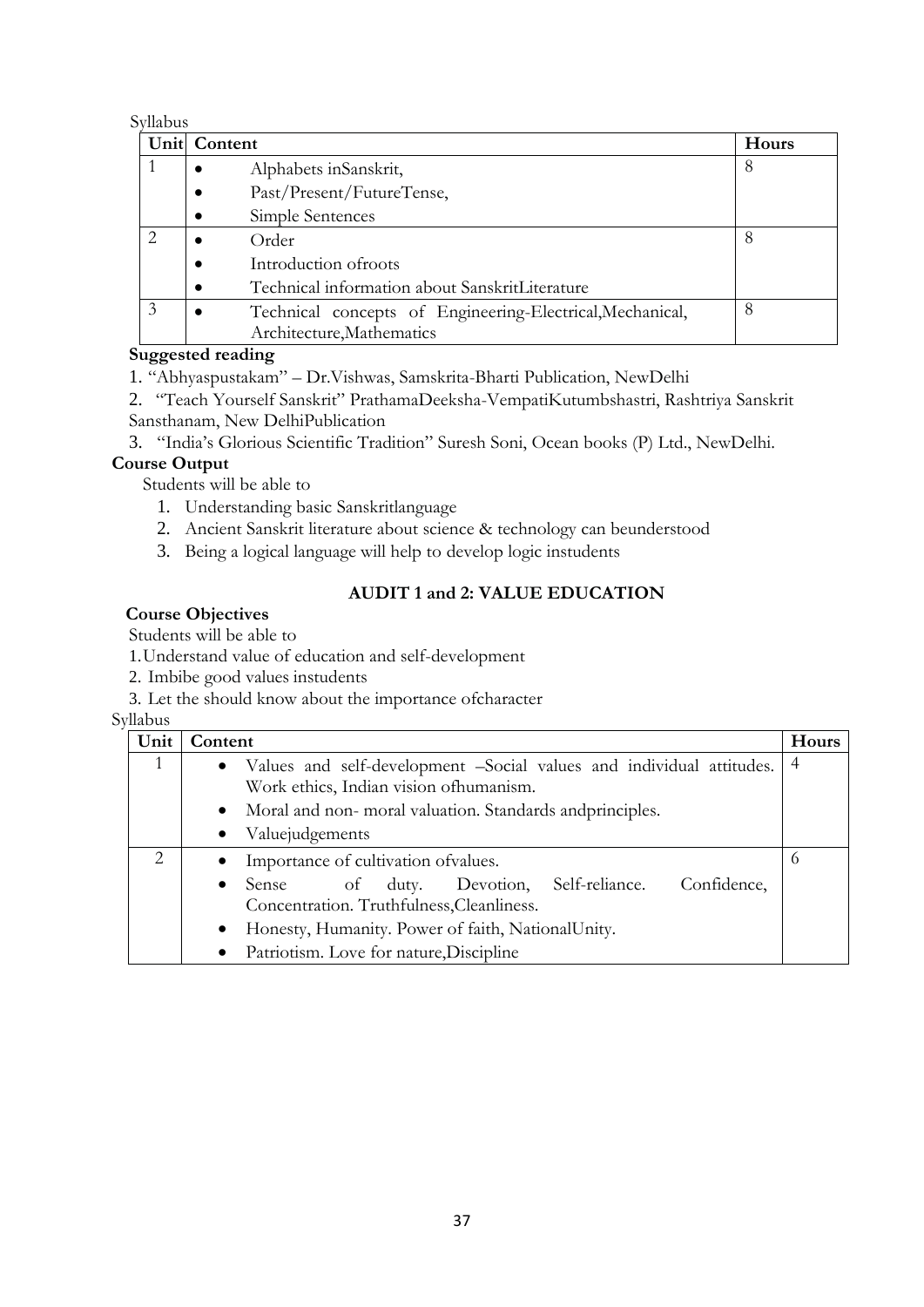| 3 | Personality and Behavior Development - Soul and Scientific attitude. | 6 |
|---|----------------------------------------------------------------------|---|
|   | Positive Thinking. Integrity and discipline.                         |   |
|   | Punctuality, Love and Kindness.<br>$\bullet$                         |   |
|   | Avoid faultThinking.<br>$\bullet$                                    |   |
|   | Free from anger, Dignity of labour.                                  |   |
|   | Universal brotherhood and religious tolerance.                       |   |
|   | True friendship.                                                     |   |
|   | Happiness Vs suffering, love fortruth.                               |   |
|   | Aware of self-destructive habits.<br>$\bullet$                       |   |
|   | Association and Cooperation.<br>$\bullet$                            |   |
|   | Doing best for savingnature                                          |   |
| 4 | Character and Competence -Holy books vsBlindfaith.                   | 6 |
|   | Self-management and Goodhealth.                                      |   |
|   | Science ofreincarnation.                                             |   |
|   | Equality, Nonviolence, Humility, Role of Women.<br>$\bullet$         |   |
|   | All religions and same message.<br>$\bullet$                         |   |
|   | Mind your Mind, Self-control.                                        |   |
|   | Honesty, Studyingeffectively                                         |   |

## **Suggested reading**

1 Chakroborty, S.K. "Values and Ethics for organizations Theory and practice", Oxford University Press, NewDelhi

### **Courseoutcomes**

Students will be able to

1.Knowledge of self-development

2.Learn the importance of Human values

3.Developing the overallpersonality

# **AUDIT 1 and 2: CONSTITUTION OF INDIA**

# **Course Objectives:**

Students will be able to:

- 1. Understand the premises informing the twin themes of liberty and freedom from acivil rightsperspective.
- 2. To address the growth of Indian opinion regarding modern Indian intellectuals" constitutionalroleandentitlementtocivilandeconomicrightsaswellastheemergenceof nationhoodintheearlyyearsofIndiannationalism.
- 3. ToaddresstheroleofsocialisminIndiaafterthecommencementoftheBolshevik Revolution in 1917 and its impact on the initial drafting of the Indian Constitution.

| <b>Syllabus</b> |                                             |       |
|-----------------|---------------------------------------------|-------|
| Units           | Content                                     | Hours |
|                 | • HistoryofMakingoftheIndianConstitution:   |       |
|                 | History                                     |       |
|                 | Drafting Committee, (Composition & Working) |       |
|                 | • Philosophy of the Indian Constitution:    |       |
|                 | Preamble                                    |       |
|                 | Salient Features                            |       |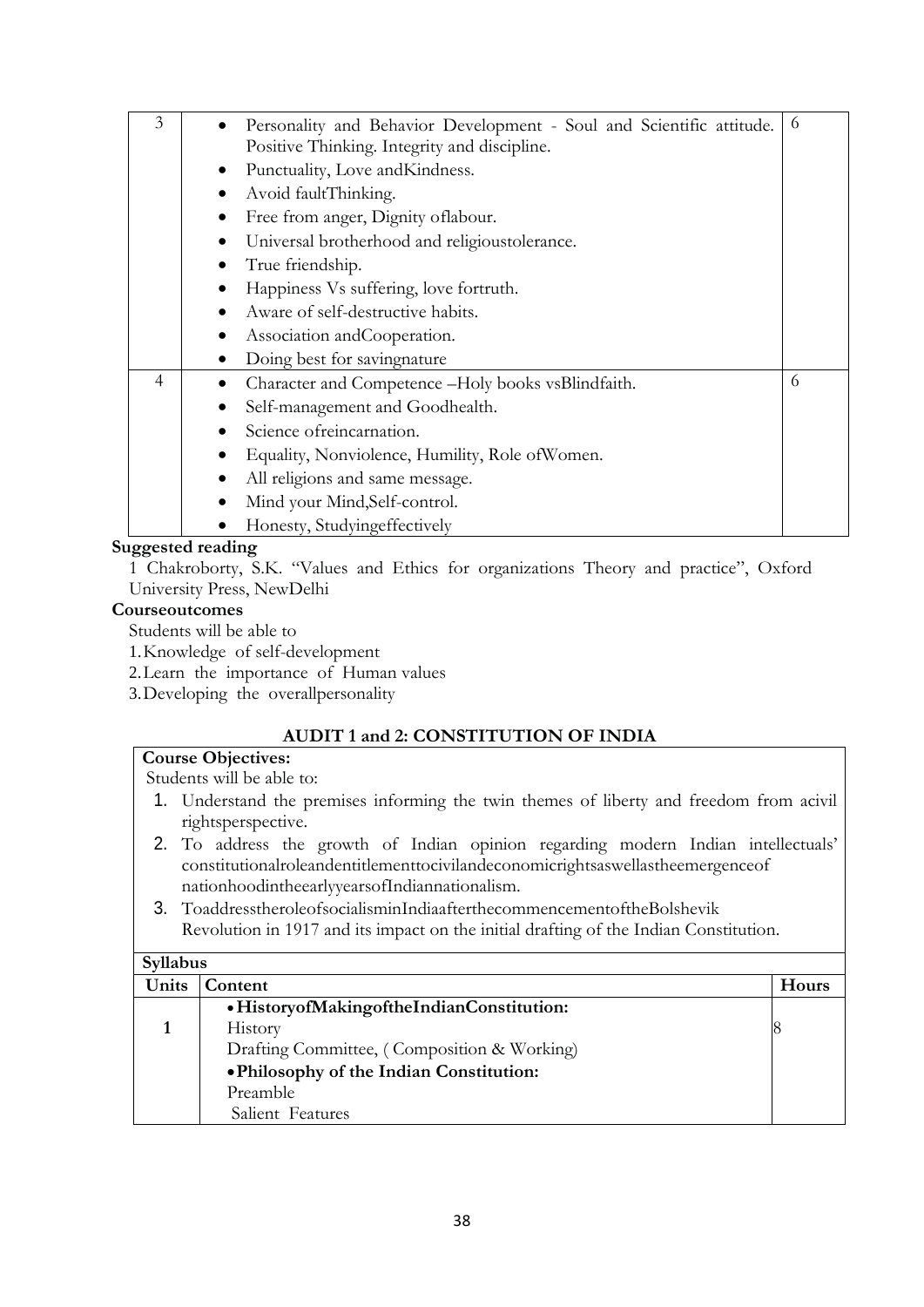| FundamentalRights<br>Right to Equality                                                 |   |
|----------------------------------------------------------------------------------------|---|
|                                                                                        |   |
|                                                                                        |   |
| Right toFreedom<br>$\overline{2}$                                                      |   |
| Right against Exploitation                                                             |   |
| RighttoFreedomofReligion<br>$\bullet$                                                  |   |
| Cultural and EducationalRights                                                         |   |
| Right to ConstitutionalRemedies                                                        |   |
| DirectivePrinciplesofStatePolicy                                                       |   |
| FundamentalDuties.                                                                     |   |
| $\overline{3}$<br><b>Organs of Governance:</b><br>4                                    |   |
| Parliament                                                                             |   |
| Composition<br>$\bullet$                                                               |   |
| Qualifications and Disqualifications                                                   |   |
| Powers and Functions                                                                   |   |
| Executive                                                                              |   |
| President                                                                              |   |
| Governor                                                                               |   |
| Council of Ministers                                                                   |   |
| Judiciary, AppointmentandTransferofJudges, Qualifications                              |   |
| Powers and Functions                                                                   |   |
| LocalAdministration:                                                                   |   |
| District's Administration head: Role andImportance,<br>$\bullet$                       |   |
| Introduction,<br>Municipalities:<br>Mayor<br>and<br>Elected<br>role<br>of<br>$\bullet$ |   |
| Representative, CEO of MunicipalCorporation.                                           |   |
| 4<br>Pachayati raj: Introduction, PRI: ZilaPachayat.<br>$\bullet$                      | 4 |
| Elected officials and their roles, CEO ZilaPachayat: Position androle.                 |   |
| Block level: Organizational Hierarchy (Different departments),                         |   |
| Village level: Role of Elected and Appointedofficials,                                 |   |
| Importance of grass rootdemocracy                                                      |   |
| ElectionCommission:                                                                    |   |
| ElectionCommission:RoleandFunctioning.                                                 |   |
| 5<br>ChiefElectionCommissionerandElectionCommissioners.                                | 4 |
| StateElectionCommission:RoleandFunctioning.                                            |   |
| InstituteandBodiesforthewelfareofSC/ST/OBCandwomen.                                    |   |

#### **Suggested reading**

- 1. The Constitution of India, 1950 (Bare Act), GovernmentPublication.
- 2. Dr. S. N. Busi, Dr. B. R. Ambedkar framing of Indian Constitution, 1st Edition,2015.
- 3. M. P. Jain, Indian Constitution Law, 7th Edn., Lexis Nexis,2014.
- 4. D.D. Basu, Introduction to the Constitution of India, Lexis Nexis,2015.

### **Course Outcomes:**

Students will be able to:

- 1. Discuss the growth of the demand for civil right s in India for the bulk of Indians before the arrival of Gandhi in Indianpolitics.
- 2. Discuss the intellectual origins of the frame work of argument that informed the conceptualization of social reforms leading to revolution inIndia.
- 3. Discuss the circumstances surrounding the foundation of the Congress Socialist Party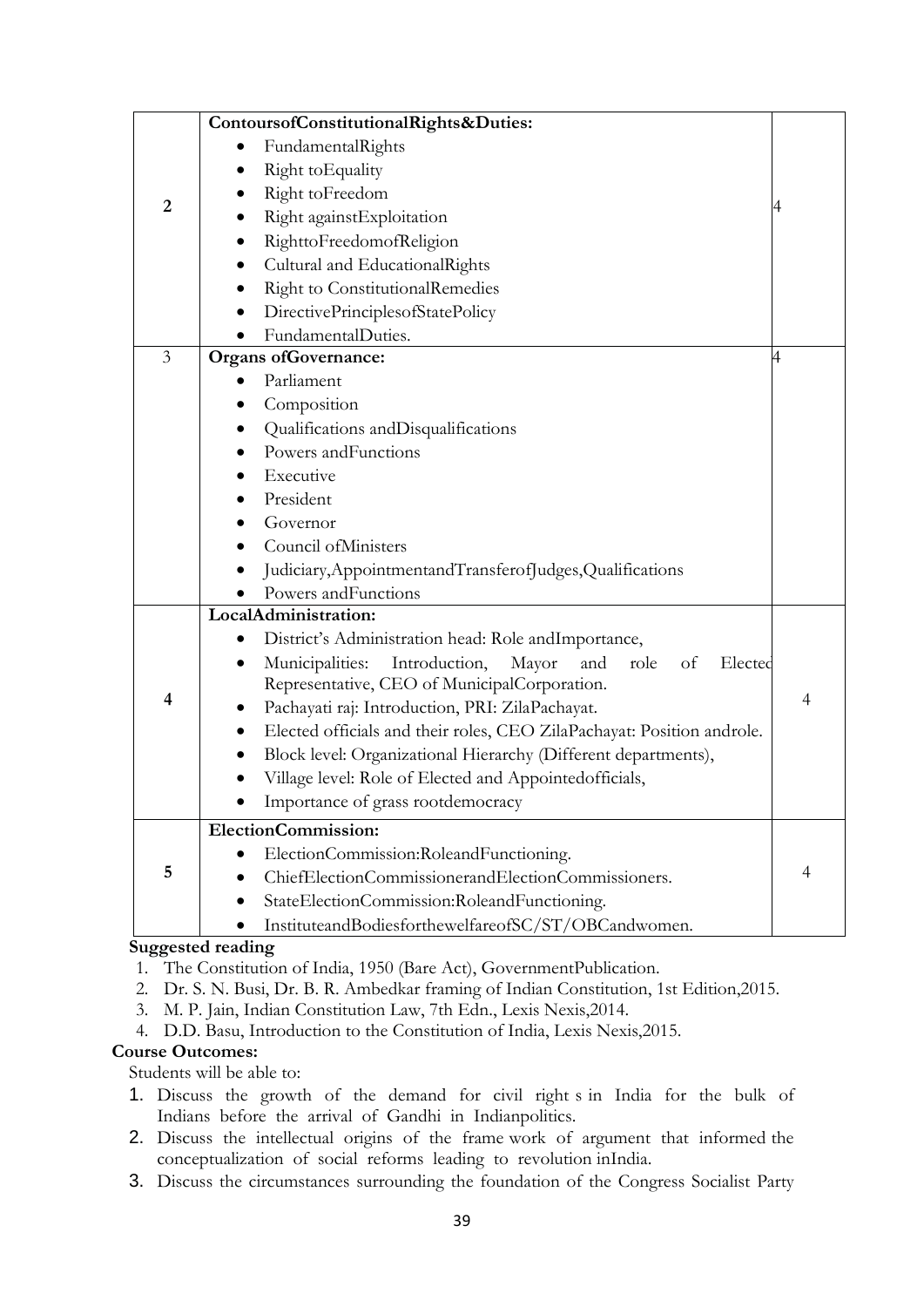[CSP] under the leadership of Jawaharlal Nehru and the eventual failure of the proposal of direct elections through adult suffrage in the IndianConstitution.

4. Discuss the passage of the Hindu Code Bill of 1956.

|                | <b>Course Objectives:</b>                                                                 |     |
|----------------|-------------------------------------------------------------------------------------------|-----|
|                | Students will be able to:                                                                 |     |
|                | 1. Reviewexisting evidence on thereview topic to inform programmed esignand policy making |     |
|                | undertakenbythe DfID, otheragencies andresearchers.                                       |     |
|                | 2.Identifycriticalevidencegapstoguidethedevelopment.                                      |     |
|                | Syllabus                                                                                  |     |
| Units          | Content                                                                                   | Hou |
|                |                                                                                           | rs  |
|                | Introduction and Methodology:                                                             |     |
|                | Aims and rationale, Policy background, Conceptual framework and                           |     |
| 1              | terminology                                                                               |     |
|                | Theoriesoflearning, Curriculum, Teachereducation.                                         |     |
|                | Conceptualframework, Researchquestions.                                                   |     |
|                | OverviewofmethodologyandSearching.<br>$\bullet$                                           |     |
|                | Thematic overview: Pedagogical practices are being used by teachers in<br>$\bullet$       |     |
| $\overline{2}$ | formal and informal classrooms in developingcountries.                                    |     |
|                | Curriculum, Teachereducation.                                                             |     |
|                | Evidenceontheeffectivenessofpedagogicalpractices<br>٠                                     |     |
|                | Methodology for the in depth stage: quality assessment of included                        |     |
|                | studies.                                                                                  |     |
| 3              | Howcanteachereducation(curriculumandpracticum)andtheschool                                |     |
|                | curriculumandguidancematerialsbestsupporteffectivepedagogy?                               |     |
|                | Theory of change.                                                                         |     |
|                | Strength and nature of the body of evidence for effective pedagogical                     |     |
|                | practices.                                                                                |     |
|                | Pedagogictheoryandpedagogicalapproaches.                                                  |     |
|                | Teachers'attitudesandbeliefsandPedagogicstrategies.<br>$\bullet$                          |     |
|                | Professionaldevelopment:alignmentwithclassroompracticesandfollow-                         |     |
|                | upsupport                                                                                 |     |
| 4              | Peersupport                                                                               |     |
|                | Supportfromtheheadteacherandthecommunity.                                                 |     |
|                | Curriculum andassessment                                                                  |     |
|                | Barrierstolearning:limitedresourcesandlargeclasssizes<br>$\bullet$                        |     |
|                | Research gaps and futuredirections<br>$\bullet$                                           |     |
|                | Researchdesign                                                                            |     |
| 5              | Contexts                                                                                  |     |
|                | Pedagogy                                                                                  |     |
|                | Teachereducation                                                                          |     |
|                | Curriculum andassessment                                                                  |     |
|                | Dissemination and researchimpact.                                                         |     |

# **AUDIT 1 and 2: PEDAGOGY STUDIES**

# **Suggested reading**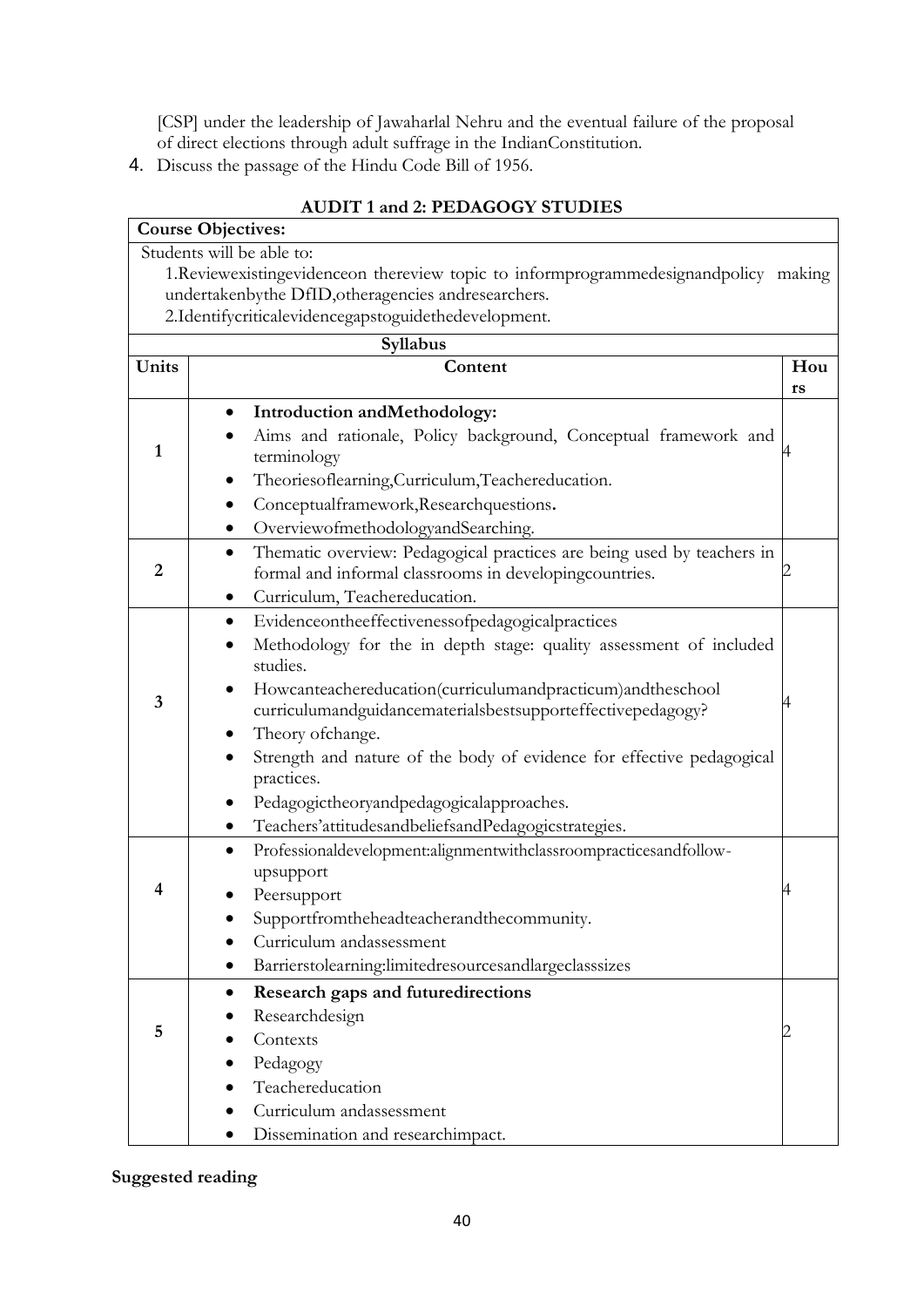- 1. Ackers J, Hardman F (2001) Classroom interaction in Kenyan primary schools, Compare, 31 (2):245-261.
- 2. Agrawal M (2004) Curricular reform in schools: The importance of evaluation, Journal of Curriculum Studies, 36 (3):361-379.
- 3. Akyeampong K (2003) Teacher training in Ghana does it count? Multi-site teacher education research project (MUSTER) country report 1. London:DFID.
- 4. Akyeampong K, Lussier K, Pryor J, Westbrook J (2013) Improving teaching and learning of basic maths and reading in Africa: Does teacher preparation count? International Journal Educational Development, 33 (3):272–282.
- 5. Alexander RJ (2001) Culture and pedagogy: International comparisons in primary education. Oxford and Boston:Blackwell.
- 6. Chavan M (2003) Read India: A mass scale, rapid, "learning to read"campaign.
- 7. [www.pratham.org/images/resource%20working%20paper%202.pdf.](http://www.pratham.org/images/resource%20working%20paper%202.pdf)

## **Course Outcomes:**

Students will be able to understand:

- a. What pedagogical practices are being used by teachers in formal and informal classrooms in developingcountries?
- b. What is the evidence on the effectiveness of these pedagogical practices, in what conditions, and with what population oflearners?
- c. How can teacher education (curriculum and practicum) and the school curriculum and guidance materials best support effectivepedagogy?

# **AUDIT 1 and 2: STRESS MANAGEMENT BY YOGA**

### Course Objectives

1. To achieve overall health of body andmind

2. To overcomestress

Syllabus

| Unit                          | Content                                                                                                                                                          | <b>Hours</b> |
|-------------------------------|------------------------------------------------------------------------------------------------------------------------------------------------------------------|--------------|
|                               | • Definitions of Eight parts of yog. (Ashtanga)                                                                                                                  | 8            |
| $\mathfrak{D}_{\mathfrak{p}}$ | • Yam andniyam.<br>Do's and Don't's inlife.<br>i) Ahinsa, satya, astheya, bramhacharya andaparigraha<br>ii) Shaucha, santosh, tapa, swadhyay,ishwarpranidhan     | 8            |
| 3                             | • Asan and Pranayam<br>i) Various yog poses and their benefits for mind & body<br>ii)Regularization of breathing techniques and itseffects-<br>Types of pranayam | 8            |

### **Suggested reading**

- 1. "Yogic Asanas for Group Tarining-Part-I" : Janardan Swami YogabhyasiMandal,Nagpur
- 2. "Rajayoga or conquering the Internal Nature" by SwamiVivekananda,
- 3. Advaitashrama(Publication Department),Kolkata

### **Course Outcomes:**

Students will be able to:

1. Develop healthy mind in a healthy body thus improving social healthalsoImprove efficiency

## **AUDIT 1 and 2: PERSONALITY DEVELOPMENT THROUGH LIFE ENLIGHTENMENT SKILLS**

Course Objectives

1. To learn to achieve the highest goalhappily